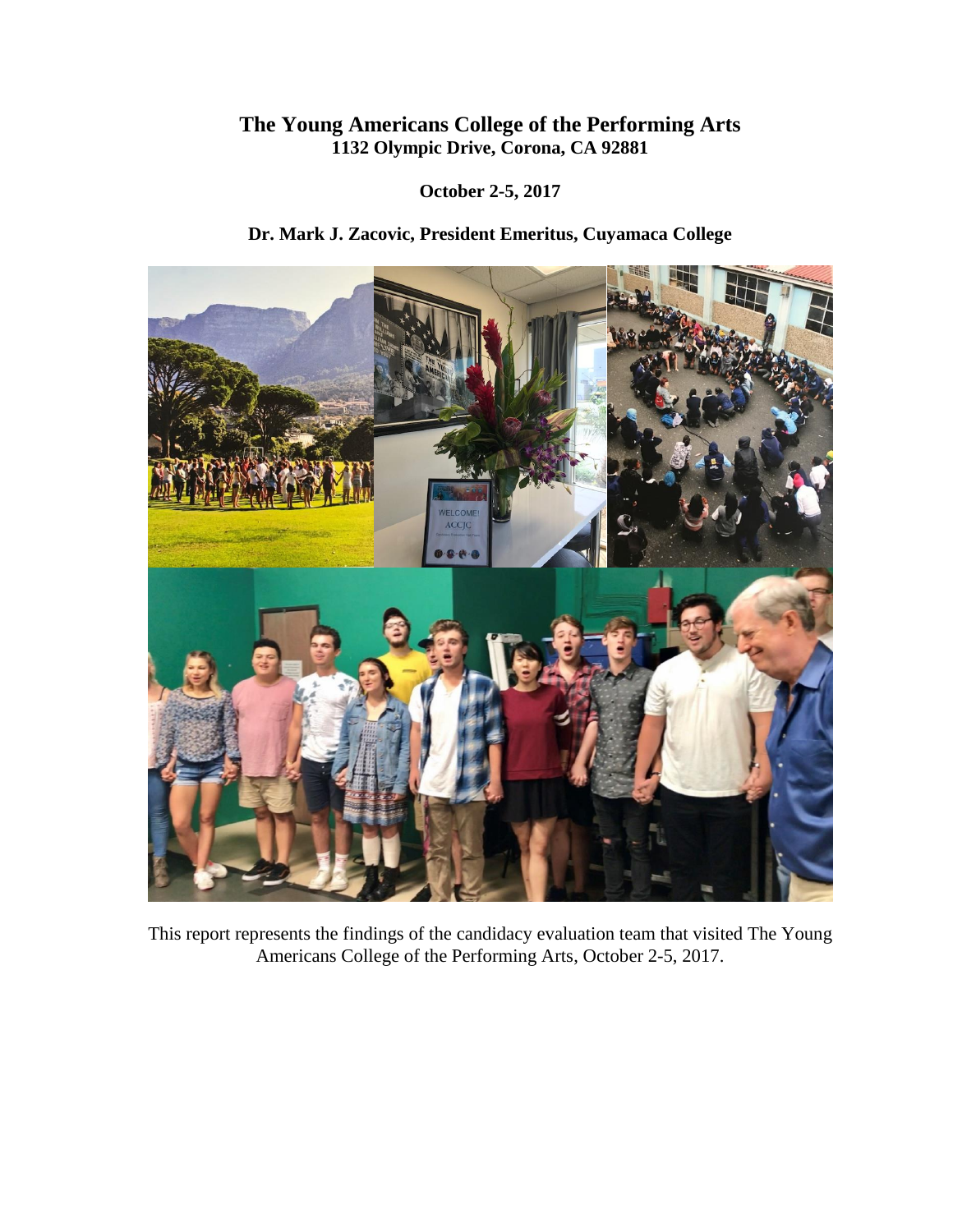# **Table of Contents**

| The Young Americans College of the Performing Arts              |  |
|-----------------------------------------------------------------|--|
|                                                                 |  |
|                                                                 |  |
|                                                                 |  |
|                                                                 |  |
|                                                                 |  |
|                                                                 |  |
| Standard I                                                      |  |
|                                                                 |  |
| B. Assuring Academic Quality and Institutional Effectiveness 15 |  |
|                                                                 |  |
| Standard II                                                     |  |
|                                                                 |  |
|                                                                 |  |
|                                                                 |  |
| Standard III                                                    |  |
|                                                                 |  |
|                                                                 |  |
|                                                                 |  |
|                                                                 |  |
| <b>Standard IV</b>                                              |  |
|                                                                 |  |
|                                                                 |  |
|                                                                 |  |
|                                                                 |  |
|                                                                 |  |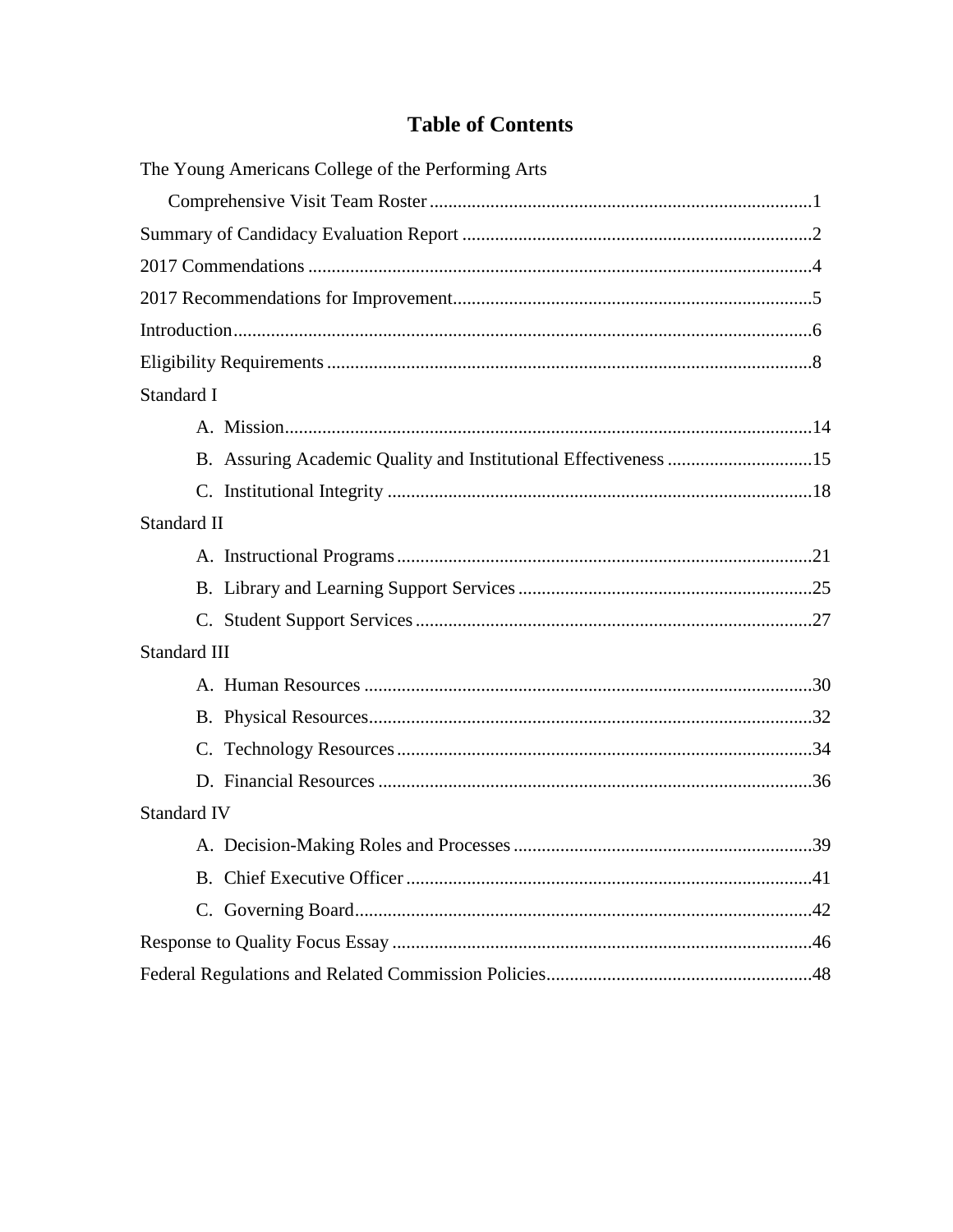# **The Young Americans College of the Performing Arts Candidacy Visit Team Roster October 2017**

#### **Chair**

Dr. Mark J. Zacovic President Emeritus Cuyamaca College

#### **Academic Representatives**

Dr. Colette Harris-Mathews Dean of Communication, Visual and Performing Arts Cosumnes River College

Ms. Judith Samuel Librarian and Associate Professor of Library Science Los Angeles Trade-Technical College

#### **Administrative Representatives**

Ms. Carol Castle Academic Officer/ALO MTI College

Ms. Jennifer Holmgren Director of Planning/ALO Long Beach City College

#### **Assistant**

Ms. Maryellen F. Sanchez Executive Assistant to Vice President of Administrative Services Lake Tahoe Community College District

Dr. Kathleen Werle Vice President for Instruction Saddleback College

Dr. Joseph Carrithers Professor of English Fullerton College

Dr. Joan Lang Research Analyst Los Angeles Harbor College

Dr. Mary Gallagher Vice President, Administrative Services Los Angeles Trade-Technical College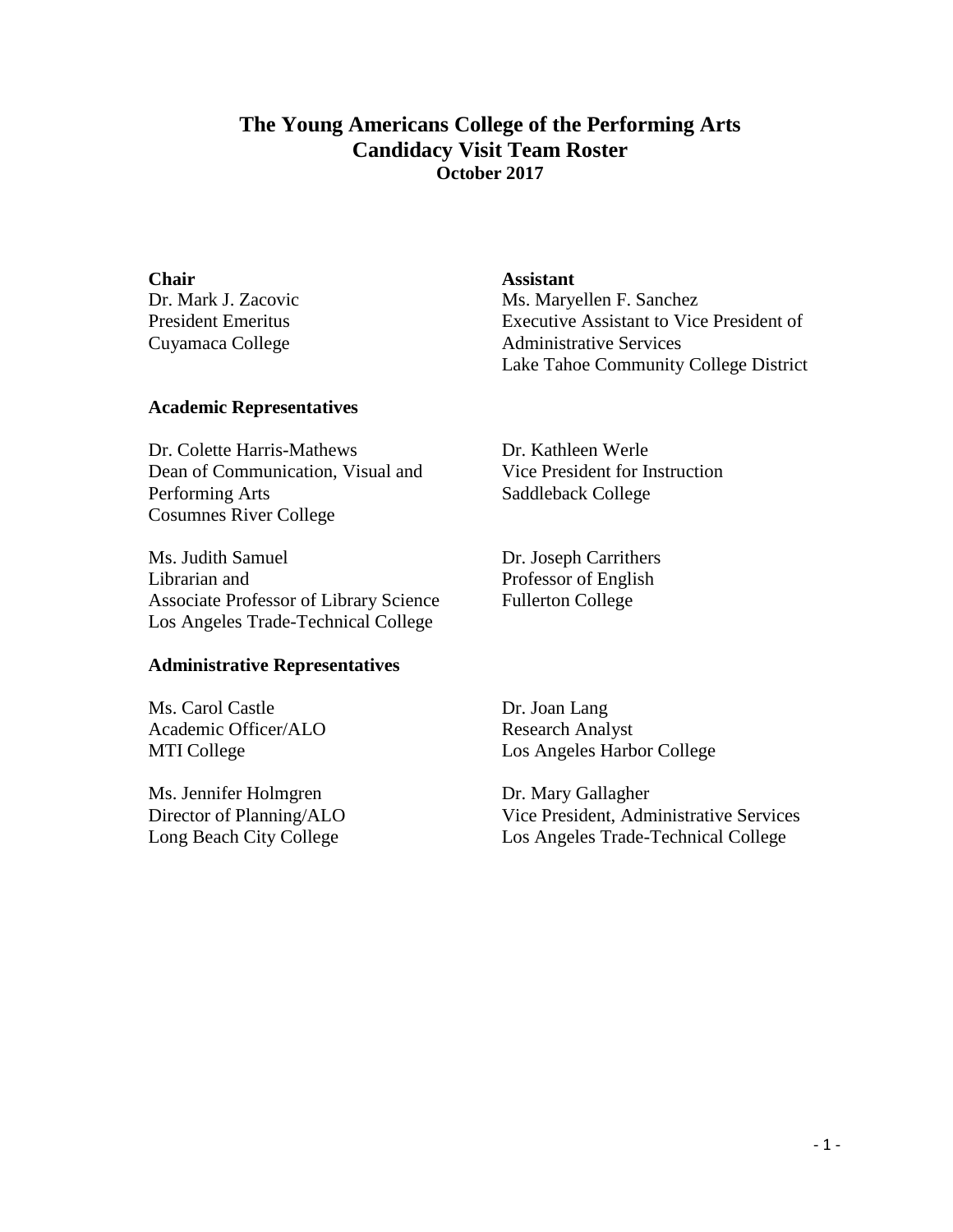# **Summary of Candidacy Evaluation Report**

A nine-member accreditation evaluation team visited The Young Americans College of the Performing Arts (YACPA) October 2-5, 2017 for the purposes of evaluating the institution's application for candidacy, providing recommendations for quality assurance and institutional improvement, and submitting recommendations to the Accrediting Commission for Community and Junior Colleges (ACCJC) regarding the candidacy of YACPA.

On August 3, 2017, Dr. Zacovic attended the ACCJC Team Chair Training in Los Angeles, CA. Additionally, in preparation for the visit, team members (less one due to an unavoidable scheduling conflict), team assistant, and team chair attended an all-day Team Training on September 8, 2017, in Los Angeles, CA, conducted by the ACCJC. The team studied Commission materials prepared for visiting teams. Team members received "homework" assignments at the training that were completed and returned to the team chair prior to the visit. Initially, there were ten persons assigned to the team, but three had to withdraw due to unforeseen circumstances, and the commission assigned one replacement.

On August 29, 2017, Dr. Zacovic and team assistant, Ms. Maryellen Sanchez of Lake Tahoe Community College, made a pre-visit visit to YACPA to meet the president/ALO, Ms. Katiina Dull, and other staff members. Dr. Zacovic and Ms. Sanchez toured the College campus, selected the team room, visited the hotel accommodations recommended by the College, and reviewed the day-to-day schedule of events and activities for the dates of the actual visit. During this visit, routine clarification of expectations occurred, and the College assured us that all preparations for the October 2-5, 2017 were in good order. There were extensive email communications and telephone calls among the College president, the team chair, and the team assistant prior to the visit. The College responded to all requests in a very timely manner.

Well in advance of the visit, team members received hard copies and electronic copies of the Institutional Self-Evaluation Report (ISER). The ISER contained lists of evidence at the end of each Standard, as well as direct links to evidence in the electronic version of the report. Team members completed both "Homework" assignments and submitted them to the team chair. The team successfully used the Dropbox software to provide direct access by all team members to electronic versions of all materials pertinent to the visit. Team members submitted lists of persons with whom they wished to meet during the visit to the team assistant who coordinated the scheduling of the meetings with the College. In addition, the chair asked members of the team to complete ACCJC's online Accreditation Basics course developed by the ACCJC for orientation of team members. Of the eight members of the team, this was the first opportunity for three of them to serve on a visiting team.

The team gathered in Corona, CA at the hotel on the afternoon of Sunday, October 1, 2017, to check in and settle into their rooms. The team met for a working dinner that evening and on Monday morning, the team arrived at the College at 9:00 A.M. to begin work. After a brief meet and greet, including a very touching performance by over 100 students who sang several songs of welcome to the team [\(YACPA Student Welcome\)](https://www.dropbox.com/s/eg9fjhd913ae29g/1080p.mov?dl=0), the College president provided a detailed overview of the College, and the umbrella organization, The Young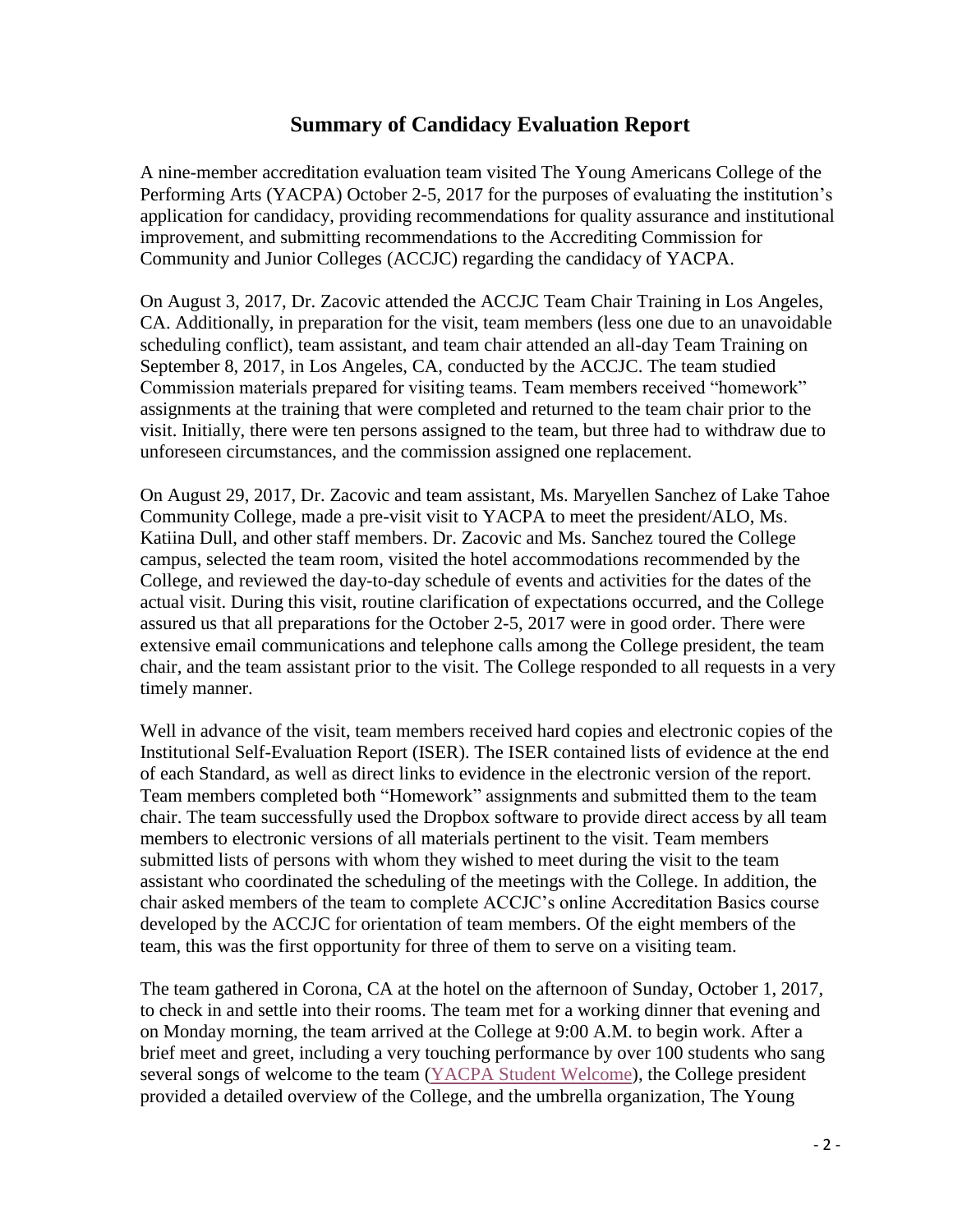Americans, Inc., and answered questions from the team. The team then received a tour of and orientation to the campus. The College provided a fully equipped team room on campus, as well as a similar room for the team at the hotel.

The College held one open forum on campus on Tuesday, October 3, 2017. It was very well attended by 15 students, 12 faculty and staff, and six members of the team. The conversation with the entire group lasted about 40 minutes, at which time, the staff and faculty were asked to leave, and the team spent another 25 minutes in conversation with the students. It was an excellent exchange of information.

During the visit, the team had many meetings with faculty, staff, and administrators. Team members viewed academic and student support facilities, observed classroom sessions, toured residential student housing, and met virtually with the College library staff. In addition, the board of directors for The Young Americans, Inc. and for the College held a board meeting at the campus the week of the visit. All members of the visiting team participated in this meeting and there was rich and robust dialog about the College and its role within the Young Americans organization.

Overall, the team found the YACPA ISER to be mostly complete, clearly written, and accurately portrayed the status of the College. The team noted a minor editorial recommendation to have electronic evidence links link to the pertinent page in documents rather than to just the entire document. This would facilitate better access to the citation and provide the most relevant information for the team. The ISER provided a useful matrix that summarized the Standard areas the College has self-identified as areas of improvement, which also linked to the Quality Focus Essay (QFE).

The College community was very helpful in facilitating the visit and was most welcoming to the team. The team encountered an enthusiastic, nascent College, driven to succeed, clearly focused on student success, and facing a bright future.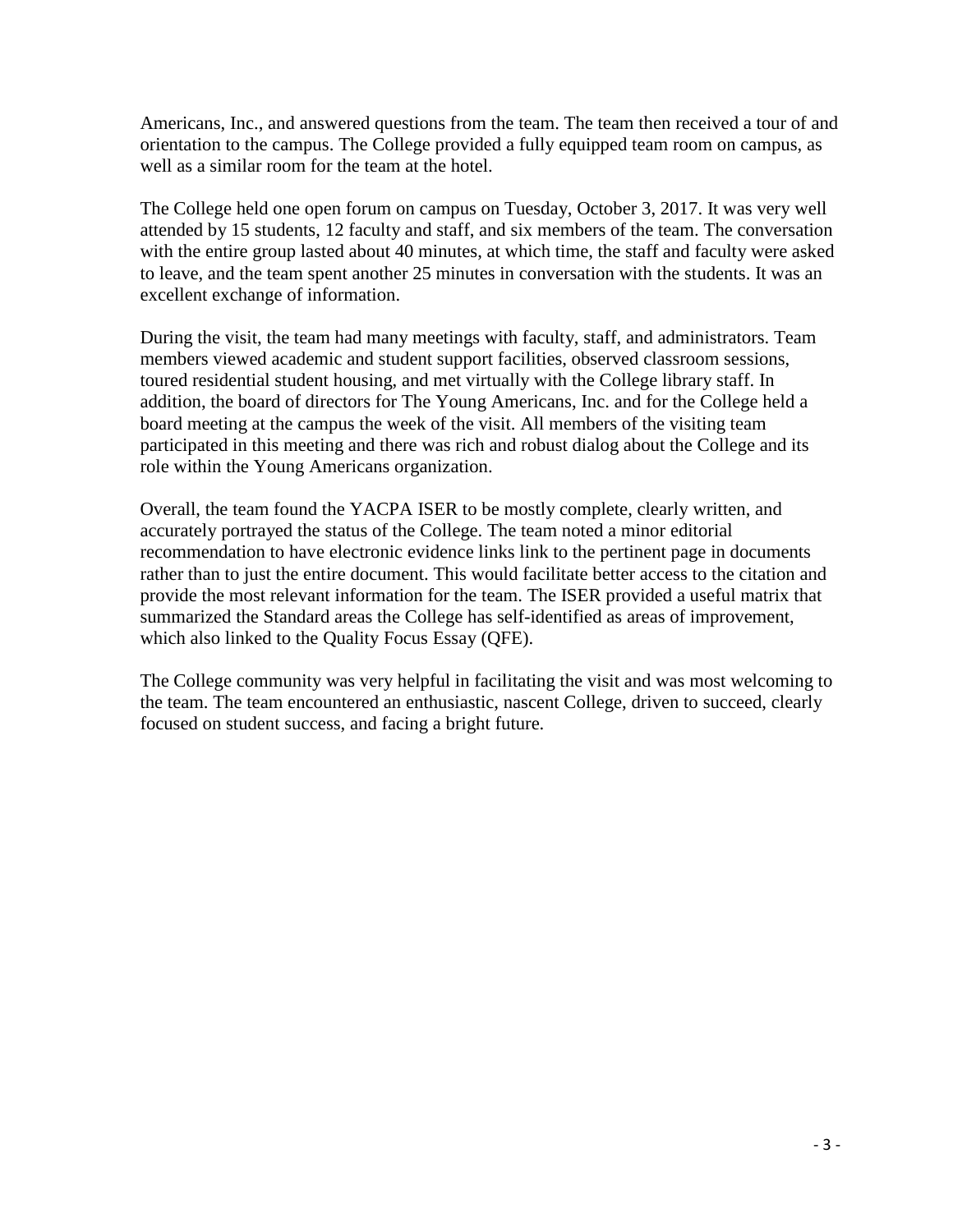# **2017Commendations**

- 1. The team commends the College for its work to integrate assignments across Breadth of Knowledge (BoK) and performance/theory courses. (Standards I.B.7, 9)
- 2. The team commends the College for its evaluation and program development for measuring student achievement in distance education. (Standards I.B.2, 4, 6, 8;  $II.A.1)$
- 3. The team commends the College for its research and justification of a move of BoK courses from fully online to face-to-face and/or hybrid. (Standards II.A.2, 4, 5, 7, 15, 16)
- 4. The team commends the College for its establishment of a comprehensive Student Access plan. (Standard II.A.1)
- 5. The team commends the College for its implementation of a resource allocation process tied to planning, program review and assessment. (Standards IIA.1, 2, 3, 8, 11, 12)
- 6. The team commends the College for providing counseling access to students 24 hours a day, seven days a week. (Standards II.C.1, 3)
- 7. The team commends the College for the development and use of an early alert system that directs resources to help students overcome academic and nonacademic barriers to success. (Standards II.C.1, 2, 5, 7)
- 8. The team commends faculty and staff for their strong, shared commitment to student success. The supportive and personal atmosphere of the College lends itself to open communication between students and student services staff and faculty. (Standards II.A, B, C)
- 9. The team commends YACPA for being extremely pro-active in recognizing the need to acquire the necessary technology to support student performance-based education and the general education curriculum. Each classroom is equipped with technology to address a variety of learning styles. (Standards II.A.2, 7; II.B.2; III.B.1, 2, 3, 4; III.C.1, 2, 4, 5; III.D.1)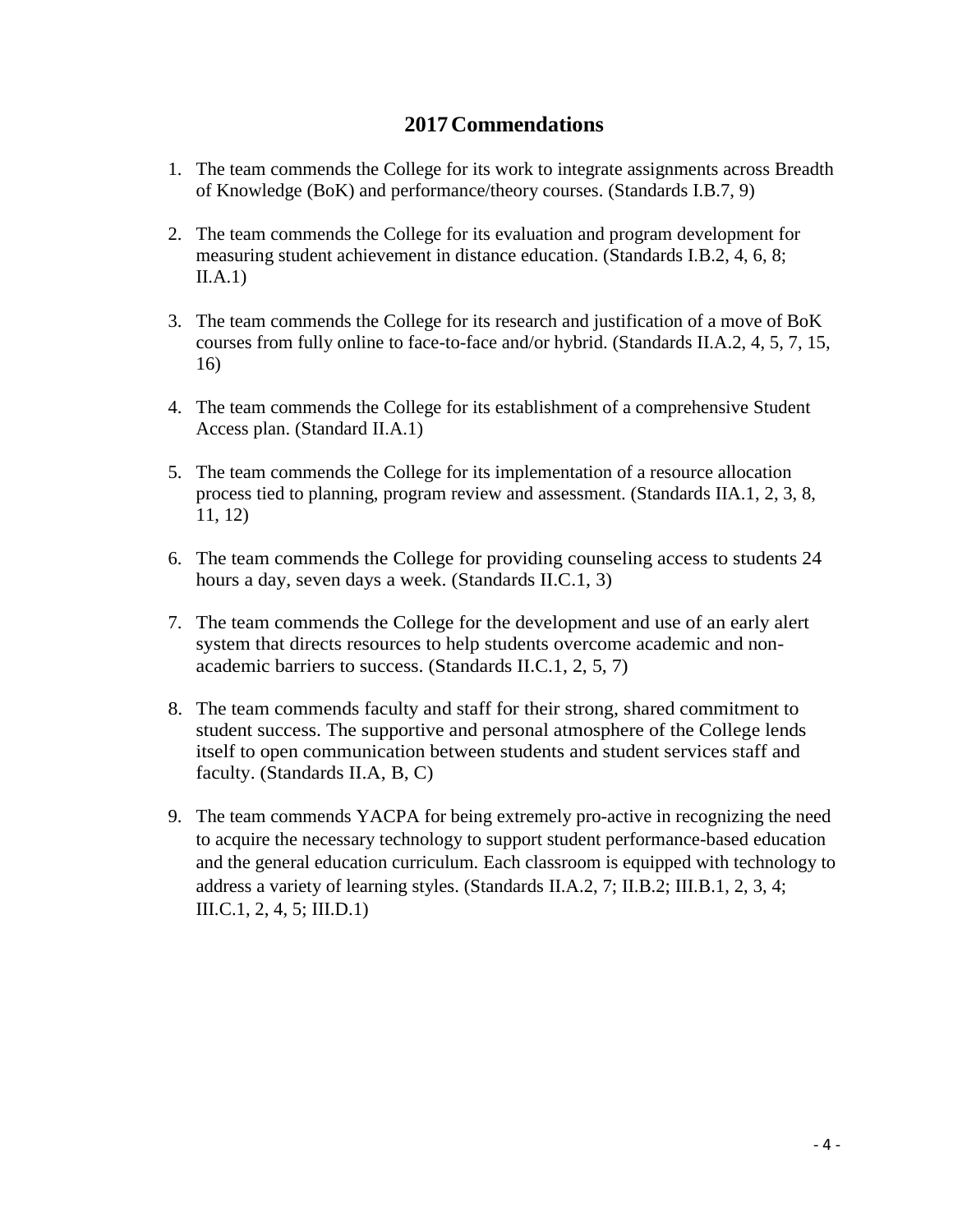# **2017 Recommendations for Improvement**

- 1. To improve, the team recommends that the College systematically utilize student achievement data to improve student achievement, including student equity, and to inform integrated planning and decision-making. (Standards I.B.1, 3, 4)
- 2. To improve, the team recommends that the College engage in broad and substantive dialog in the development of the institutional annual report, as well as discuss and utilize program learning outcome results to inform improvements to student learning. (Standards I.B.1, 9)
- 3. To improve, the team recommends that the College set and implement a comprehensive review cycle for non-instructional departments, including developing student services learning and/or service unit outcome assessments, with metrics, that are utilized to inform integrated planning and decision-making, and to better measure effectiveness. (Standards I.B.1, 2, 4, 5, 7, 9; Standard II.C.1)
- 4. To improve, the team recommends that the College develop a mechanism for tracking transfer and job placement rates and establish institution-set standards for these metrics. (Standards I.B.1, 3)
- 5. To improve, the team recommends the College add refinement and assessment of SLOs by course to its self-identified need to assess PLO outcomes through key assignments, all to reinforce student learning and to further engage faculty in the SLO and PLO reporting processes. (Standards I.B.1, 2, 3; II.A.3)
- 6. To improve, the team recommends the College clearly show the set-aside reserve in financial documents. (Standards III.D.6, 9)
- 7. To improve, the team recommends that the College develop a formal internal process to evaluate the validity of its internal control systems and use the results of this assessment to develop the departments' improvement plans. (Standards III.D.7, 8, 9)
- 8. To improve, the team recommends that the Board of Directors for the College conduct regular, formal evaluations of the College president, the organization's CEO, and itself, on the timeline it has established in order to maintain the cycle and fulfill the requirements of the Standards. (Standards IV.C.3, 10, 12)
- 9. To improve, the team recommends the Board of Directors for the College stay current on the timeline it has already established for review and possible revision of board policies and procedures, including the recent CEO selection process and development of board training programs. (Standards I.B.7; IV.C.7, 9)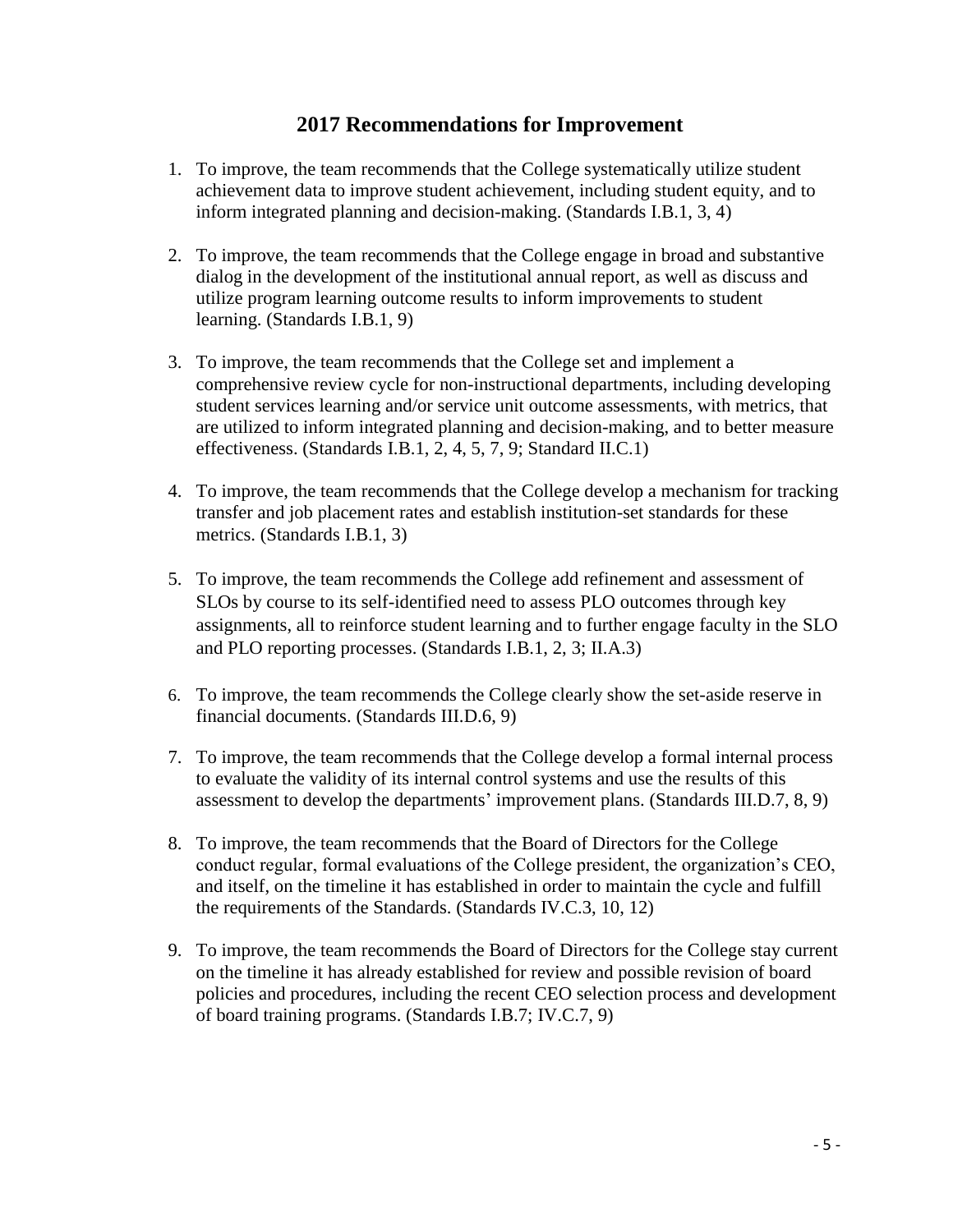# **Introduction**

In 1962, Milton C. Anderson founded The Young Americans, Inc., which exists today as a  $501(c)(3)$  non-profit organization, as "a charitable organization dedicated to the promotion of understanding and good will among people throughout the world through music, dance, performance, academic education, and cultural interaction among Student Members and their audiences."

In the early years of the organization, The Young Americans became an international name through concert performances and television appearances. The organization was the subject of a documentary film produced by Columbia Motion Pictures in the late 1960s. The Young Americans offer performances in dozens of major entertainment venues throughout the world. They have sold out nightly for more than 40 years of summer musical theater in a small college town in Northern Michigan. They have conducted workshops and camps for thousands of young people worldwide. Nearly 3,000 persons proudly identify themselves as Young Americans.

The first thirty years of the organization defined The Young Americans as a premier performance company. The next twenty-five years introduced the Music Outreach Program that redefined The Young Americans as a service-based learning organization that inspires, empowers, and brings people together. As the Music Outreach Program grew, it created new opportunities for members to develop communication, critical thinking, problem solving, leadership, and cultural understanding skills through practical application and hands on experiences. During this time, the number of tours grew from two national tours per year visiting 40 communities, to twelve tours per year visiting over 240 communities in the U.S., Europe, Japan, and the United Kingdom. In setting the future course for the organization, the board of directors identified three strategic challenges it needed to address:

- 1. To develop a rigorous training program for new members of The Young Americans to ensure they had the knowledge, skills, and talents to be effective as teachers, performers, and music advocates in the Music Outreach Program;
- 2. To fill the gaps in knowledge and skills essential for members to transition from their volunteer time with the organization to the professional world; and
- 3. To be able to translate and quantify the experiences, knowledge, and skills a member gained during their time as a Young American in a manner that was recognized and understood by institutions of higher education and by employers.

The board's solution to address these challenges was to form The Young Americans College of the Performing Arts (YACPA) as a division of The Young Americans, Inc., which is incorporated in the State of California and has its base of operations located in California. Established in fall of 2002, YACPA began operating under the exemption clause of the California Private Postsecondary Education Act (CPPEA), and Young Americans who wished to participate in the Music Outreach Program were required to complete a series of courses the year prior to participation. By 2004, the courses had developed into a required yearlong program of study. In fall of 2010, the College was prepared to grant AA degrees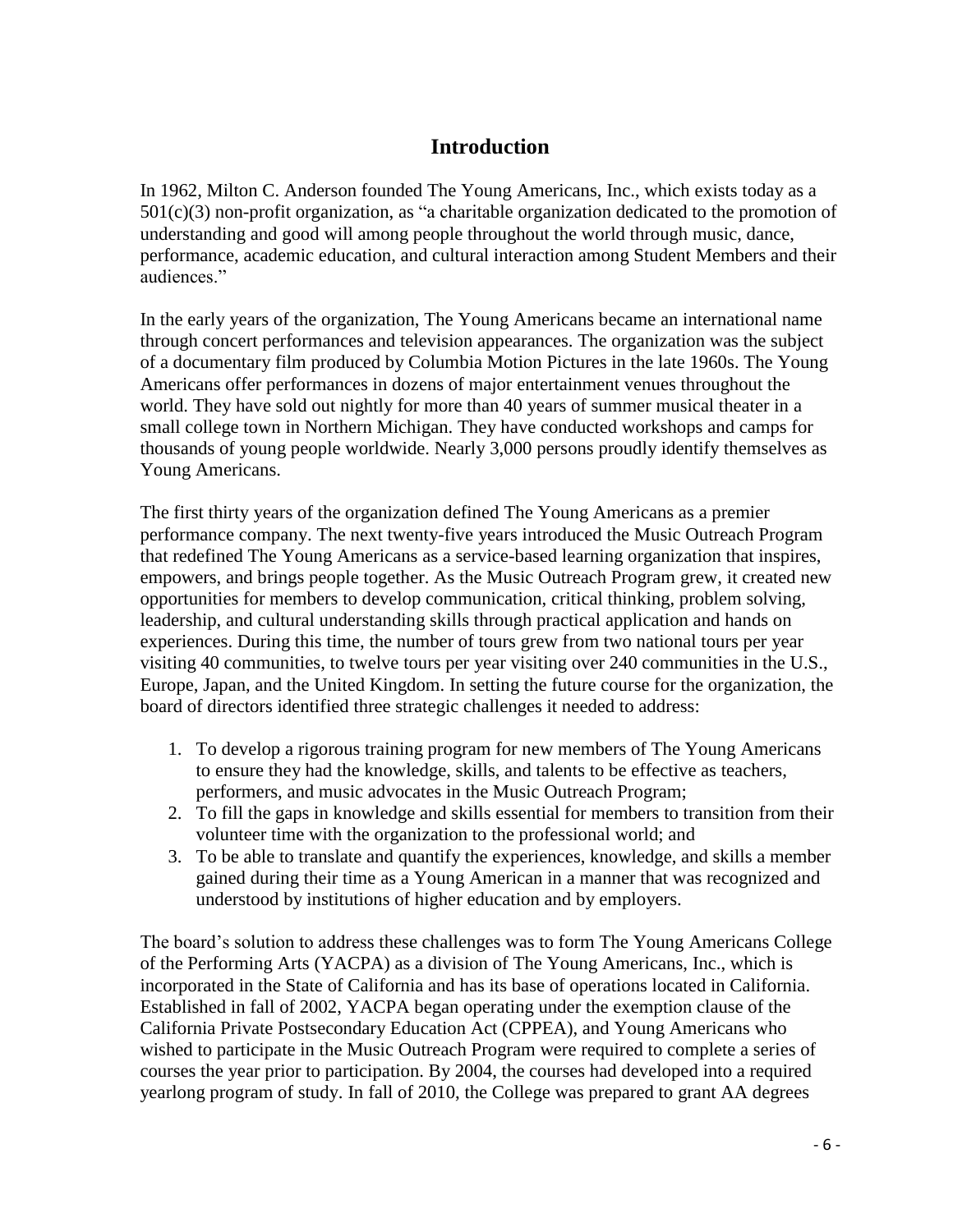and it could no longer continue to operate under the exemption clause of the CPPEA. In 2011, YACPA began the process to obtain approval to operate as a degree-granting institution. In spring, 2014, the California Bureau for Private Postsecondary Education (CBPPE) gave its approval and YACPA began offering an Associate of Arts Degree in Performance in addition to its certificate program. Going back to spring of 2010, at that time YACPA formed a partnership with North Central Michigan College (NCMC), an accredited community college that allowed YACPA students concurrent enrollment at both institutions. This agreement provided the opportunity for YACPA students to earn transferrable college credits and to apply for financial aid to meet the cost of taking classes at NCMA. The general education requirements and the curriculum for both colleges carefully align, and clear documentation of the responsibilities for each college exist. NCMC approves YACPA faculty to instruct its courses.

In the fall of 2015, YACPA applied for eligibility to ACCJC. The Commission reviewed the application and granted eligibility status at its meeting in June of 2016, thus paving the way for YACPA to request and prepare for the Application for Candidacy Comprehensive visit that took place in October of 2017 and is the subject of this report.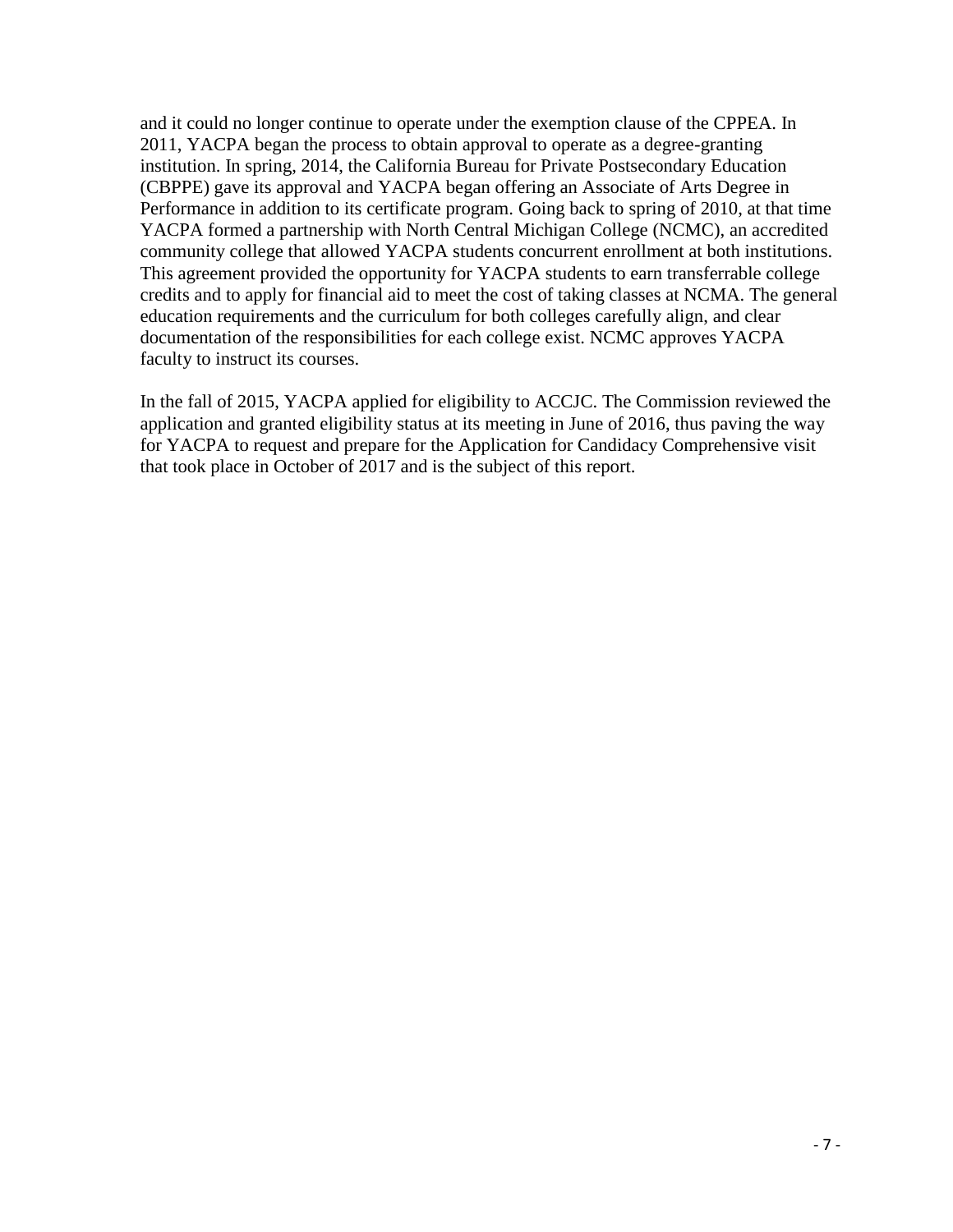# **Eligibility Requirements**

### **1. Authority\***

The institution is authorized or licensed to operate as a post-secondary educational institution and to award degrees by an appropriate governmental organization or agency as required by each of the jurisdictions or regions in which it operates. Private institutions, if required by the appropriate statutory regulatory body, must submit evidence of authorization, licensure, or approval by that body. If incorporated, the institution shall submit a copy of its articles of incorporation.

YACPA operates under the jurisdiction of the California Bureau of Private Postsecondary Education as a degree granting institution with an Associate of Arts degree with four emphases and one Certificate. The College is a California non-profit public benefit corporation and is registered as a  $501(c)(3)$  charitable organization with the Internal Revenue Service.

The College meets the Eligibility Requirement.

#### **2. Operational Status\***

The institution is operational, with students actively pursuing its degree programs.

For the 2016-17 academic year, 956 applications for admission were received, 452 students were granted admission, and 186 students enrolled on a full-time basis. Of the enrolled students, 14 were in the Music Outreach Training Certificate program, and 182 were in the Associate of Arts program (part-time enrollees are included in this number).

The College meets the Eligibility Requirement.

#### **3. Degrees\***

A substantial portion of the institution's educational offerings are programs that lead to degrees, and a significant proportion of its students are enrolled in them. At least one degree program must be of two academic years in length.

Ninety six percent of the student body is enrolled in the YACPA Associate of Arts degree program.

The College meets the Eligibility Requirement.

#### **4. Chief Executive Officer\***

The institution has a chief executive officer appointed by the governing board, whose full-time responsibility is to the institution, and who possesses the requisite authority to administer board policies. Neither the district/system chief executive office nor the institutional chief executive office may serve as the chair of the governing board. The institution informed the Commission immediately when there is a change in the institutional chief executive officer.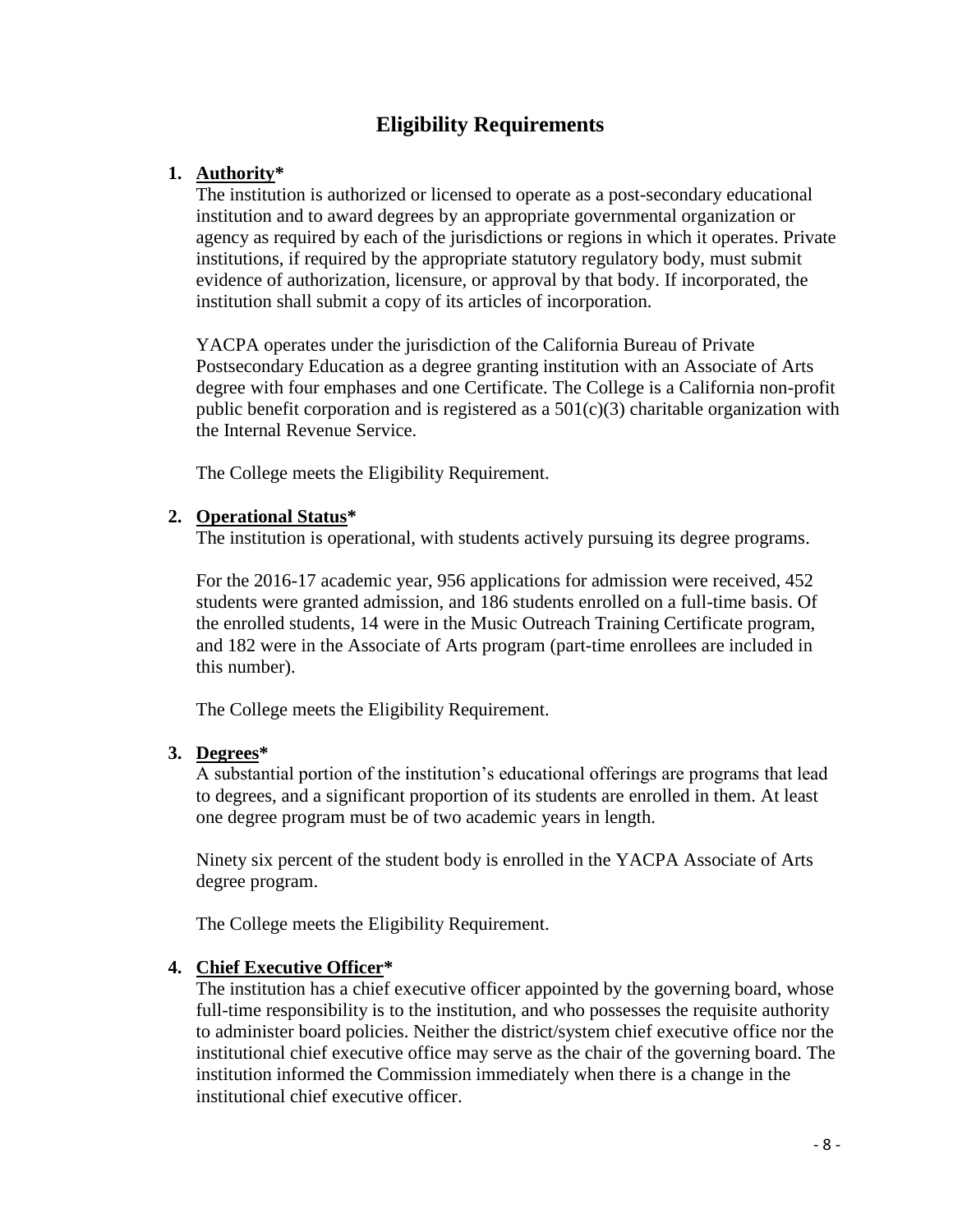The College president, Ms. Katiina Dull, is employed full-time by the Board of Directors of the Young Americans, Inc. and is charged with the full operation of the College and its programs. She does not serve as a member of the governing board.

The College meets the Eligibility Requirement.

## **5. Financial Accountability\***

The institution annually undergoes and makes available an external financial audit by a certified public accountant or an audit by an appropriate public agency. Institutions that are already Title IV eligible must demonstrate compliance with federal requirements.

**Additional financial accountability for eligibility applicants:** The institution shall submit with its eligibility application a copy of the budget and institutional financial audits and management letters prepared by an outside certified public accountant or by an appropriate public agency, who has no other relationship to the institution, for its two most recent fiscal years, including the fiscal year ending immediately prior to the date of the submission of the application. The audits must be certified, and any exceptions explained. It is recommended that the auditor employ as a guide Audits of College and Universities, published by the American Institute of Certified Public Accountants. An applicant institution must not show an annual or cumulative operating deficit at any time during the eligibility application process.

The Young Americans, Inc. contracts for a full, independent audit at the close of each fiscal year as mandated by policy of the board of directors. The team reviewed several years of audits and accompanying management letters and found all to be in good order. The College does not yet participate in Federal Title IV financial aid programs.

The College meets the Eligibility Requirement.

Note: The evaluations of how the College satisfies ER's six through 21 are incorporated into, and parenthetically noted within, the discussions of the Standards as noted here. ER's six through 21 are listed and noted here simply for completeness.

#### **6. Mission**

The institution's educational mission is clearly defined, adopted, and published by its governing board consistent with its legal authorization, and is appropriate to a degreegranting institution of higher education and the constituency it seeks to serve. The mission statement defines institutional commitment to student learning and achievement. (Standards I.A.1, 4)

The College meets the Eligibility Requirement.

#### **7. Governing Board**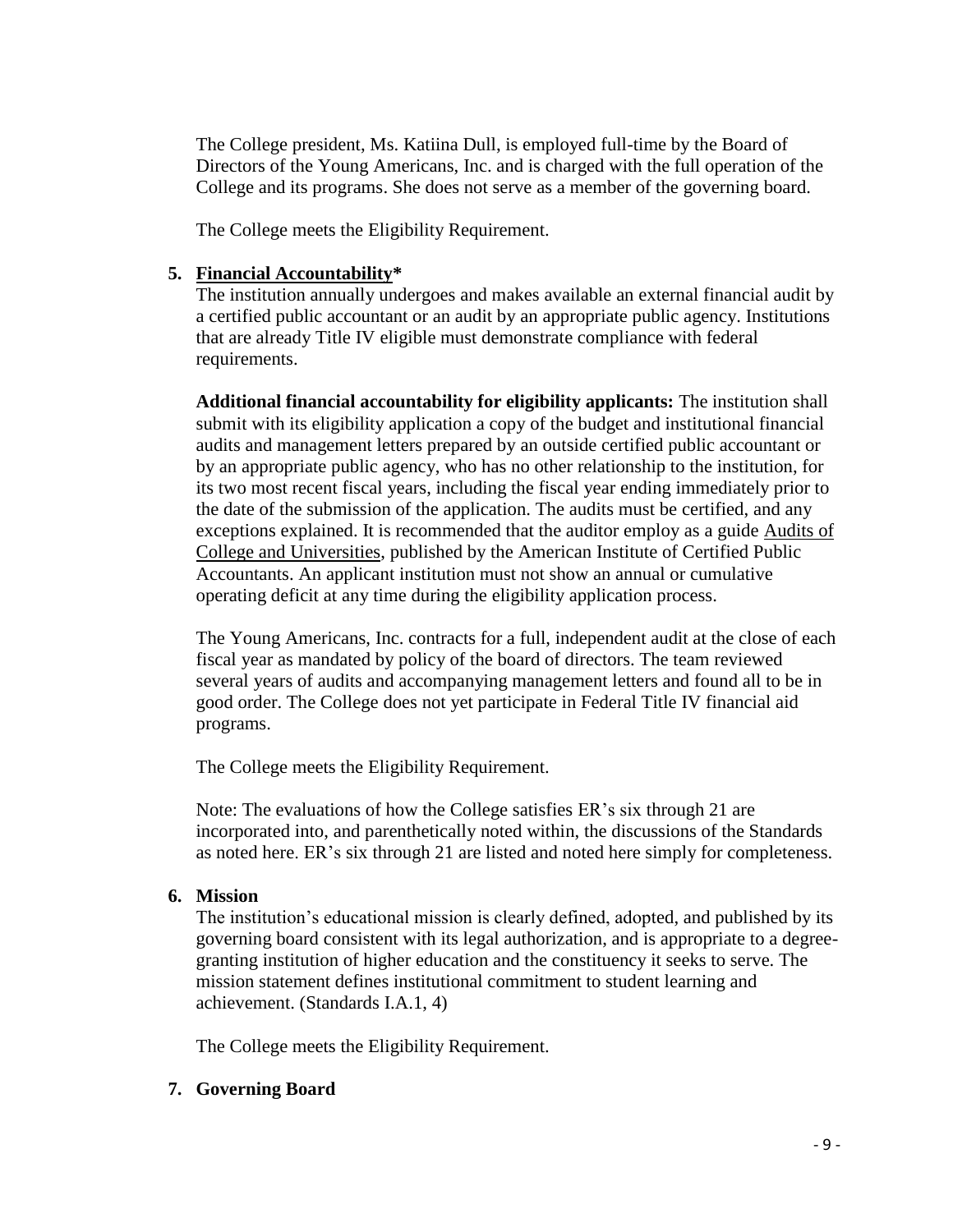The institution has a functioning governing board responsible for the academic quality, instructional integrity, and financial stability of the institution and for ensuring that the institution's mission is achieved. This board is ultimately responsible for ensuring that the financial resources of the institution are used to provide a sound educational program. Its membership is sufficient in size and composition to fulfill all board responsibilities.

The governing board is an independent policy-making body capable of reflecting constituent and public interest in board activities and decisions. A majority of the board members have no employment, family, ownership, or other personal financial interest in the institution. The board adheres to a conflict of interest policy that assures that those interests are disclosed and that they do not interfere with the impartiality of governing body members or outweigh the greater duty to secure and ensure the academic and fiscal integrity of the institution. (Standards IV.C.1, 4, 11)

The College meets the Eligibility Requirement.

#### **8. Administrative Capacity**

The institution has sufficient staff, with appropriate preparation and experience to provide the administrative services necessary to support its mission and purpose. (Standards III.A.9, 10)

The College meets the Eligibility Requirement.

#### **9. Educational Programs**

The institution's principal degree programs are congruent with its mission, are based on recognized higher education field(s) of study, are of sufficient content and length, are conducted at levels of quality and rigor appropriate to the degrees offered, and culminate in identified student outcomes. (Standards II.A.1, 6)

The College meets the Eligibility Requirement.

#### **10. Academic Credit**

The institution awards academic credits based on generally accepted practices for degree-granting institutions of higher education and in accordance with statutory or system regulatory requirements. The institution provides appropriate information about the awarding of academic credit. (Standards II.A.9, 10)

The College meets the Eligibility Requirement.

#### **11. Student Learning and Student Achievement**

The institution defines standards for student achievement and assess its performance against those standards. The institution publishes for each program the program's expected student learning and any program-specific achievement outcomes. Through regular and systematic assessment, it demonstrates that students who complete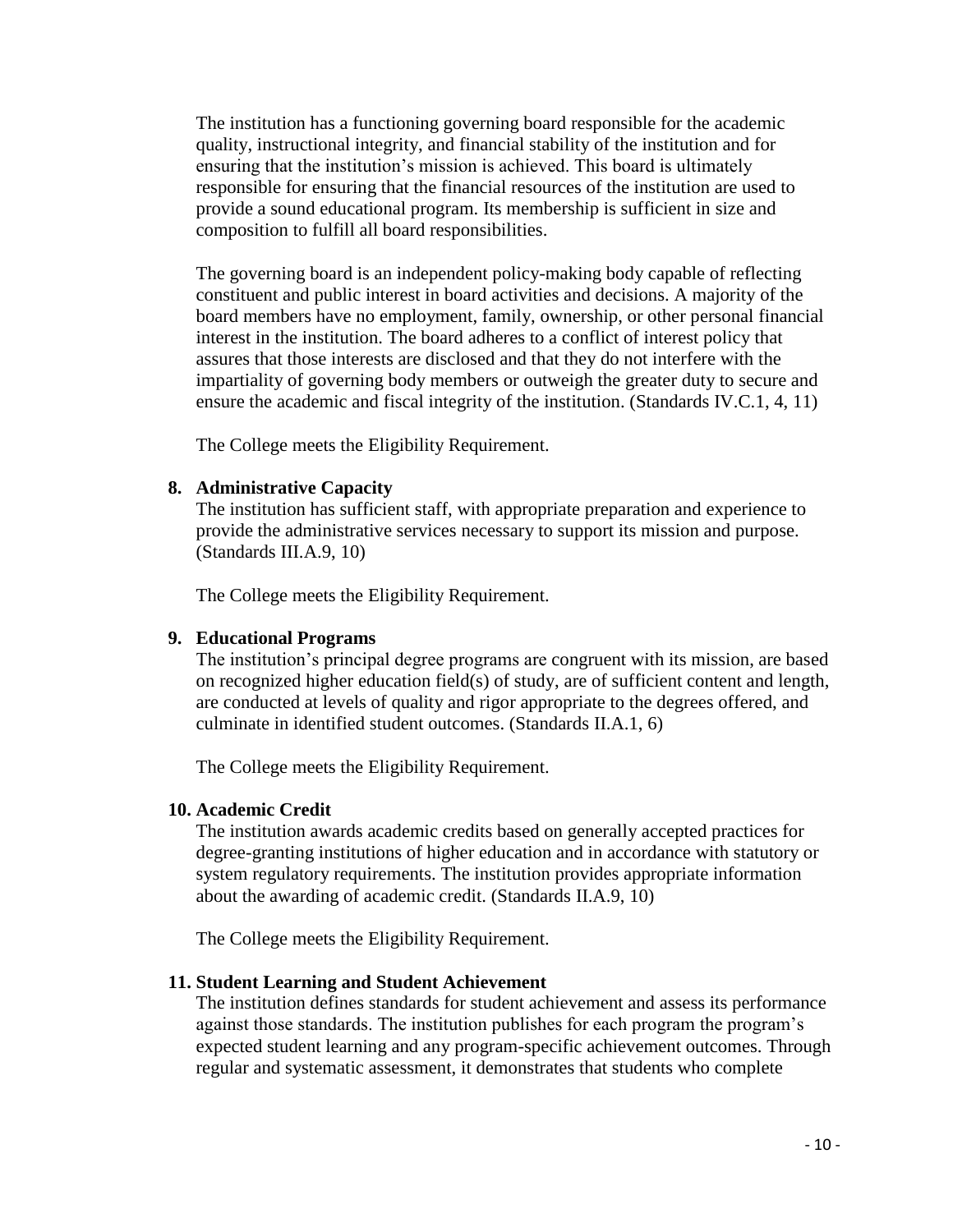programs, no matter where or how they are offered, achieve the identified outcomes and that the standards for student achievement are met. (Standards I.B.2, 3; II.A.1)

The College meets the Eligibility Requirement.

#### **12. General Education**

The institution defines and incorporates into all of its degree programs a substantial component of general education designed to ensure breadth of knowledge and promote intellectual inquiry. The general education component includes an introduction to some of the major areas of knowledge. General education courses are selected to ensure students achieve comprehensive learning outcomes in the degree program. Degree credit for the general education component must be consistent with levels of quality and rigor appropriate to higher education. (Standards II.A.5, 12)

The College meets the Eligibility Requirement.

#### **13. Academic Freedom**

The institution's faculty and students are free to examine and test all knowledge appropriate to their discipline or area of major study as judged by the academic/educational community in general. Regardless of institutional affiliation or sponsorship, the institution maintains an atmosphere in which intellectual freedom and independence exist. (Standard I.C.7)

The College meets the Eligibility Requirement.

#### **14. Faculty**

The institution has a sufficient number of qualified faculty, which includes full time faculty and may include part time and adjunct faculty, to achieve the institutional mission and purposes. The number is sufficient in size and experience to support all the institution's educational programs. A clear statement of faculty responsibilities must include development and review of curriculum as well as assessment of learning. (Standards III.A.2, 7)

The College meets the Eligibility Requirement.

#### **15. Student Support Services**

The institution provides for all its students' appropriate student support services that foster student learning and development within the context of the institutional mission. (Standards II.C.1, 3)

The College meets the Eligibility Requirement.

#### **16. Admissions**

The institution has adopted and adheres to admission policies consistent with its mission that specify the qualifications of students appropriate for its programs. (Standard II.C.6)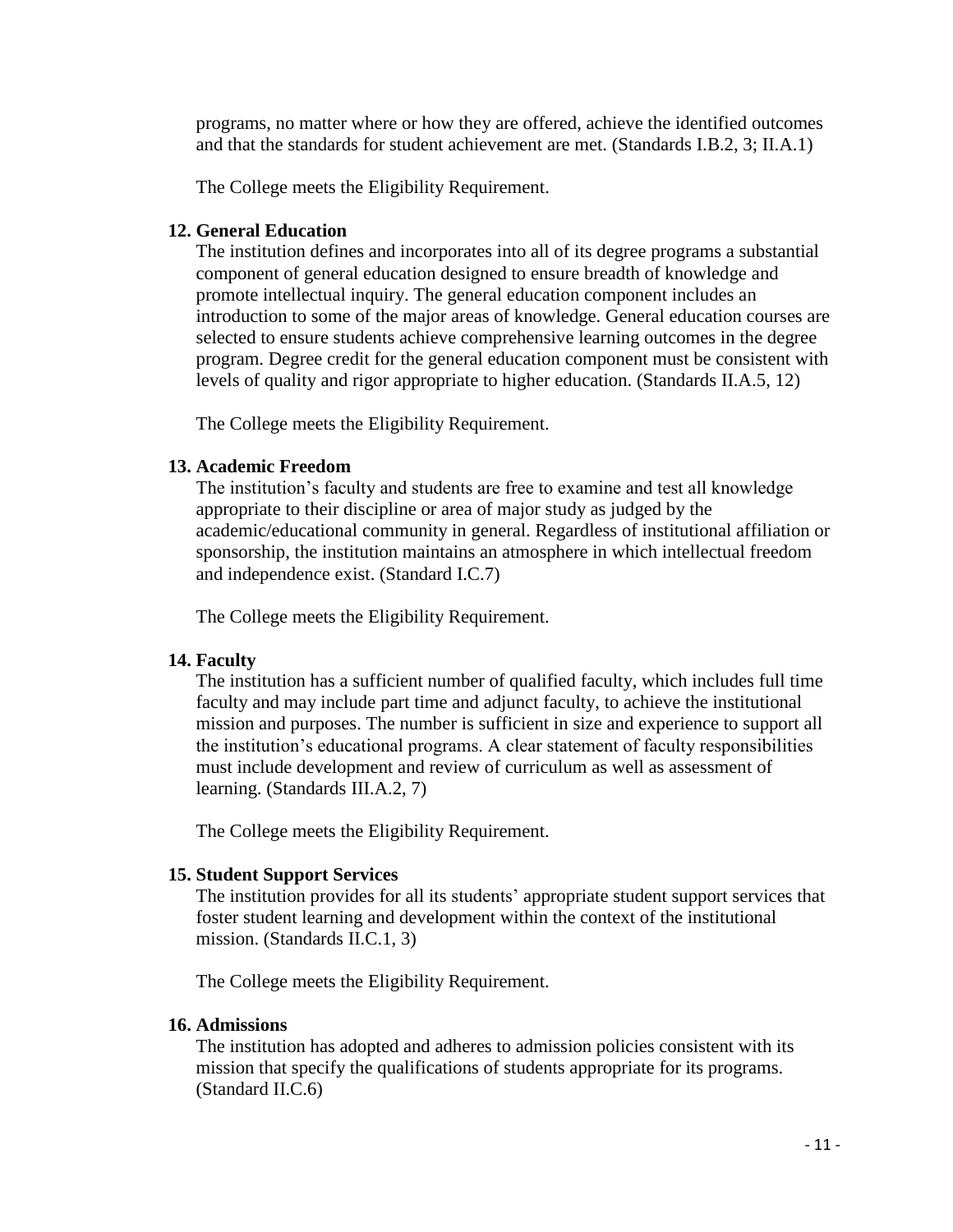The College meets the Eligibility Requirement.

#### **17. Information and Learning Support Services**

The institution provides, through ownership or contractual agreement, specific longterm access to sufficient information and learning support services adequate for its mission and instructional programs in whatever format whenever and wherever they are offered. (Standards II.B.1, 4)

The College meets the Eligibility Requirement.

#### **18. Financial Resources**

The institution documents a funding base, financial resources, and plans for financial development adequate to support student learning programs and services, to improve institutional effectiveness, and to assure financial stability. (Standard III.D.1)

The College meets the Eligibility Requirement.

#### **19. Institutional Planning and Evaluation**

The institution systematically evaluates and makes public how well and in what ways it is accomplishing its purposes, including assessment of student learning outcomes. The institution provides evidence of planning for improvement of institutional structures and processes, student achievement of educational goals, and student learning. The institution assess progress toward achieving its stated goals and makes decisions regarding improvement through an ongoing and systematic cycle of evaluation, integrated planning, resource allocation, implementations, and reevaluation. (Standards I.B.9; I.C.3)

The College meets the Eligibility Requirement.

#### **20. Integrity in Communication with the Public**

The institution provides a print or electronic catalog for its constituencies with precise, accurate, and current information concerning the following:

#### **General Information**

- Official Name, Address(es), Telephone Number(s), and website address of the Institution
- Educational Mission
- Representation of accredited status with ACCJC and with programmatic accreditors, if any
- Course, Program, and Degree Offerings
- Student Learning Outcomes for Programs and Degrees
- Academic Calendar and Program Length
- Academic Freedom Statement
- Available Student Financial Aid
- Available Learning Resources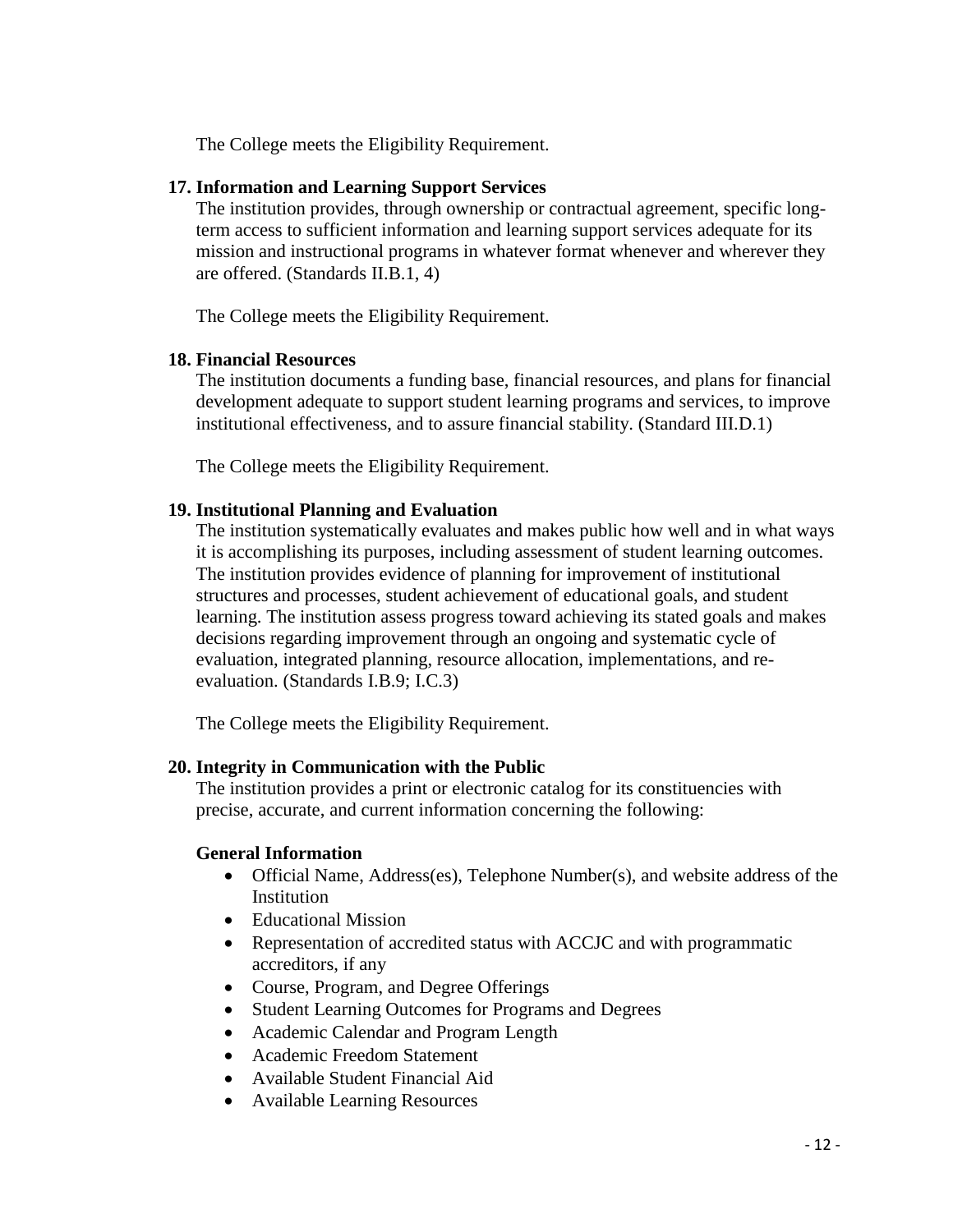- Names and Degrees of Administrators and Faculty
- Names of Governing Board Members

#### **Requirements**

- Admissions
- Student Fees and Other Financial Obligations
- Degree, Certificates, Graduation and Transfer

### **Major Policies Affecting Students**

- Academic Regulations, including Academic Honesty
- Nondiscrimination
- Acceptance and Transfer of Credits
- Transcripts
- Grievance and Complaint Procedures
- Sexual Harassment
- Refund of Fees

#### **Locations or Publications where other policies may be found** (Standard I.C.2)

The College meets the Eligibility Requirement.

### **21. Integrity in Relations with the Accrediting Commission**

The institution provides assurance that it adheres to the Eligibility Requirements, Accreditation Standards and Commission policies, describes itself in identical terms to all its accrediting agencies, communicates any changes in its accredited status, and agrees to disclose information required by the Commission to achieve its accrediting responsibilities. The institution will comply with Commission requests, directives, decisions and policies, and will make complete, accurate, and honest disclosure. Failure to do so is sufficient reason, in and of itself, for the Commission to impose a sanction, or to deny or revoke candidacy or accreditation. (Standards I.C.12, 13)

The College meets the Eligibility Requirement.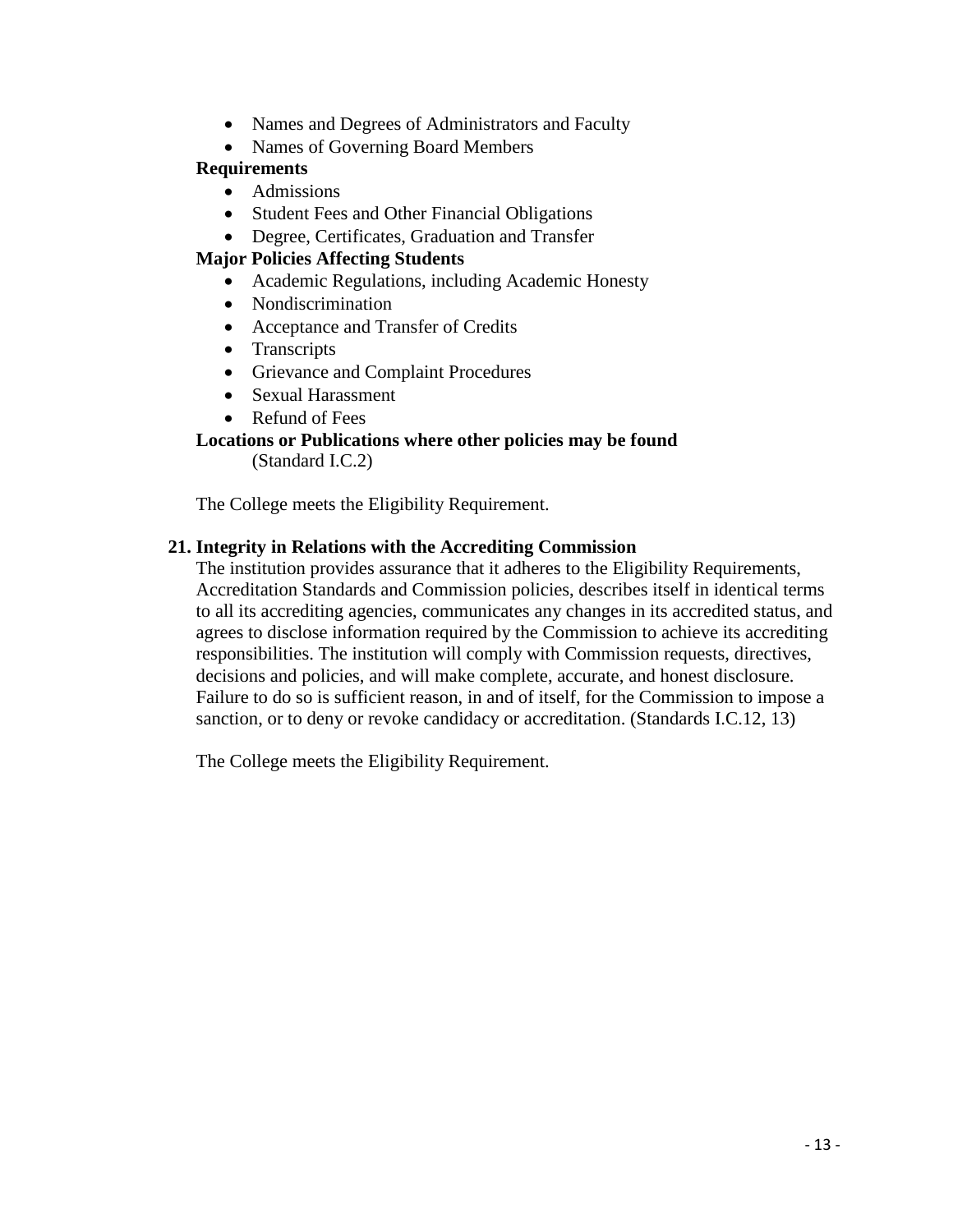# **Standard I Mission, Academic Quality and Institutional Effectiveness, and Integrity**

### **I.A. Mission**

#### **General Observations**

The Young Americans College of the Performing Arts (YACPA) demonstrates a commitment to its mission to provide members of The Young Americans, Inc. with a performance-based education that stresses artistry, leadership, communication, and collaboration. The College's mission describes the institution's broad educational purposes, its intended student population, the types of programs offered, and its commitment to student learning and student achievement. YACPA recently updated and approved its mission. The College broadly communicates the mission statement externally to the public and internally at the College. The College's programs and services align with the College mission. The institutional goals and strategic plan goals derive from the mission statement. To gauge the College's progress in achieving its mission, the College utilizes both student achievement and learning outcome assessment data. The mission is communicated publicly through their College Catalog and website, and internally though handbooks and planning documents. (Standards I.A.1, 2, 4; ER 6)

## **Findings and Evidence**

The College's Institutional Effectiveness Plan (IEP) outlines the alignment of programs and services to the College mission and institutional goals, as well as cycles for planning and review. The College developed its Strategic Plan to define strategic goals and objectives that support achievement of the College's mission. Through the annual review process defined in the IEP, departments set and assess departmental goals and, beginning in 2016-17, align them directly with the institutional and strategic goals of the College. Student learning outcomes align to program goals and degree objectives. Institutional goals also align to program learning outcomes. Within their review, departments include requests for resources that they feel are necessary to move forward their department goals and ultimately the goals of the College and the College mission. Following completion of the department annual reviews, the College president synthesizes the annual reviews and develops an institutional annual report. The institutional annual report includes institutional priorities for the coming year, the resources required to support those priorities, and status updates on the strategic plan goals. (Standard 1.A.3)

Through the IEP, the College has also established cycles for assessment and analyzing achievement data. Institution-set standards are also included in the IEP. Instructional departments assess and analyze student learning outcomes results each semester and report on both assessment results and achievement data in the annual department review reports. Assessment and achievement data are included in the institutional annual review report to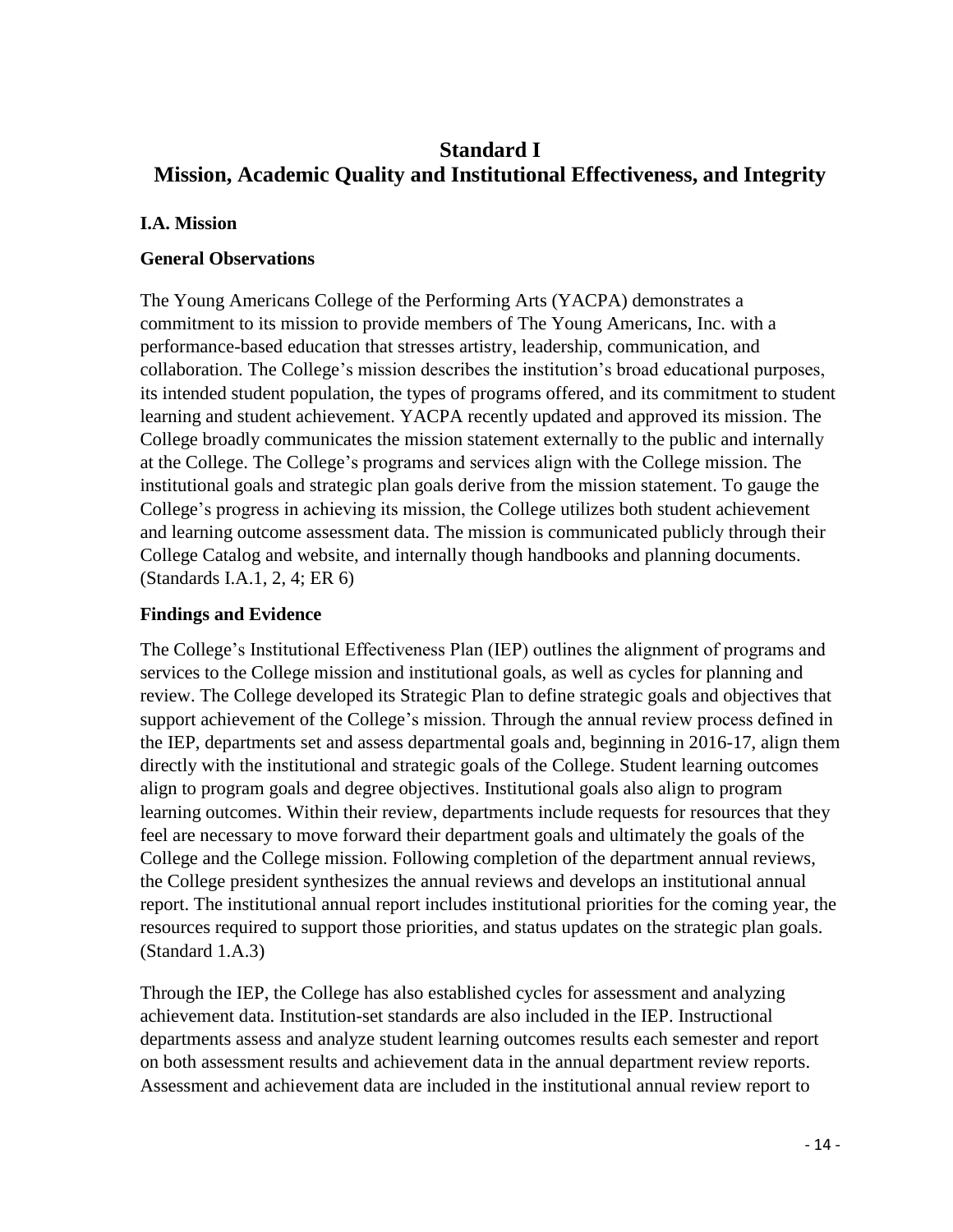determine how well the College is meeting its mission, institutional goals, and strategic plan goals.

# **Conclusion**

The College meets the Standard (I.A and ER 6)

# **I.B. Assuring Academic Quality and Institutional Effectiveness**

# **General Observations**

YACPA has made a concerted effort to create systematic planning and review processes. Through the development of the IEP, YACPA ensures that the College monitors short and long-term progress toward institutional goals that align with the College's mission and improve institutional effectiveness and student learning. (ER 19)

All departments across the campus complete a department annual review report, which includes departmental goals, assessment and/or achievement data, and resources needed to accomplish the goals. In 2016-2017, the College made improvements to the annual review templates and departments now clearly align their goals to strategic and institutional level goals. Discussion occurs within departments to create the annual reports. From these reports, the College creates and posts an institutional annual review, which aligns with the mission and goals, on the College's website. (Standard I.B.1)

The institution engages in dialogue regarding student outcomes, academic quality, institutional effectiveness, and continuous improvement of student learning and achievement. Scheduled meetings direct the dialogue of the College on continuous improvement. Departments have created course student learning outcomes and mapped these to their program learning outcomes. The program learning outcomes map to institutional goals. Faculty engage in assessment of course learning outcomes each semester, and when learning outcomes do not meet identified benchmarks, faculty act to improve student learning. While the College conducts indirect assessments through surveys for some student services, student learning outcome assessment does not seem consistently implemented across student learning and support services. (Standards I.B.2, 3)

YACPA disaggregates student achievement data within the institutional annual review and reports required by the California Bureau of Private Postsecondary Education. The College documents institution-set standards for achievement data within the IEP. While the institution has identified gaps in learning based on achievement data, analyses of achievement data do not seem consistently utilized across departments to inform planning, review, and resource allocation. Discussions of achievement data as it relates to student equity, job placement, and completion are not evident at the College.

The College has created a Policies and Procedures Handbook, provided to all employees, that describes the charges of each committee that oversees policies and practices at the College.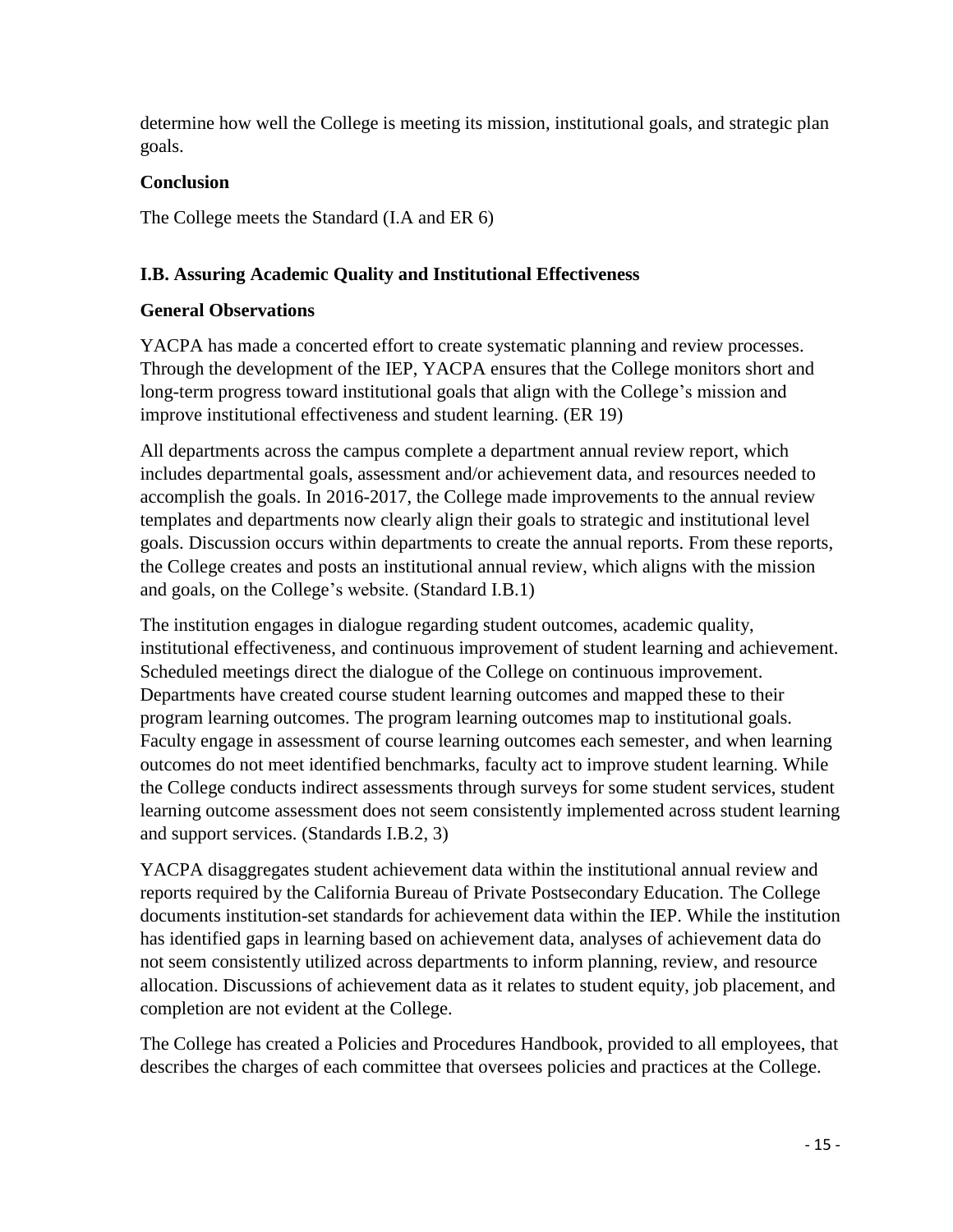Regular review of the policies and procedures ensures that the College continues to work toward accomplishing its mission.

## **Findings and Evidence**

YACPA thoughtfully engages in planning and review processes to ensure the institution accomplishes its mission, institutional goals, strategic plan goals, and maintains academic quality. The IEP establishes cycles for strategic planning, program review, and annual reviews, as well as assessment of student learning outcomes and expectations for reporting and measuring achievement data against institution-set standards. While the institution has not yet completed their first comprehensive program review cycle (which will occur in 2018- 19), the College has documented in the IEP the expectations for the instructional comprehensive program review to examine student learning, assessment plans, courses of study, etc. on a four-year cycle. The College does not identify non-instructional comprehensive program reviews in the Institutional Effectiveness Plan.

While the College has not yet undergone program review (scheduled for 2018-19), departments do engage in an annual department review process where they document assessment and achievement data, set goals aligned with the College's strategic and institutional goals, and request resources. The IEP outlines the leads assigned to each department annual review and ensures that structured dialogue and communication occur throughout the development of these annual reports. The College compiles department annual review reports into an Academic Program Review by the dean of instruction. From there, the College incorporates all instructional and non-instructional reviews into an institutional annual review report written by the College president. The institutional annual report includes College assessment and achievement data and documents priorities for the upcoming year, which inform goal setting for the upcoming year. The report also includes updates on the strategic plan goals and any related actions or outcomes. While dialogue and participation are apparent in the development of department-level annual review reports, broad input into the reports at higher levels of the institution is not apparent and instead these reports are primarily written by administration, as documented in the IEP. (Standard I.B.5)

Within the IEP, YACPA has set a structured cycle of student learning outcomes assessment for all courses, and the associate of arts and certificate programs. Faculty assess course and program SLOs each semester. Faculty discuss their SLO results within their departments, as well as in curriculum committee meetings. When SLO results fall below the benchmarks, the deans discuss and take action designed to improve student learning. The College closely monitors those SLOs during the next reporting period to ensure that the improvement plans are effective. In some instances, the College uses SLO results to inform goals and resource requests in department annual reviews. The College does not currently disaggregate SLO data, aside from face-to-face versus online courses. YACPA recognizes that this is due to the limited capabilities of the TK20 software, for which they are currently in the process of identifying a replacement. (Standards I.B.4, 6)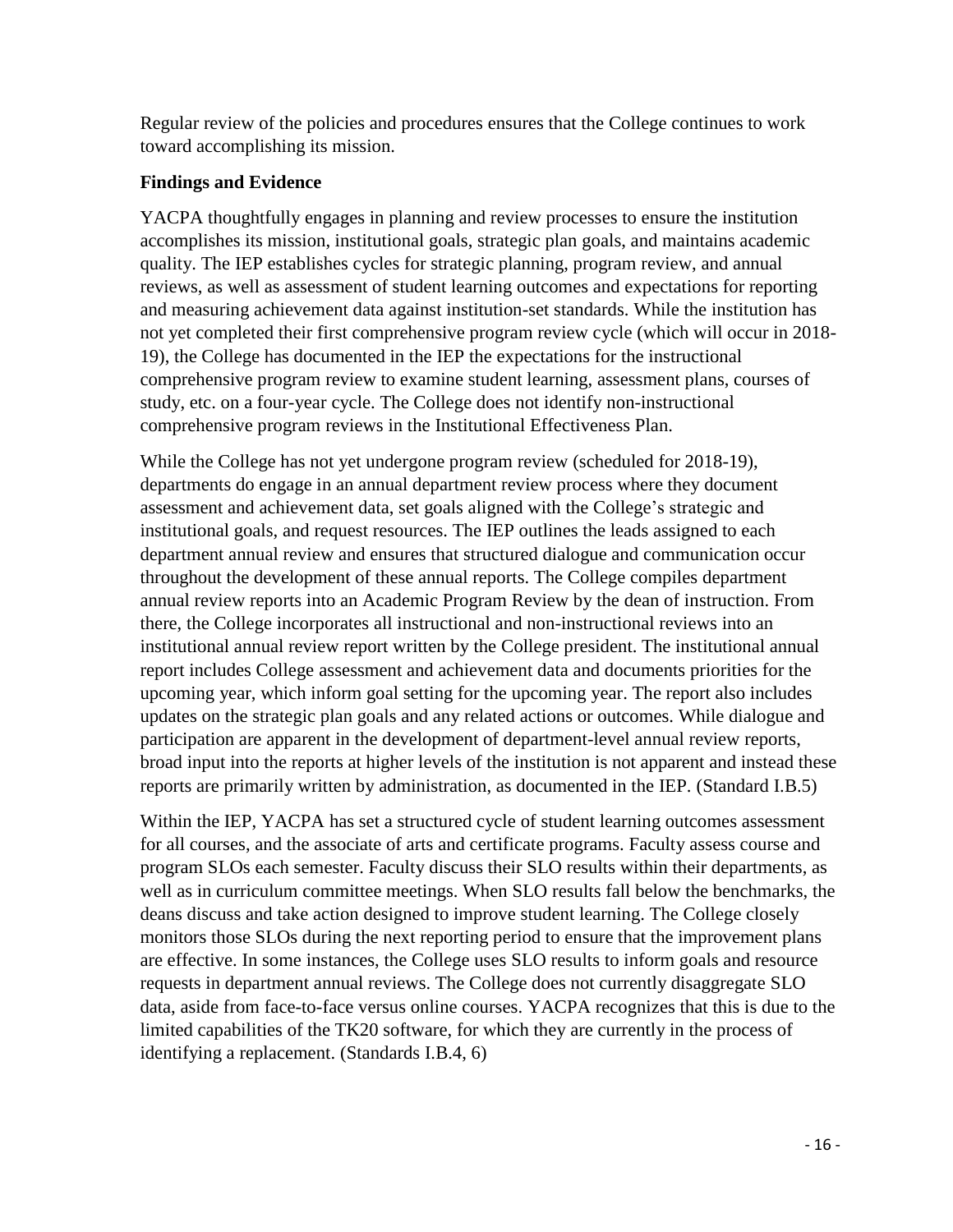On the student services side, the College conducts assessment through surveys and evaluations of processes, based on the information within the IEP and department annual reviews. YACPA has not established student learning and/or service unit outcomes for student and learning support services. The student services department reports and analyzes satisfaction survey results within their annual department review report and use these to inform their goals, but they have not identified explicit learning outcomes or service outcomes for each of the services this department provides.

The College has set institution-set standards for course completion, retention, and persistence. YACPA has also set a stretch goal for degree completion. YACPAs mission statement describes that the College "…. provides developing artists with skills, knowledge, and experiences that will be foundational for their futures as performers, teachers, and leaders." YACPA also notes that the focus of YACPA is to graduate "artist-educators who can parlay their developed skills … to serve in whatever careers they ultimately pursue, whether these are in arts and/or education or fields such as engineering, accounting, law, or others." While the achievement data YACPA reports does align with this mission, they do not report data on or have institution set standards for transfer rates or job placement rates in alignment with the current mission.

The College reports on achievement data through their department annual review reports and in the institutional annual review report posted on the website. While a few instructional departments analyze their achievement data and use this to inform their goals, other instructional departments do not include achievement data in their reports. In the institutional annual report, data is also reported and disaggregated, and while a goal has been created in the latest institutional annual report to address an identified gap in achievement between Breadth of Knowledge and performance courses, other achievement data is not analyzed and discussions to address student equity are not occurring. (Standard I.B.6)

Department-wide dialogue is apparent in the development of the department-level annual review reports, but broad participation is lacking in the development of the institution annual report. The College annually reviews reports at the department level, which illustrates that members of the institution are working together to set goals to move student success forward. However, while a comprehensive review cycle is set to occur for instructional departments, no such review cycle has been set for non-instructional departments. (Standard I.B.7)

The College has imbedded assessment of student learning outcomes in their dialogue, planning, and review processes. Faculty engage in assessment regularly, make modifications to their courses, and adjust programs when assessment results are not as expected. While assessment occurs through surveys in student learning and support services, it is not conducted consistently across these programs and student learning/service unit outcomes have not been clearly identified to inform department and institutional goals. (Standards I.B.7, 8, 9)

The College reports on and disaggregates achievement data within annual institution and department reviews, but does not demonstrate that sustained dialogue occurs regarding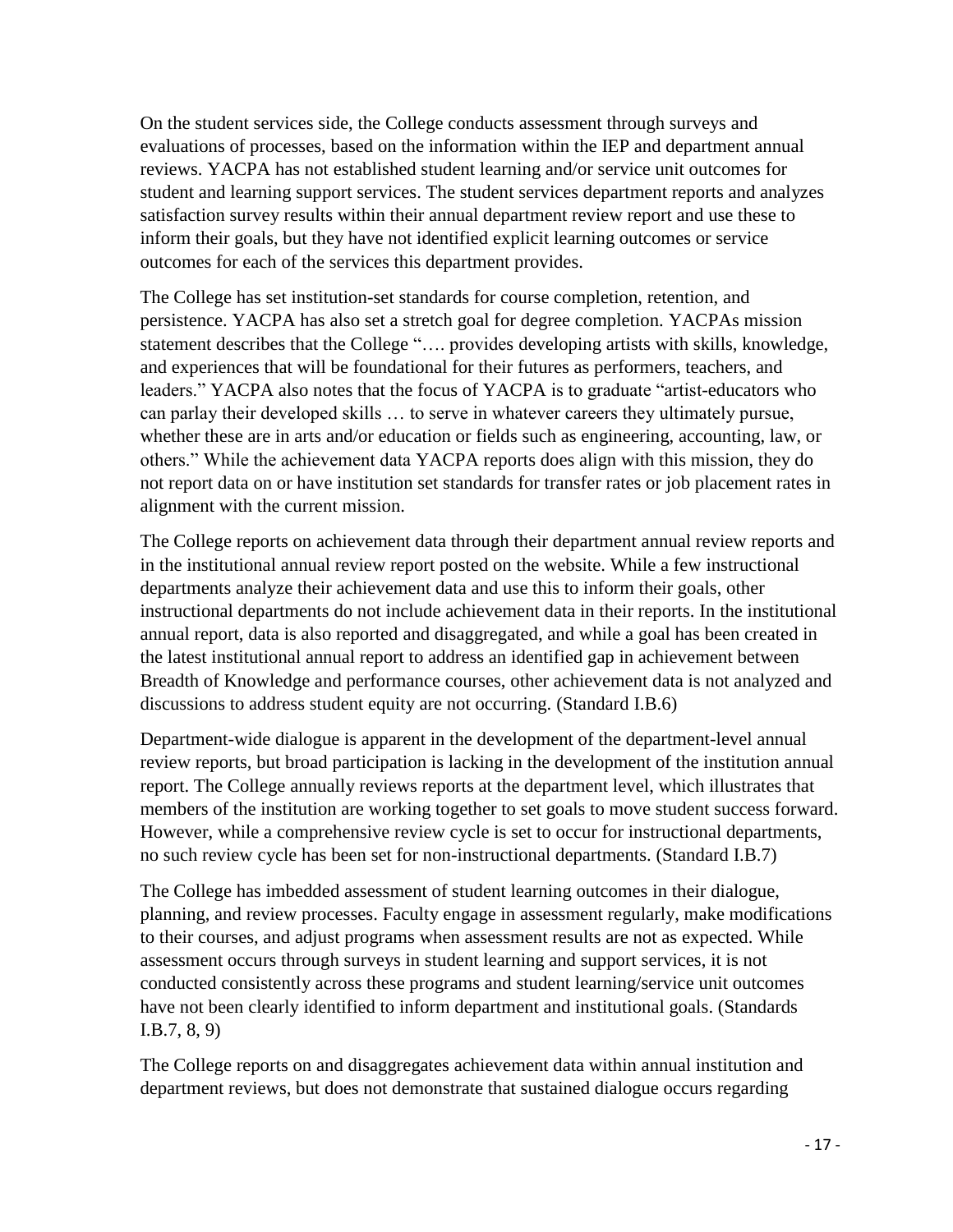achievement data to improve student equity and inform integrated planning and decisionmaking. The College does not report or analyze transfer or job placement rates or set institution-set standards for these metrics in alignment with its mission. The 2018-19 comprehensive program review is being designed and will be conducted to provide the data that will fill-in the noted gaps. Once the program review is conducted and analyzed, the college will have a more robust response to the Standard. (Standards I.B.4, 6)

# **Conclusion**

The institution meets this Standard. (I.B and ER 19)

### **Recommendations for Improvement**

- 1. To improve, the team recommends that the College systematically utilize student achievement data to improve student achievement, including student equity, and inform integrated planning and decision-making. (Standards I.B.1, 3, 4)
- 2. To improve, the team recommends that the College engage in broad and substantive dialog in the development of the institutional annual report, as well as discuss and utilize program learning outcome results to inform improvements to student learning. (Standards I.B.1, 9)
- 3. To improve, the team recommends that the College set and implement a formal comprehensive review cycle for non-instructional departments, and improve the student services learning and/or service unit outcome assessments by including metrics, that can be utilized to better inform integrated planning and decision-making, and to better measure effectiveness. (Standards I.B.1, 2, 4, 5, 7, 9; Standard II.C.1)
- 4. To improve, the team recommends that the College develop a mechanism for tracking transfer and job placement rates and establish institution-set standards for these metrics. (Standards I.B.1, 3)
- 5. To improve, the team recommends the College add refinement and assessment of SLOs by course to its self-identified need to assess PLO outcomes through key assignments, all to reinforce student learning and to further engage faculty in the SLO and PLO reporting processes. (Standards I.B.1, 2, 3; II.A.3)

# **I.C. Institutional Integrity**

# **General Observations**

The YACPA ensures that all information provided to students, faculty, staff, and the public is clear and accurate. The primary sources of information are the website, College Catalog, course syllabi, Staff and Faculty Handbook, and the Policy and Procedures Handbook. In the catalog and on the website, the College specifies the degrees and certificates available. The College publishes clear policies and procedures related to academic freedom, codes of ethics, and codes of conduct. The YACPA also regularly reviews its policies and procedures and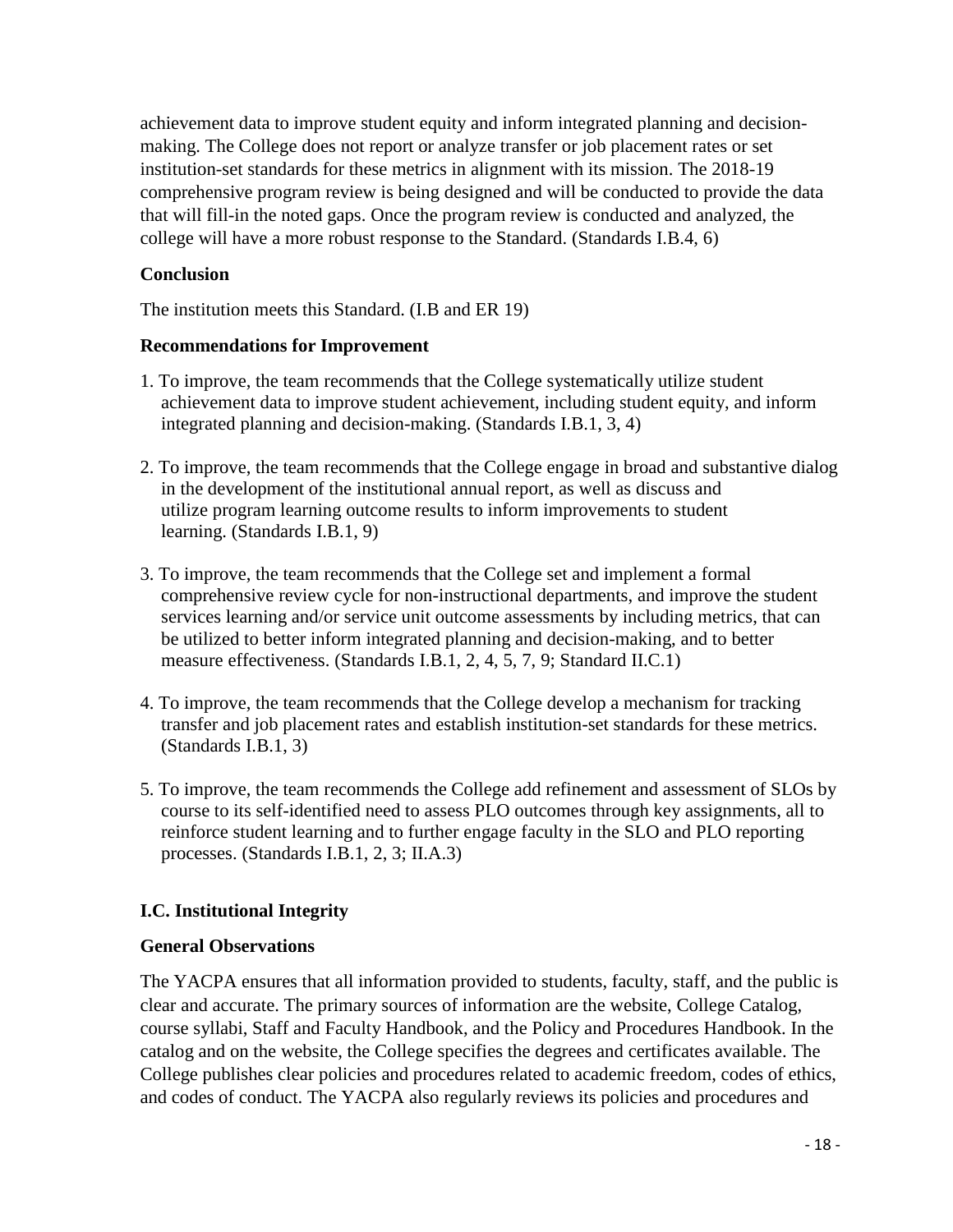updates them when necessary. The YAPCA published catalog meets all the criteria defined in ER20 as regulations defined by the California Educational Code for private postsecondary institutions. (Standards I.C.1, 2; ER 13)

The College communicates their current non-accredited status to the public via their website and to students, faculty, and staff via the College Catalog. When the Commission acted to grant YACPA eligibility status at its June 2016 meeting, YACPA updated its operating and accrediting disclosure statements on its website and in the College Catalog. Students sign an enrollment agreement, which communicates the limitations of earning credits at a nonaccredited institution, as well as the total cost of education at the institution. As an institution operating under the CA Bureau for Private Postsecondary Education (BPPE), the College complies with all requests by due dates set by the BPPE. (Standard I.C.2; ER 20)

# **Findings and Evidence**

The YACPA ensures that all information pertinent to the College, current and prospective students, faculty, and staff is up-to-date, accurate, and communicated publicly. The College prominently posts its mission statement on the website and within the College catalog. YACPA is forthright in disclosing policies, practices, and its intended certificates and degrees.

The YACPA's history of communication with the BPPE and with ACCJC is well documented, timely, professional, and constructive. The College has complied with the requirements, standards, policies, and guidelines of each of these agencies. The YACPA is responsive to the Commission and keeps the Commission apprised of any changes in its status. The College has worked closely with both of these agencies as it has developed, grown, and is maturing as a degree-granting institution of higher education. (Standards I.C.12, 13; ER 21)

The YACPA communicates student learning outcome and achievement data to current and prospective students. The College posts its institutional annual review report on the YACPA website, as well as in the BPPE annual report and in the school performance factsheet. The College provides admitted students with the school performance factsheet before they sign the enrollment agreement to ensure students understand previous student achievement at the institution. (Standards I.C.3, 4; ER 20)

The College maintains and posts a catalog on their website, in addition to providing it to all students. The catalog includes general information, requirements, and all major policies and procedures that will affect students. Within the catalog, as well as on the website, the College describes the degree and certificate purposes, student learning outcomes, and program requirements. The College uses the catalog, as well as the website, to inform students of the total cost of their education (including tuition, fees, textbooks, housing costs, instructional materials and any other required expenses). YACPA lists tuition and fees on the enrollment agreement, which students sign following their acceptance to the College. (Standards I.C.2, 4, 5, 6)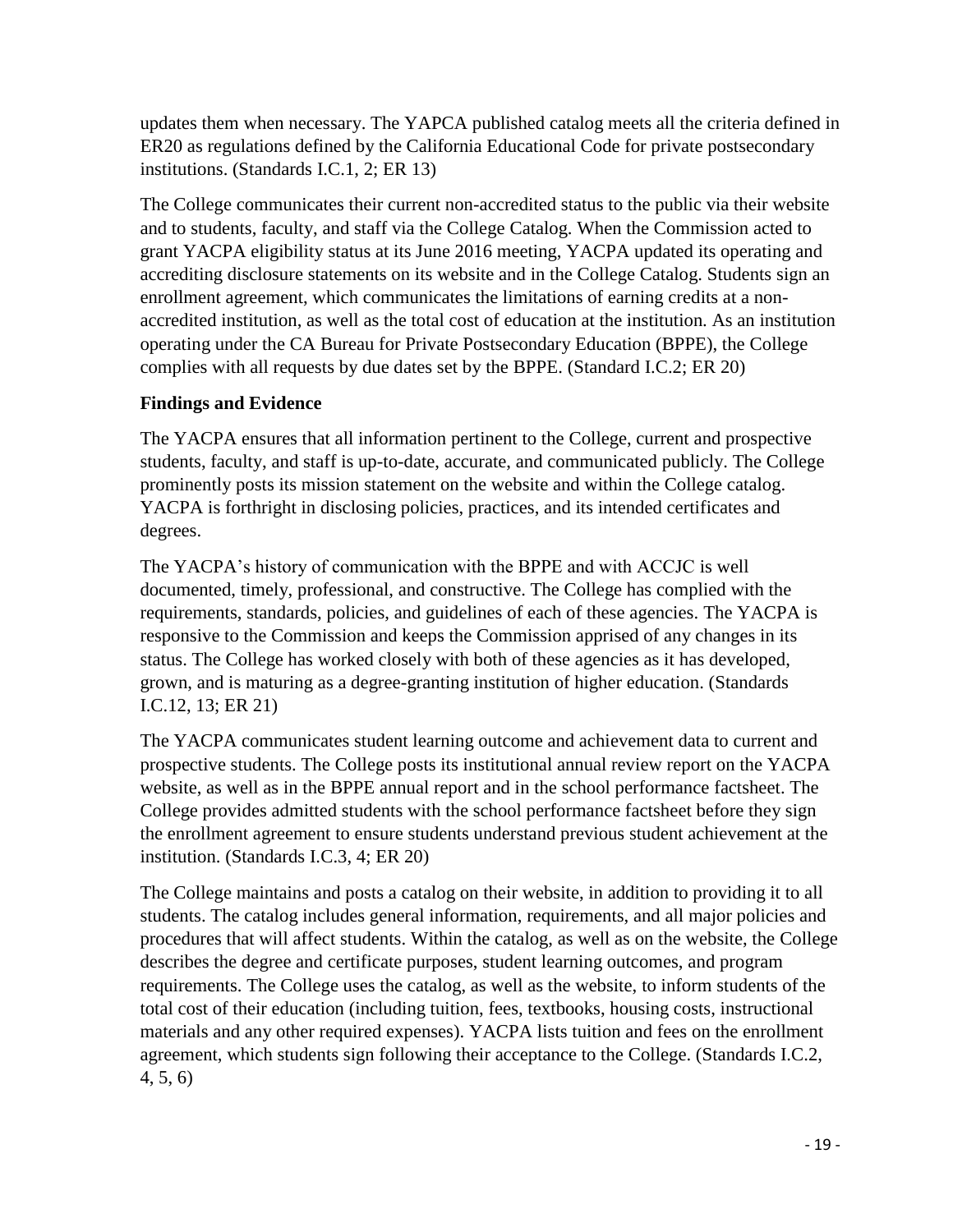The institution uses and publishes governing board policies on academic freedom and academic responsibility within the Policy and Procedure Handbook and the College Catalog. The College is clear in its commitment to intellectual freedom and ensures that faculty distinguish between personal conviction and professionally accepted views in the discipline. (Standard I.C.7)

The College promotes honesty and integrity in its policies stated on the website, and within the College catalog, the Staff and Faculty Handbook, and the Policy and Procedures Handbook. Current policies reviewed also reflect an emphasis on the expectation of staff and faculty to conduct their work with honesty and integrity. There is a code of ethics for officers and employees, volunteers, members, and students. Additionally, a student rights policy, an academic honesty policy and a faculty grievances and appeals policy exist. (Standards I.C.8, 9, 10)

As evidenced in the mission, the College is committed to student achievement and learning. YACPA operates as a non-profit organization and there are no owners or shareholders of the institution, allowing the College to focus solely on activities related to achievement of its mission and not on financial returns. To assure that programs maintain exacting standards and that there is no conflict between The Young Americans organization and YACPA, the Board has also given the College president responsibility to hire, manage, evaluate, promote, and terminate employees without influence or approval from The Young Americans, Inc. organization. (Standard I.C.14)

The institution fully discloses its affiliation with North Central Michigan College (NCMC). YACPA developed and adopted an Integrity with Accrediting Commission Policy and shared it with faculty and staff through the Policy and Procedures Handbook. This policy commits YACPA to maintaining an honest relationship with accrediting bodies. The College currently operates under BPPE and submits all required information to them by established deadlines. The College catalog and website communicate clearly the status of the College's accreditation.

# **Conclusion**

The College meets the Standard (I.C and ER 19, 20, 21)

\*Standard I.C.11 is not applicable to YACPA.

# **Recommendation**

None.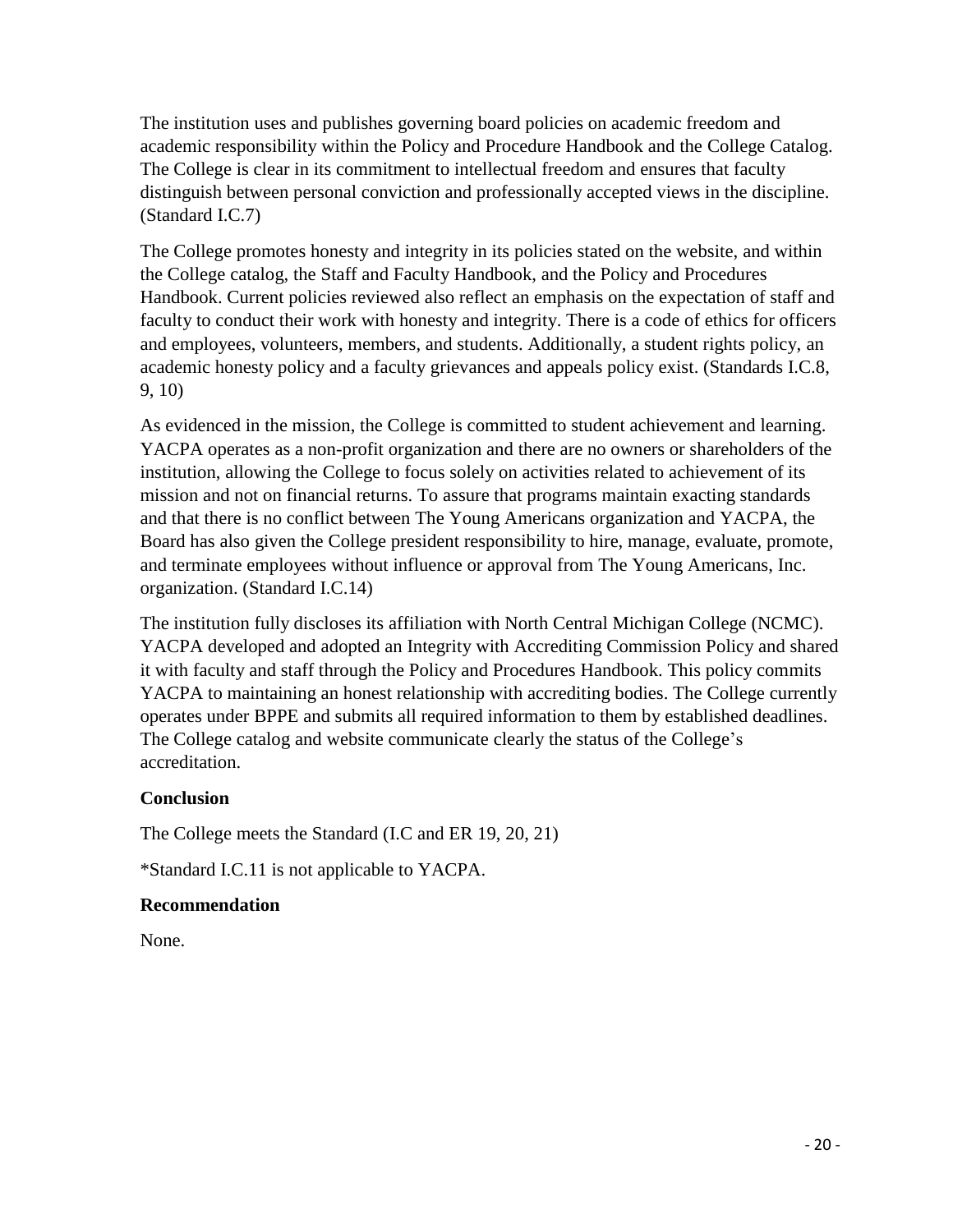# **STANDARD II STUDENT LEARNING PROGRAMS AND SUPPORT SERVICES**

#### **II.A. Instructional Programs**

#### **General Observations**

The College offers an Associate of Arts (AA) in Performance with a choice of emphasis in vocal, acting, or dance, as well as a Music Outreach Tour Training Certificate. All are consistent with the missions of the College and the parent institution, The Young Americans, Inc.

The College entered into an agreement in 2010 with North Central Michigan College (NCMC), which is regionally accredited by the Higher Learning Commission. NCMC is an associate degree granting institution that has had a regional relationship with The Young Americans outdoor, summer theater program in their area for over 40 years. YACPA provided students the opportunity to co-enroll and earn up to 60 units of transferrable credit from NCMC. These courses are primarily Breadth of Knowledge (BoK; known in CA community college parlance as "General Education,") courses. As an unaccredited institution, YACPA's courses do not transfer. The College clearly states this information on the YACPA website and in the catalog. (Standard II.A.10; ER 10)

Under the agreement with NCMC, YACPA adopted NCMC course outlines of record, syllabi, and approved texts. YACPA faculty conduct an annual curriculum review, but the College is currently required to submit requests for revisions to NCMC for approval. The College submits its syllabi for NCMC courses to NCMC, YACPA department chairs, and the Dean of Instruction for review and approval. NCMC reviews and approves Faculty candidates based on their qualifications and credentials prior to YACPA offering employment. YACPA faculty maintain academic freedom to determine how they teach a course to meet the learning outcomes. (Standard II.A.12; ER 10, 13)

The catalog states that the College intends to achieve accreditation by 2020 because of the recent passage of SB 1247, which requires full accreditation by 2020 for California colleges to grant degrees. In 2020, YACPA will begin offering transferrable degrees to all new students, and continuing students will be provided a teach-out for NCMC courses. Once continuing students have completed the NCMC program, the agreement between the two colleges will cease. Catalog rights include the ability for a student to graduate with the program requirements. The College has also published the Institutional Objectives, i.e., Institutional Learning Outcomes (ILOs), and Program Level Outcomes (PLOs) in the catalog. (Standards II.A.11, 15)

YACPA regularly evaluates and improves the quality and currency of its instructional program, regardless of delivery mode or location. The institution systematically strives to improve programs and courses to enhance learning outcomes and achievement forstudents.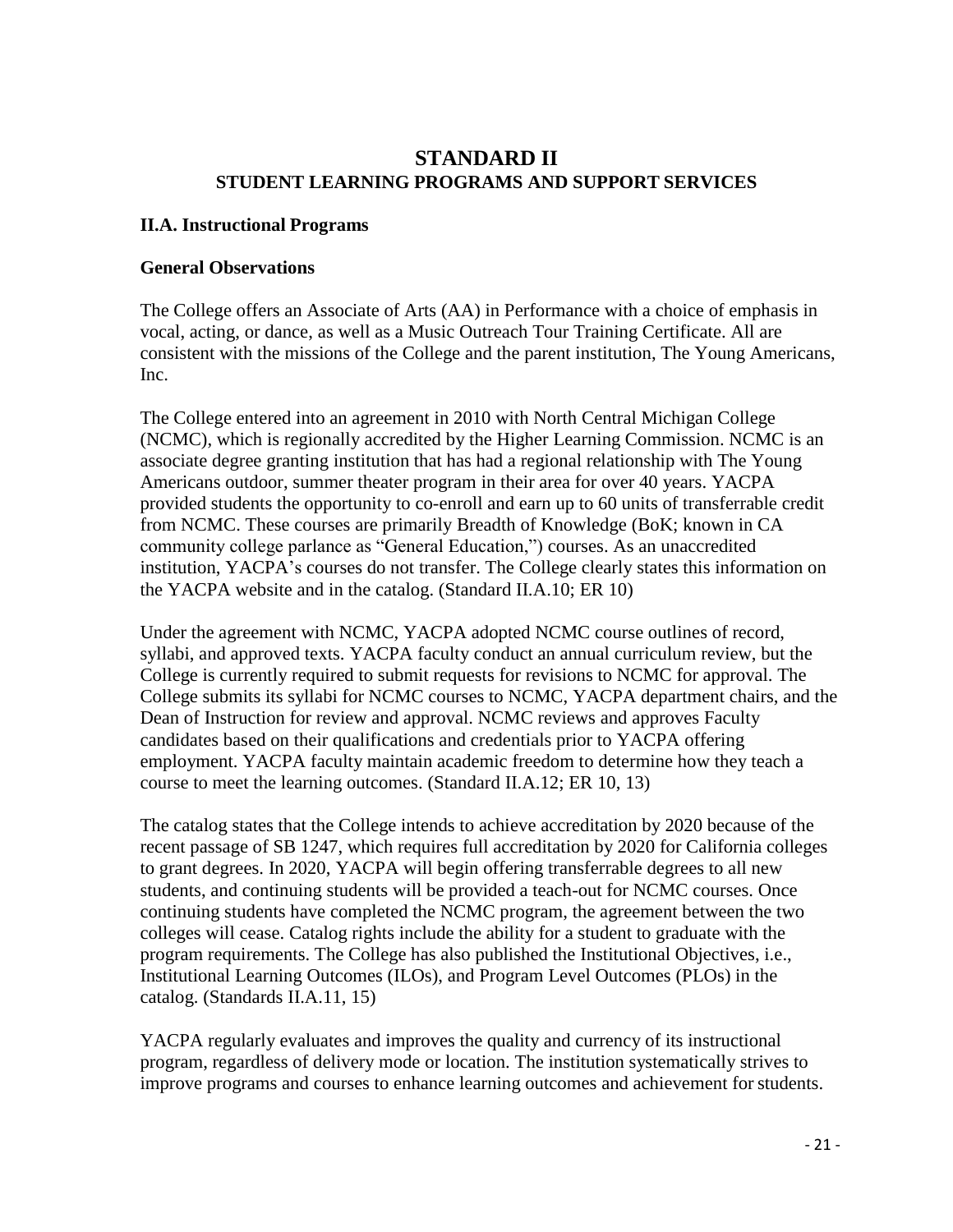## **Findings and Evidence**

The certificate and degree programs share common program level outcomes that articulate what students can expect to have learned when completing a certificate or degree. Students can also elect to earn the Associate of Arts (AA) in Performance with an acting, dance, or vocal emphasis, but the College considers them part of the same program, with the same PLOs. Most students report an educational goal of completing the AA degree. The College reviews program effectiveness annually, and uses PLO and course SLO outcomes to plan changes to course curriculum, sequencing of courses in the program, and institutional planning. (Standards II.A.1, 2; ER 11)

The curriculum approval process ensures that courses and programs are consistent with accepted norms of higher education. All faculty are required to teach in alignment with the course outline of record (COR), and regular evaluations occur to ensure they are teaching to the COR. (Standard II.A.1)

Department chairs work with their faculty to conduct a higher-level annual review on each of the four departments, and later blend them into a single program review. The College has developed a new annual review template for implementation in the current academic year. YACPA collects and uses achievement data in analyzing its own effectiveness. (Standard II.A.2)

The College has established processes for faculty discussions for improving teaching and learning based on SLO assessment data, and student retention, persistence, and success rates. The criteria used in department and College review include relevancy, currency, appropriateness, achievement of learning outcomes, and planning. The team verified during the visit that these discussions and trainings take place. (Standard II.A.3)

The College recognizes three levels of student learning outcomes—course level, program level, and institutional level. Course SLOs are identified on the COR and on each course syllabus. Ongoing assessment of SLOs has continued since the inception of the College as a degree granting institution in fall of 2014. YACPA also "closes the loop" on courses that that do not meet established benchmarks through action plans such as revision of curriculum and sequencing of courses. The team reviewed evidence that all students receive a course syllabus for every section as well as having the syllabi available in Populi and every syllabus identified the course SLOs. (Standard II.A.3)

The College offers one pre-collegiate level course, ENG 095 College Preparatory Writing, for students who place below college level writing and reading. While infrequent, the College does occasionally admit students who assess lower than this level. YACPA evaluates this course in the same manner as the college level courses. (Standards II.A.4, 5)

Faculty meet the minimum qualifications established by the California Private Postsecondary Education Act of 2009. Minimum experience and educational requirements for faculty vary depending upon the department with which they are aligned. Each BoK instructor possesses a Master's degree or higher, and performing arts faculty must possess a Bachelor's degree or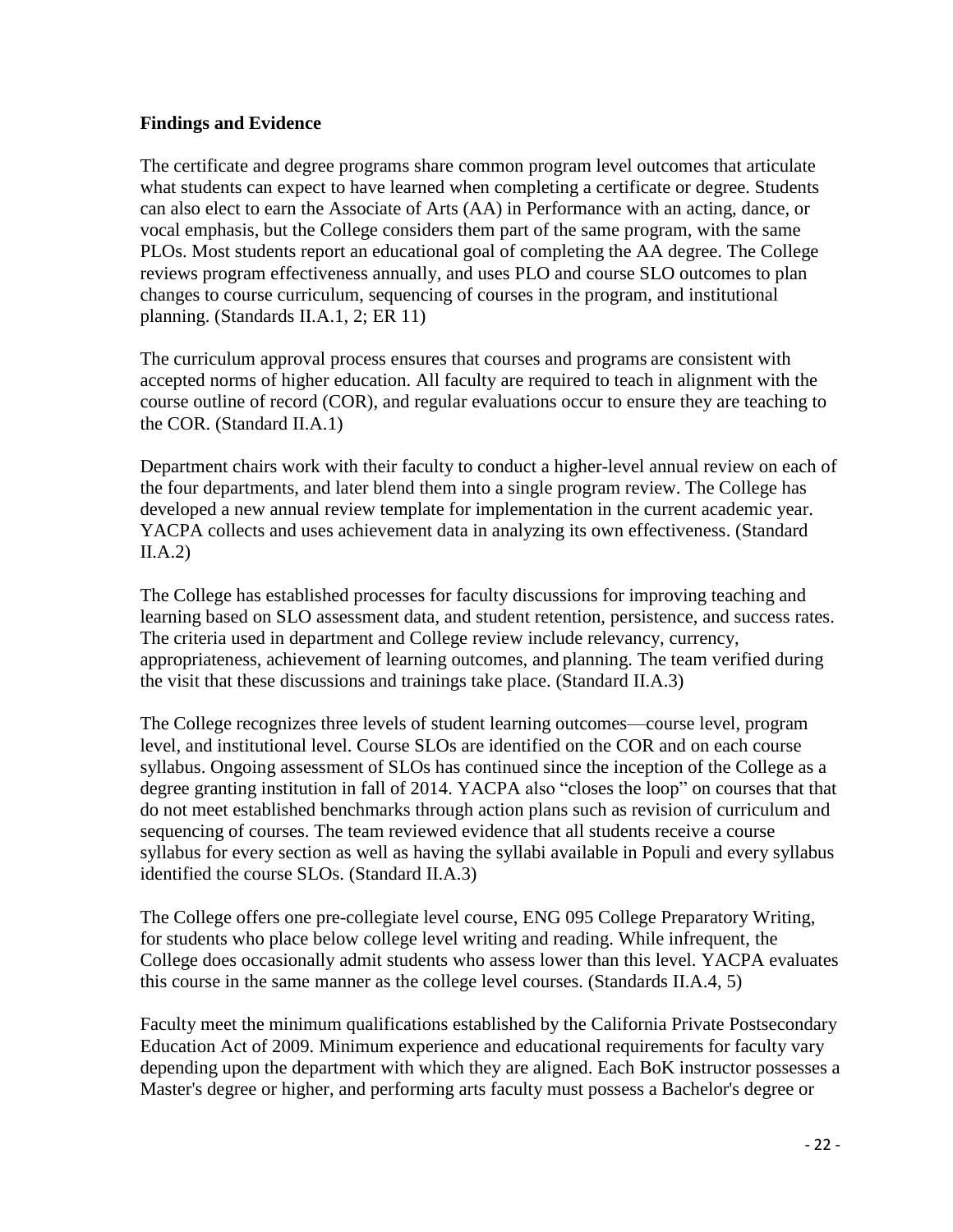higher, or have extensive professional experience. Courses meet the standards of rigor, hours of instruction, and hours of work outside of the classroom to match those of other American Higher Education institutions. (Standard II.A.5; ER 12)

The College schedules courses to allow students to complete certificates and degrees within a two-year period. The College uses data to inform the scheduling process. YACPA has twice modified course sequencing based on the evaluation of SLO assessment data and success and persistence rates. (Standard II.A.6; ER 9)

The College schedules intensive three-week courses, such as Life Skills for Student Success, in August followed by ten-week terms in fall and spring. The College offers the full certificate program face-to-face on the Corona campus for the first-year cohort. Student introduction to online instruction occurs during this time, as the majority participate in The Young Americans Music Outreach Tours in their second year. YACPA also offers practicum and online courses during off-campus performance months in order for students to meet requirements for a two-year graduation sequence. (Standard II.A.6; ER 9)

There are two modules consisting of multiple courses (12-13 units) offered both semesters in the second year; one focuses on performance application and one on career preparation. Breadth of Knowledge courses, which are selected to complement the performance core courses to prepare students to meet the program learning outcomes (PLOs), comprise 30 units toward the 60 units required for an Associate of Arts in Performance degree. (Standard II.A.6; ER 9)

Delivery modes used by the College include face-to-face instruction, and online and hybrid deliveries. Completion rates for courses utilizing online delivery are low, especially compared to courses offered through face-to-face instruction. The courses offered online are BoK courses taken by second-year students who are on tour with The Young Americans, Inc. The College has identified challenges that students face while on tour that impact their ability for successful completion of their online courses. Further, the College has identified improvements it intends to make to better support student learning and achievement in this area, including a potential move away from online courses after the College becomes independently accredited. (Standard II.A.7)

Teaching methodologies include lectures, lab work, written evaluations, group presentations, exams, and performances. Online and face-to-face courses use instructional methods to address the learning styles of students. Some of these include student-to-student interaction, collaborative activities, discussion boards, and synchronous instruction. Instructors provide online feedback on student work using grading rubrics, typed notes, and voice memos. (Standard II.A.7)

The College provided the comprehensive visit team ample evidence that it ensures the quality of its instruction. YACPA follows the practices common to American higher education, and has policies and procedures in place to define these practices. Some of this evidence includes documentation of its course outlines of record (CORs), curriculum approval process, syllabi, and College catalog. All CORs reflect the appropriate number of contact hours per unit of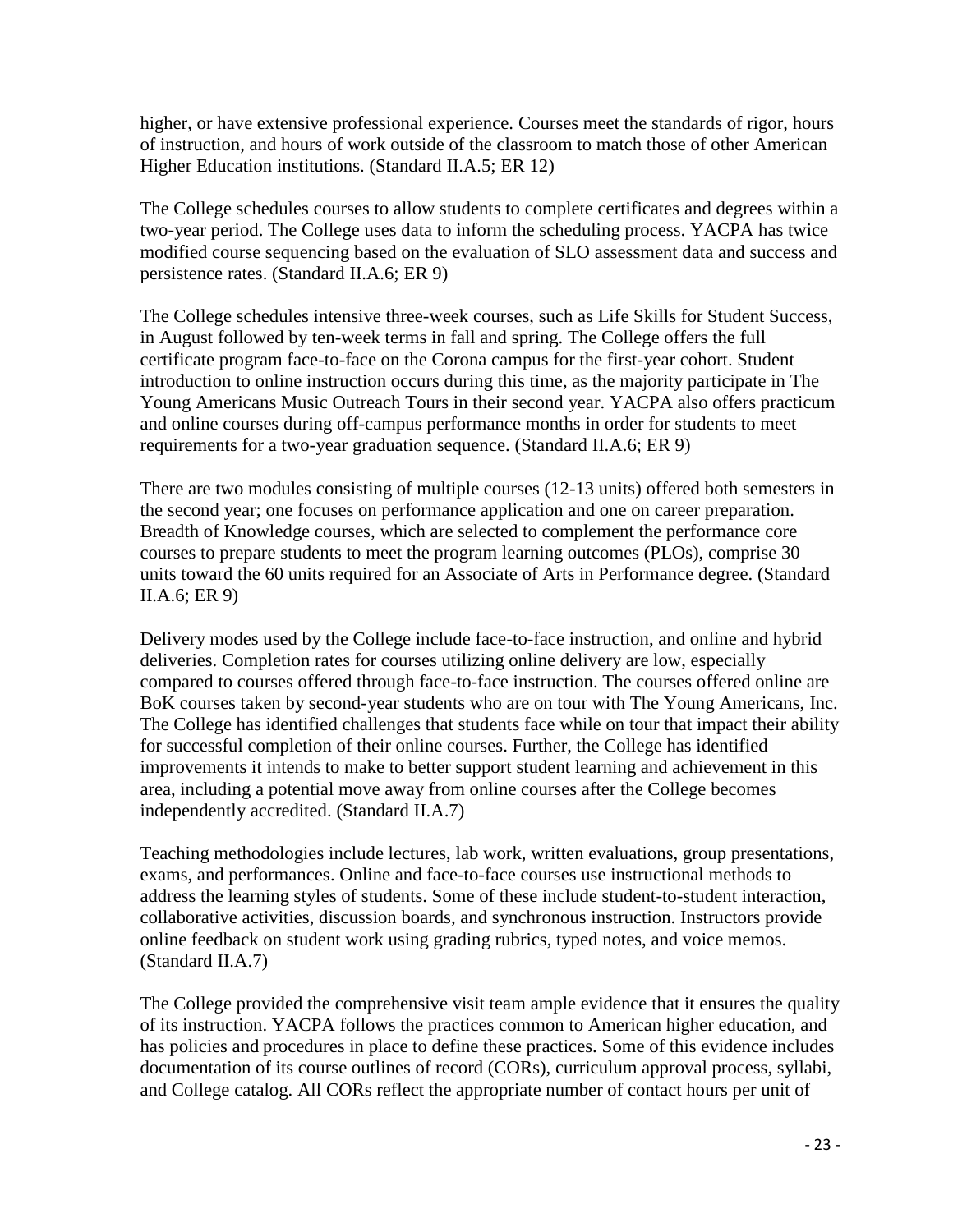credit awarded. The CORs provide evidence of the assessments used to validate student learning. The catalog includes information about matriculation, sequence of courses, and personal and learning support services to promote student success. (Standards II.A.5, 6, 7)

The College's evidences its grading policy and policy on credit and clock hours in the College catalog. The CORs have stated SLOs, as do the syllabi. Mapped to PLOs, course SLOs assessment is part of the program review process. The College does not use standardized examinations. (Standards II.A.8, 9; ER10)

College graduation policies allow students who have demonstrated competence in artistry, leadership, global perspective, and continuous learning, as well as reading, written expression, and mathematics, to be awarded the Associate of Arts in Performance degree. The student must have satisfactorily completed 60 semester units of college work that include 30 units in Breadth of Knowledge courses, 28 units in a major, and two additional elective units. The College catalog lists the courses and PLOs required for the program of study. Students can (and some have done so successfully), transfer units from YACPA to private schools. The NCMC courses are accredited and thus have a transferability guarantee, however, it is not to the exclusion of transferring YACPA courses. (Standards II.A.10, 12; ER 12)

The faculty is in the process of integrating its BoK philosophy and SLOs interdepartmentally across the curriculum to increase student engagement with the curriculum. The College cited multiple examples of meaningful cross-curricular assignments between BoK courses, performance-based courses, and the outreach program. A majority of the BoK courses fall under the agreement between the College and North Central Michigan College (NCMC). Once independently accredited, the College would eventually discontinue its partnership with NCMC. This would give YACPA the freedom to develop and offer its own BoK curriculum geared more toward the specific needs and interests of YACPA students and the institution's mission. (Standard II.A.12; ER 12)

The College's degree program includes a performance core of 28 units, 30 units of BoK courses, and two additional elective units. The College maintains a BoK philosophy, clearly stated in its catalog, and faculty input is central to curriculum development activities. (Standards II.A.12, 13; ER 12)

The Student Learning Outcome Reporting Manual states that all faculty teaching a course must agree on the outcomes to be assessed each year, as well as the measurement instrument and criteria. Program assessment occurs through course mapping to PLOs. Faculty are required to report on a minimum of three course SLO's every academic semester. The College is not satisfied with its TK20 Assessment Solution software, and is investigating new software that will better support data collection and analysis of student learning outcomes. An Academic Advisory Board codified in the Young Americans bylaws allows for review and advises the College leadership on academic issues (Standards II.A.13, 14)

The College has a published policy regarding program discontinuance that protects students' catalog rights to guarantee them the right to finish the program through a scheduled teach-out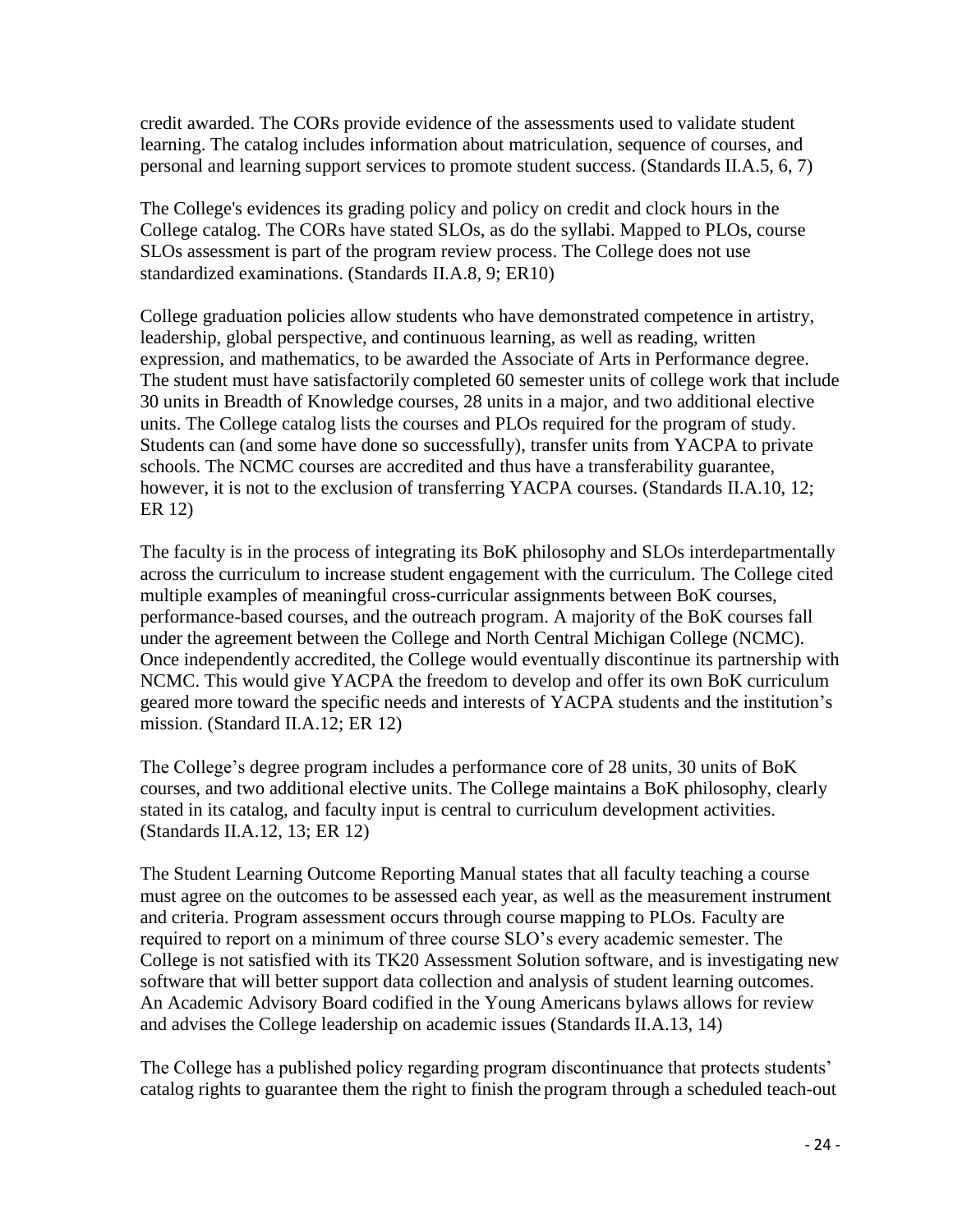of courses. (Standard II.A.15)

The College provided evidence of course and department reviews, dialog that resulted, and subsequent plans developed to improve teaching and learning. YACPA has created a practice of institutional dialogue based upon the establishment of clear student learning outcomes, course and program level assessment and revisions to the course outlines. This process has led to continuous improvement at the course and program level. (Standard II.A.16)

# **Conclusion**

The College meets the Standard. (II.A and ER 9, 10, 11, 12, 13)

# **Recommendation**

None.

# **II.B. Library and Learning Support Services**

### **General Observations**

YACPA offers standard, but non-traditional library and learning support services through its library and its learning centers. Library staff are available to students and staff online and are not available in person on campus. Faculty and staff in both areas collaborate to meet student needs and to provide excellent services. Students utilize both spaces throughout the day and those interviewed conveyed how important library and tutoring services are in supporting student success. Student services programs align with the College mission.

A Virtual Library with contracted online librarians was selected to support the new educational program to maximize student access whether on or off campus. The College has added a catalog of on-campus resources to the Populi information management system to track holdings. The College does not conduct intra-library loans with other institutions.

# **Findings and Evidence**

All students have access to two online databases: Grove (Oxford) Music Online that supports the performance courses, and the ProQuest Research Library, that supports the BoK courses. The library relies on a secure proxy-server authentication system that allows for tracking of each instance of utilization. On-campus library collections include reference materials, circulating books, course reserves and a print music and theatrical works. (Standard II.B.1; ER 17)

Learning resources include integrated TV/DVD systems in every classroom, the Virtual Library, the physical resource library, a piano lab, media equipment, a computer lab, private practice rooms and a Learning Center. These resources combine to provide support needed for students to succeed and for the College to achieve its mission. (Standard II.B.2; ER 17)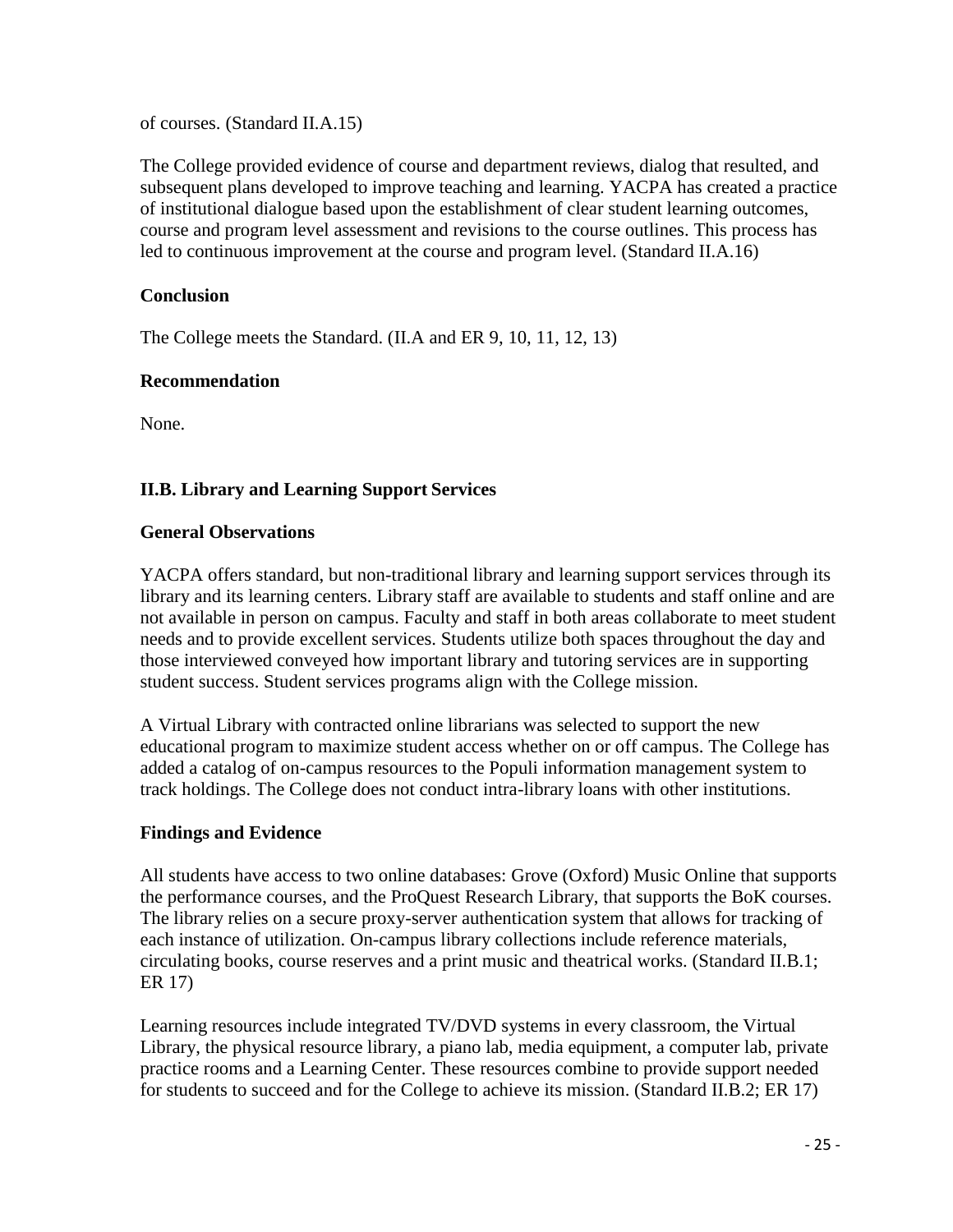The virtual library has an established evaluation process with metrics. The College undertook an information needs gap analysis for BoK courses and an analysis of syllabi references to the library for assignments completion in 2015. This resulted in a compulsory library statement for all BoK courses. The College can track online utilization regardless of which web site a student uses to access the Virtual Library. (Standards II.B.1, 3; ER 11)

Dedicated virtual librarians assigned to each department design instructional materials in conjunction with faculty and work with faculty to embed library use into student assignments. The team verified that academic personnel are involved in identifying and integrating resources and services in support of student learning, accomplished through annual course-level SLO reports where faculty identify resources needed to support their improvement plans, and through annual reviews submitted by the department chairs. The College continues to build the library resource and collections to offer sufficient library source material for embedded assignment integration. (Standard II.B.2)

The team confirmed that the College provides literacy instruction through an annual orientation to the library and through BoK course content and assignments. Librarians work with BoK faculty to embed critical thinking tasks to support this ILO. Reference librarians are available to students seven days a week via email, and each department has its own library liaison. Targeted outcomes in the library action plan have resulted in the development of a curated virtual library, funding for commercial resources, and the development of onestep online access to library resources. The learning center's annual review correlates utilization with SLOs and student achievement outcomes. Utilization data for 2016-17 indicates the learning center's sole use is by students needing assistance with BoK courses. (Standard II.B.3)

The BoK department chair oversees a learning center staffed by paid second-year student tutors. Established in fall 2016, the center initially provided support for writing courses. Because of low utilization and SLO assessment data, the center was expanded to support business math, music theory, and piano. Efforts to increase the use of the Learning Center have included adding a mandatory use component to the business math, music theory and piano classes. (Standard II.B.3)

YACPA provides individual, group, and limited phone/web tutoring for students taking BoK and music theory courses and recently added success coaching. The College assesses the quality of student services through student surveys, course completion data, SLO assessment data, student utilization reports, and the YACPA annual report. The College provided considerable evidence to demonstrate it had planned and implemented improvements based on the assessment of data.

YACPA maintains a contract with The Virtual Librarian to provide virtual library services to YACPA faculty and students. Each year, the librarians assess the usage of the library's licensed content and other resources and services to assure that they are sufficient and continue to support the curriculum and student learning. (Standard II.B.4; ER 17)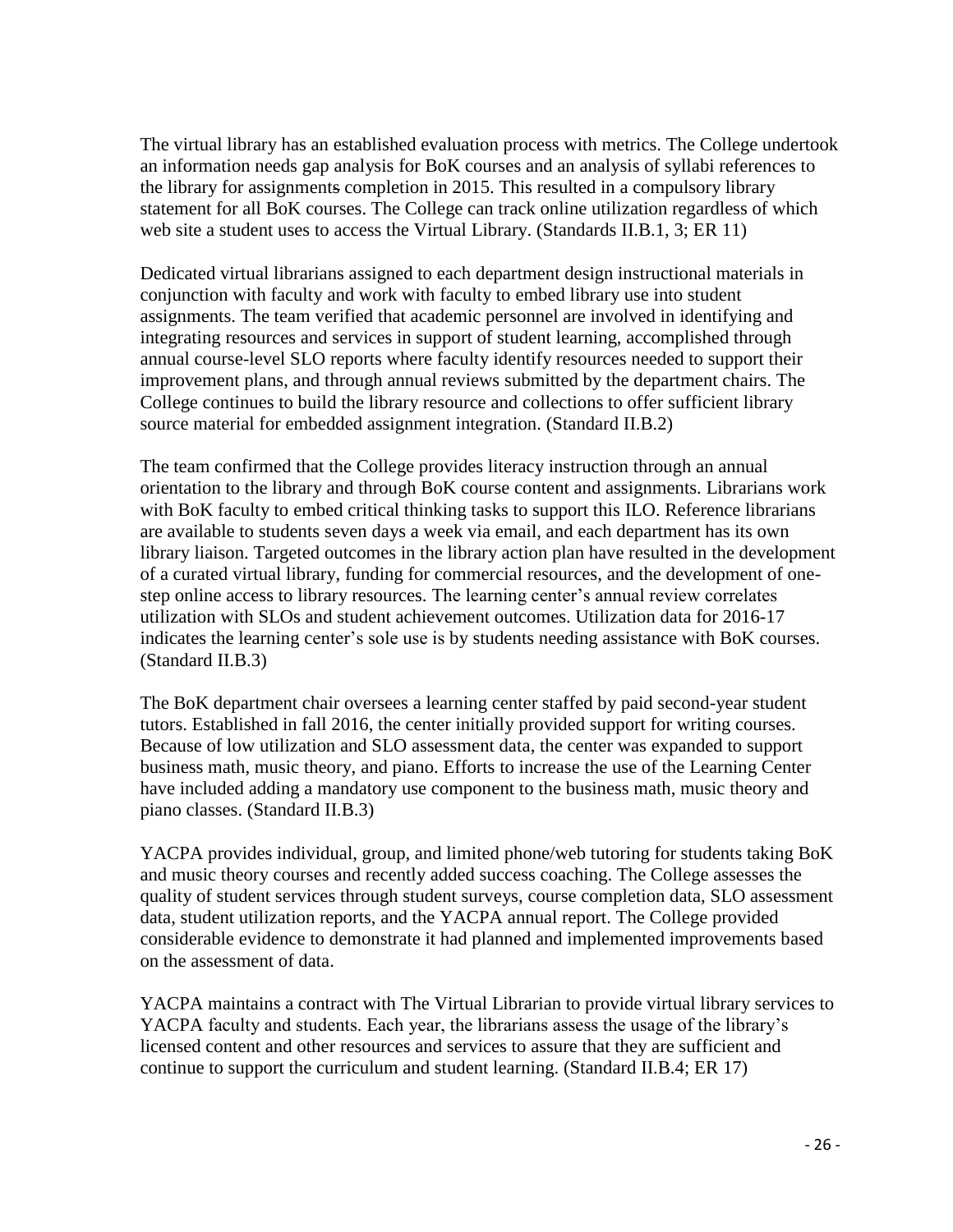# **Conclusion**

The College meets the Standard. (II.B; ER 17)

### **Recommendation**

None.

## **II.C. Student Support Services**

### **General Observations**

The College provides a variety of student services both in person and online, with exemplary programs that reflect collaboration across student services. Equal access to those services and activities by the student population occurs. Narrative and evidence identify high standards for quality student support services for all students, including but not limited to, personal counseling, academic advising, assessment, admissions, resident advisors, and success coaching.

The YACPA Strategic Plan sets a goal of early intervention that students will have access to a success-coaching program, which will identify and intervene with any student who receives a grade of "D" on any assignment. In fall of 2017, the College will roll out its second software iteration for success coaching. The College hopes that 50 percent of the student body will avail themselves of the student services offered. In addition, the College hopes that 90 percent of the student body will participate in success coaching while enrolled in the College.

The College provides leased housing adjacent to campus, and two residence advisors are on duty nightly from 10:00 p.m. to 2:00 a.m. Students and faculty may access campus buildings Monday through Friday, from 8:30 a.m. to midnight when classes are in session, and from 8:30 a.m. to 6:00 p.m. when no classes are in session and on weekends (pending rehearsal schedules) to allow students a place to study and practice their performance skills. Access to student support services, including online and phone access, is available to students at a distance.

# **Findings and Evidence**

Student support services regularly evaluates the effectiveness of their programs, services, and delivery methods. The College utilizes student satisfaction surveys for better understanding of student needs and trends; however, student services does not appear to have identified outcomes and effectiveness metrics. Student services personnel regularly participate in a variety of training opportunities including staff meetings and professional conferences. Through a combination of documents, program review reports, and announcements, a wide range of evidence supports the findings. (Standards II.C.1, 2)

A licensed mental health professional is on staff to provide counseling to students, faculty,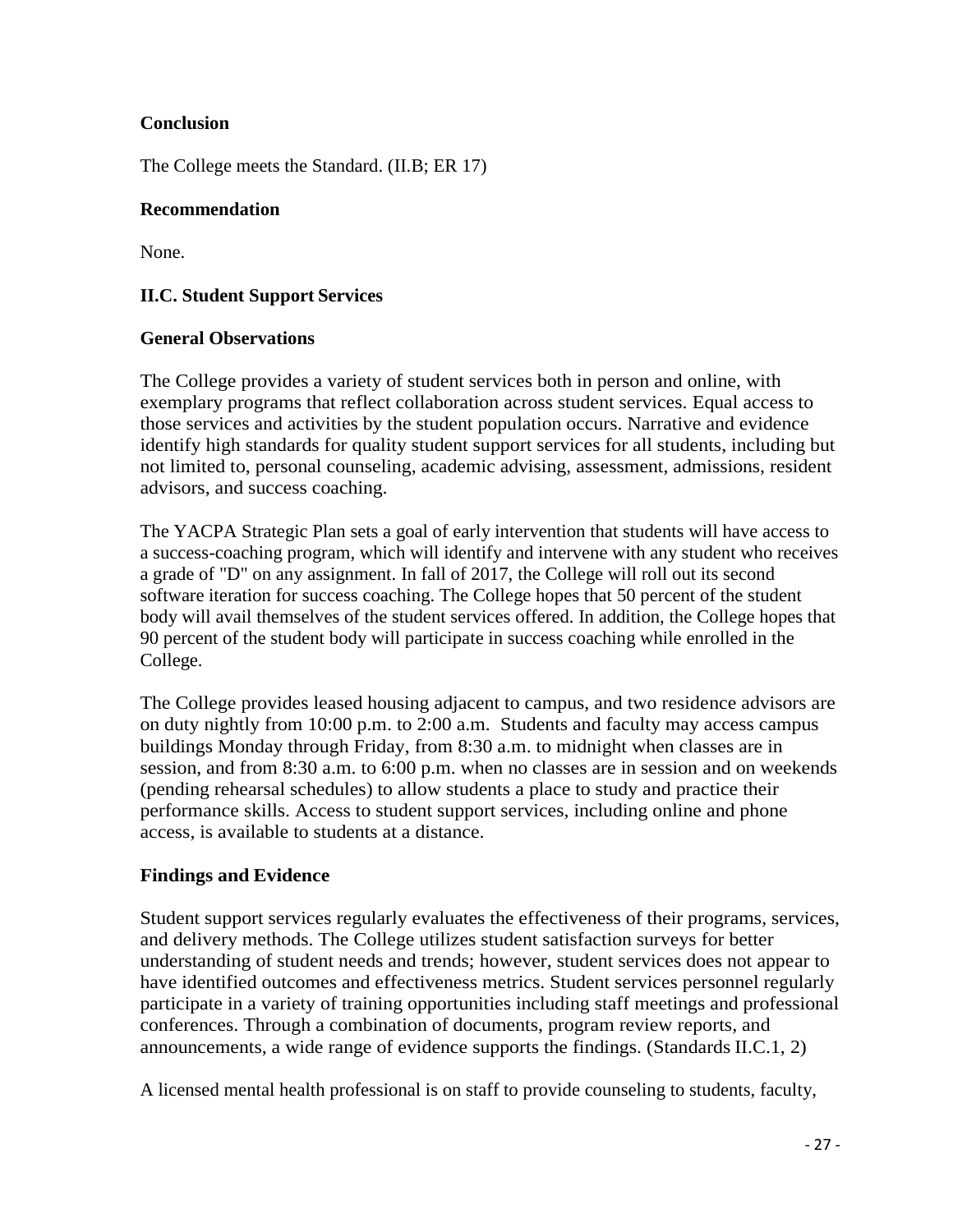and staff. Services are available on a referral or walk-in basis, or by phone 24 hours a day, seven days a week. The counselor maintains confidential records, and works with local sheriffs to have a student evaluated by a psychiatrist when necessary. The College has been proactive in prioritizing students' mental health concerns as part of its student support programs. (Standard II.C.3; ER 15)

The dean of students is readily available to assist students on campus, and accompanies groups on tour to provide support for students involved in practicum studies. In the dean's absence, two student success coordinators are available to students and refer issues to the College president. Students taking online courses participate in an orientation and meet with student services staff. During the semester, online students meet with the dean of students via conference calls. (Standard II.C.3; ER 15)

The College maintains five resident advisors (RA) in support of the student residential life program. Two RA's are on duty each night from 10:00 p.m. to 2:00 a.m. and are provided with an emergency cell phone for which all students have the number to use in case of emergency. The RA's complete nightly reports and meet as necessary and at least monthly with the dean of student services. Through a combination of reports, plans, and community documents, a wide range of evidence supports the findings.

The College states it offers no co-curricular activities, but touring with The Young Americans, Inc. allows students to earn practicum units for their performance experience, much like cooperative work experience in the California Community Colleges. The dean of students travels with the tour 12 weeks per year to be accessible to students and staff, and students may take practicum courses during their tours along with other online courses. (Standard II.C.4)

Admissions staff provide complete student advising and transfer information, not only prior to enrollment, but throughout the students' YACPA experience. On campus, the dean of administrative services is responsible for the provision of academic advising to all students at key points throughout their program. The College and the Administrative Services Department adhere to the admission requirements and processes as dictated by the College's mission and policies. The College assesses the effectiveness of admissions requirements each year in dialog between faculty and staff. (Standards II.C.5, 6, 7; ER 16)

The College utilizes a cohort system with a defined pathway of study, and supports at-risk students through early identification and early intervention. The dean of students works closely with students to identify options to support their ability to progress through the program. As circumstances warrant, the College offers intersessions for students who need to retake courses. The creation and use of Degree Audit Reports provide clarity for students in terms of their progress and pathway to completion, as well as for the College in facilitating student completion. (Standard II.C.5)

The College utilizes standardized placement instruments using multiple measures, and conducts regular evaluations of the placement scores relative to student success in the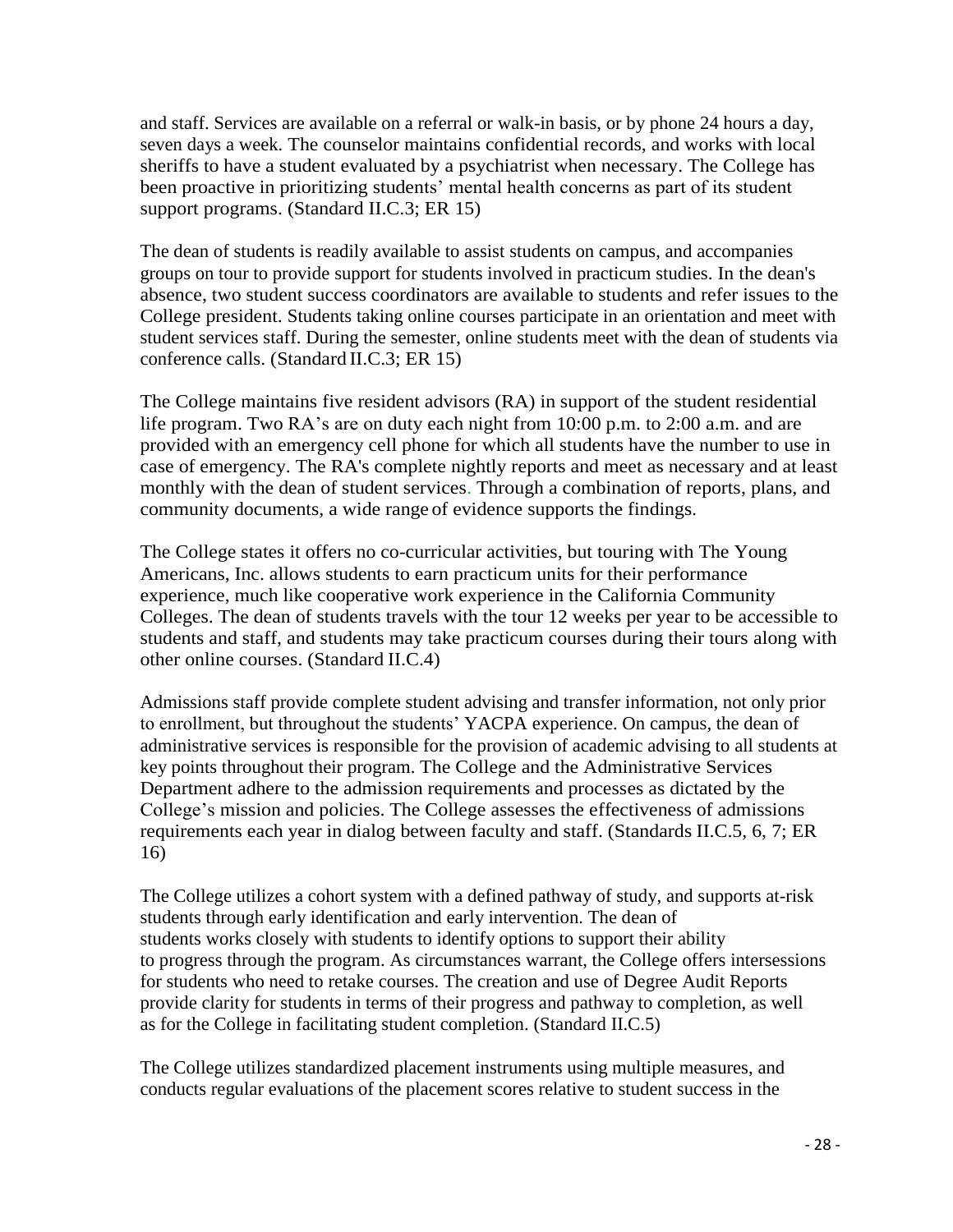courses in which they place. (Standard II.C.7)

The institution maintains confidential student records electronically, with provisions for secure backup of all files. The College utilizes the Populi information management system for storing students' academic, attendance, and financial records electronically. Although faculty, staff, and students have access to Populi, user rights related to role control access. Data resides in the cloud with daily backups. Physical files are stored in locked, fireproof filing cabinets located in the administration building. The College publishes and follows policies for release of confidential student records that align with current federal and state law. Student support services and all staff personnel receive training to ensure the confidentiality of records and student information. A wide range of evidence supports the findings. (Standard II.C.8)

# **Conclusion**

The College meets the Standard. (II.C and ER 15, 16)

### **Recommendation for Improvement**

See Recommendation for Improvement #3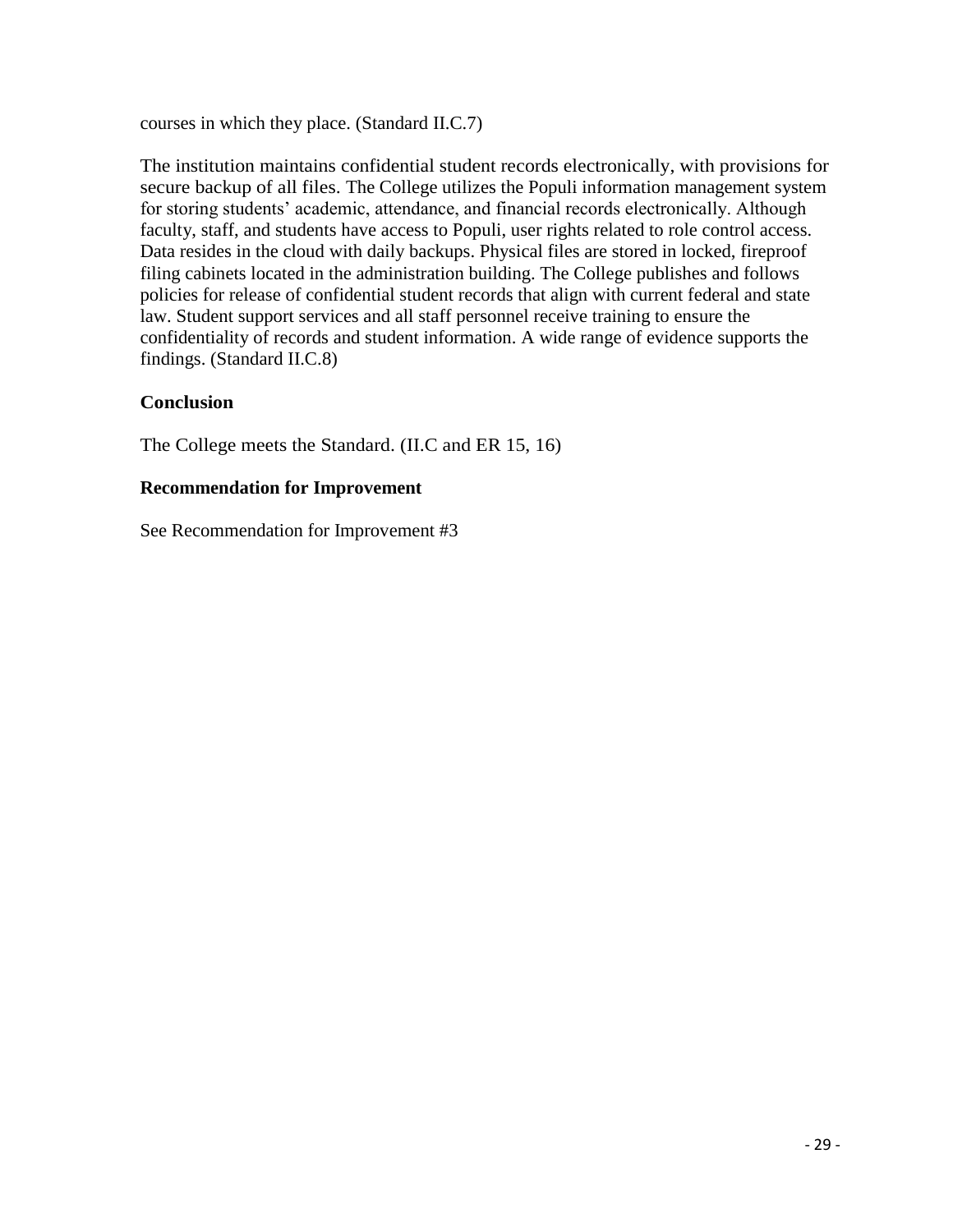# **Standard III Resources**

#### **III.A. Human Resources**

#### **General Observations**

The team found that YACPA has established processes for recruiting, hiring and evaluating qualified faculty, staff and administrators. The College has a comprehensive Faculty and Staff Handbook and uses it as a guide to outline processes and procedures for human resources. Job descriptions exist for all positions. Faculty must meet requirements that demonstrate effective teaching. The College confirms requisite education and experience. YACPA performs evaluations on all personnel at systematic intervals. YACPA is a small College and the team found an adequate number of faculty, staff and administrators to support the programs. The College has a formal orientation for all full- and part-time faculty and staff. The College collects information on the diversity of their staff. The expectation of ethical conduct by College employees, including consequences for violation, exist at YACPA. The College makes professional development opportunities available to faculty as part of the regular monthly meetings. YACPA maintains confidential personnel records in a secured area.

### **Findings and Evidence**

The team found that YACPA has a comprehensive Staff and Faculty Handbook containing the processes and procedures for hiring and faculty. Job descriptions of positions include the required education, training, and experience for a postsecondary institution. During the faculty hiring procedures, all participants in the screening and interviewing process examine each candidate against core criteria using the same applicant review template. The team confirmed through interviews with faculty and staff that the process for screening, interviewing and hiring was thorough and consistent. The team reviewed YACPA job descriptions and found they relate to the College mission and goals. Through interviews with staff, the team learned that the job descriptions accurately reflect position duties, responsibilities, and authority. (Standard III.A.1)

The College seeks faculty who have knowledge and experience in the performing arts. The team observed advertisements for open jobs at YACPA that included minimum qualifications for applicants. Job descriptions for faculty include specified qualifications for the type of faculty position that is open. The team examined personnel files of faculty and confirmed that faculty had appropriate degrees or substituting professional experience, discipline expertise, level of assignment, teaching skills, scholarly activities, and the potential to contribute to the mission of the institution. Faculty assignments have specified documentation of faculty responsibilities, including the review and development of curriculum and the assessment of learning. Through the same review of personnel files, the team confirmed that administrators and other employees responsible for educational programs and services possess education and experience to perform duties to sustain institutional effectiveness and academic quality. One faculty member holds an Australian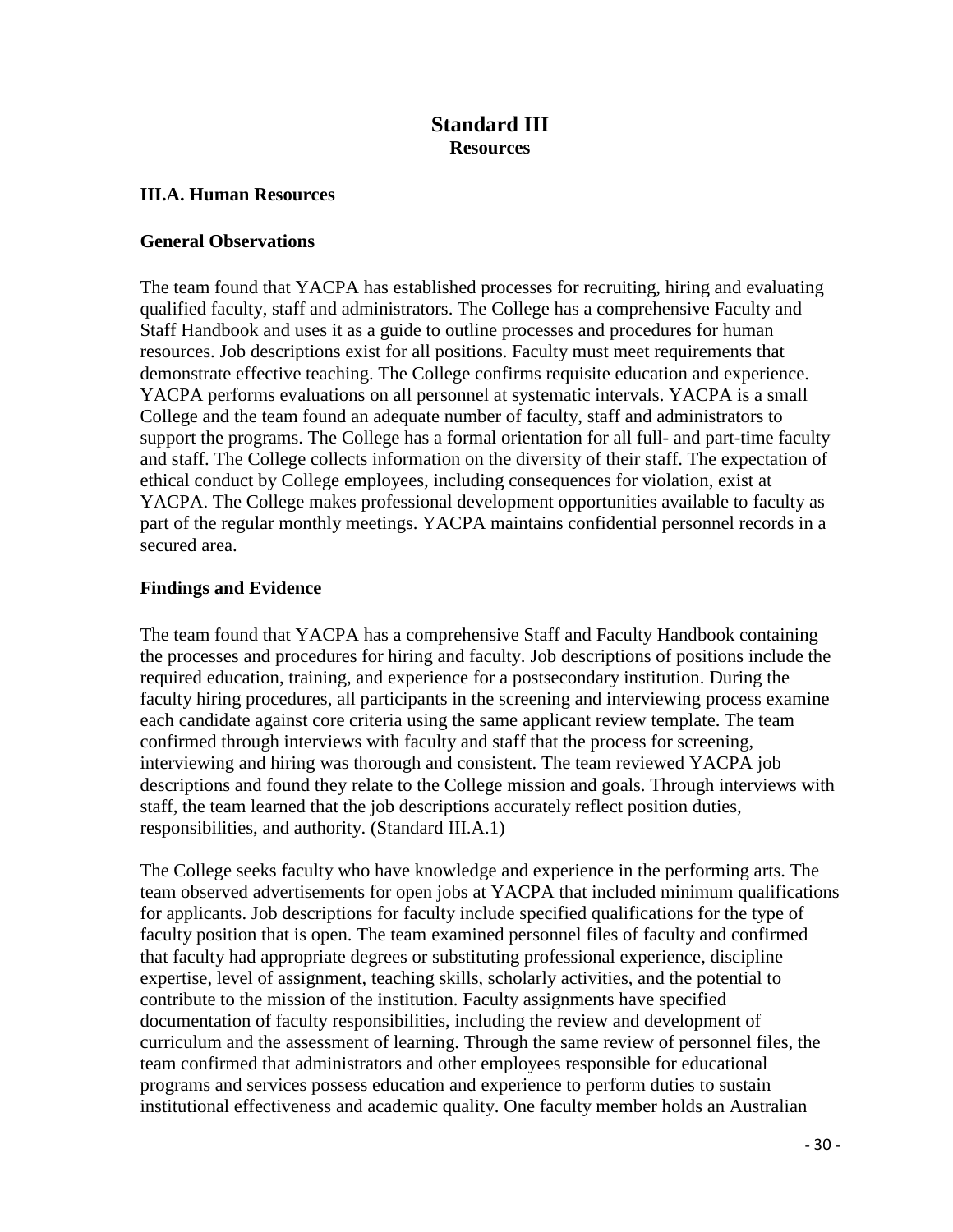master's degree; however, that employee also holds a doctorate degree from a U.S. university. (Standards III.A.2, 3, 4; ER14)

The team found that YACPA has a policy and procedure for evaluating faculty at least every three years, and evaluating staff and administrators annually. The team studied detailed evaluation forms provided as evidence, including a thorough teaching observations form. The team observed evidence of a discussion at a recent faculty meeting of the outline for a template of an updated faculty evaluation. The team believes this will help the College strengthen its evaluation of faculty by employing a wider range of criteria in the review. (Standards III.A.5, 6)

YACPA is small, with approximately 200 students, and it appears they have adequate staffing to meet their needs, although at the time of the visit there were two vacancies: Counselor, and Administrative Assistant as shown on the organization chart. The team confirmed fulfillment of the counselor position. The Administrative Assistant position was an expansion position that they have decided to fill at a future date. The team observed a comprehensive faculty orientation checklist that provides thorough information on College practices, processes and policies. All staff members, including part-time faculty, are required to attend employee orientation. The College conducts professional development for faculty, held during all-faculty meetings, and made available to all faculty. (Standards III.A.7, 8)

The team found that the organizational chart of the College indicates that there are a sufficient number of faculty and staff with the required qualifications to support the effective educational and administrative operations of the institution. The parent organization, The Young Americans, Inc., manages the accounts payable and accounts receivable for the College. The College manages technological support and physical plant operations through a third party. The College provides further assistance to staff by utilizing scholarship students, who act as student workers. There is an application process for student workers that goes to the scholarship committee; the director of admissions makes a rating on their skills and the dean of administrative services determines student need. YACPA appears to have a sufficient number of administrators with appropriate preparation and expertise to provide continuity and effective administrative leadership to the College's mission and purpose. Staffing needs are determined through the annual planning process. Requests for positions are made by the areas and prioritized by the division and then by the executive team. (Standards III.A.9, 10; ER 8, 14)

The College has a Staff and Faculty Handbook with clearly written personnel policies and procedures that are available to all personnel. These policies and procedures seem fair, equitable, and consistently administered. Through its policies and practices, the institution creates and maintains appropriate programs, practices, and services that support its diverse personnel. Staff and faculty may report their ethnicity in the College Populi database voluntarily; however, most opt not to report ethnicity. (Standards III.A.11, 12)

The team found that YACPA reviewed its ethics policy, which is signed off by each employee during orientation. The policy includes consequences for any violation. (Standard III.A.13)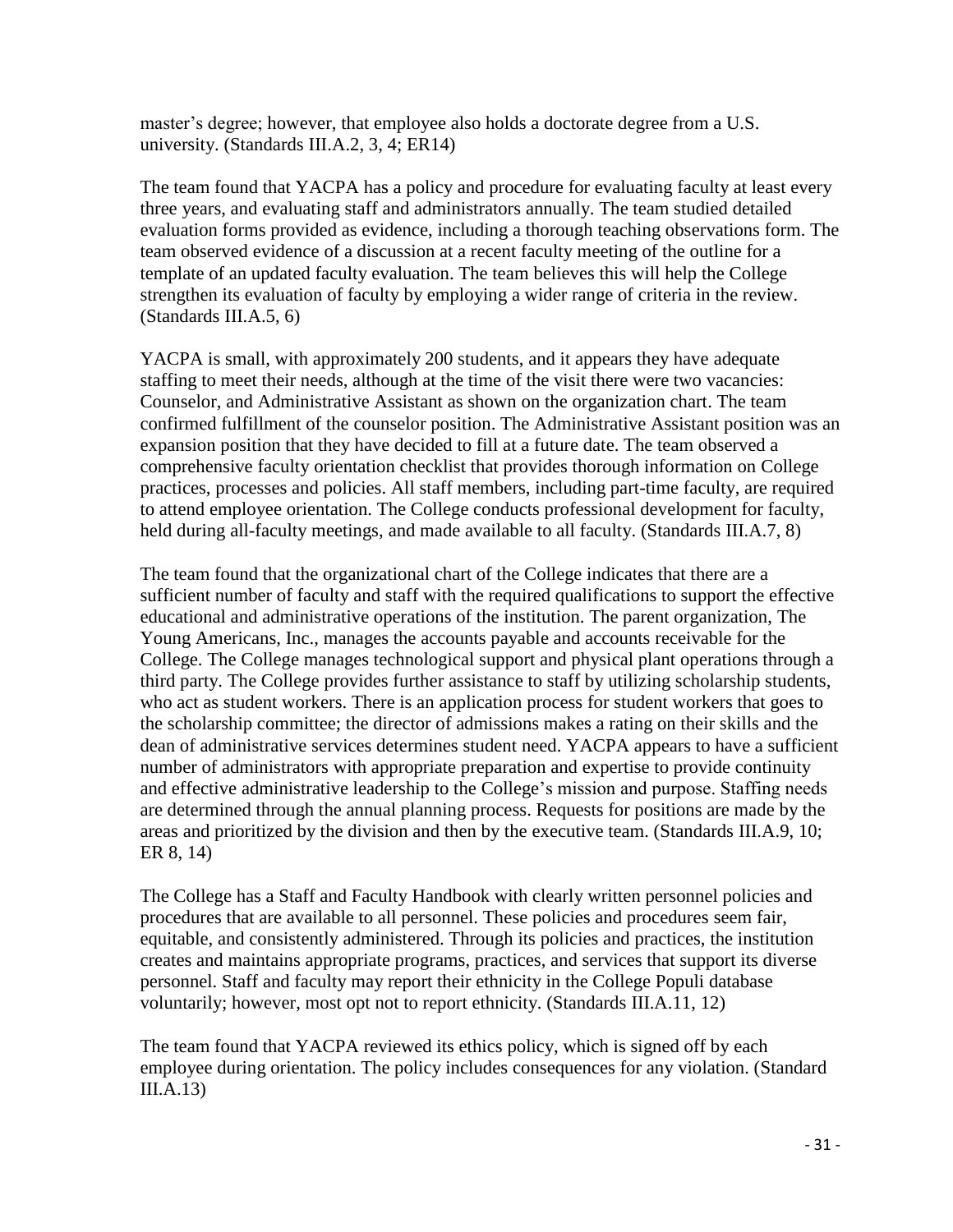The College provides opportunities for professional development to all personnel. Faculty professional development woven into faculty meetings are determined based on what provides the most benefit to the largest array of faculty. Annual review now asks process evaluation questions. The College is implementing the faculty evaluation; formalizing and creating templates; making evaluations annually, except faculty; and decentralizing the evaluation and pushing it out to department chairs and deans. (Standard III.A.14)

The team observed that the College maintains secure and confidential personnel records. Each employee has access to his/her personnel records in accordance with law. (Standard III.A.15)

### **Conclusion**

The College meets the Standard. (III.A and ER 8, 14)

#### **Recommendation**

None.

# **III.B. Physical Resources**

#### **General Observations**

The ISER demonstrates the College's mission to provide students with performance-based education requiring specific physical resources. Currently, all College facilities are leased on a long-term basis, and are in an industrial center with broad, tree and grass lined streets and well-kept buildings. Immediately adjacent to the College, but not directly accessible, is the apartment complex where the College rents and then sub-rents to students, approximately 30 apartments. YACPA facilities began in 2005 with the Lisle Family Studios building (7,500 square feet) and in 2009, added the administration building (7,500 square feet), and in 2011, added the academics building (10,000 square feet) that includes labs, and performance spaces. These three buildings are co-located and integrate well. The Institutional Master Plan outlines developing growth needs including facility and equipment planning. The long-time dream of the founder was to own a dedicated College campus. That dream continues, and a rendering of his vision of the future College campus is displayed prominently in the president's office. Current needs are driving changes regarding the use of existing facilities. Resulting from a generous, private donation, the College is repurposing current storage areas into a multi-purpose student lounge and additional faculty offices, and is relocating storage to a nearby offsite location. The dean of administrative services is responsible for all physical plant, equipment, infrastructure and operational issues.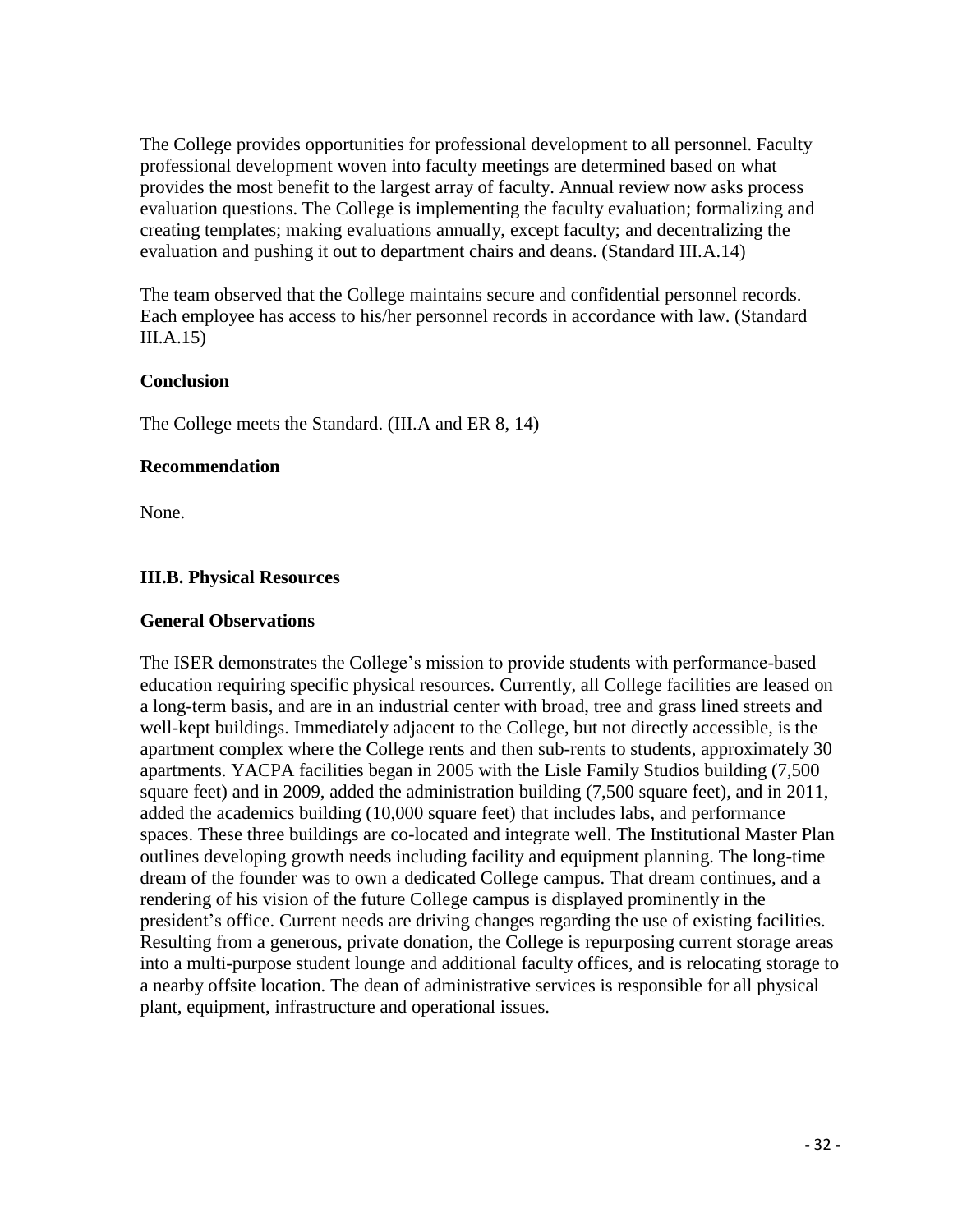### **Findings and Evidence**

The College buildings are modern and well maintained both inside and outside. Although there was remodeling construction activity while the team visited, the team could see through the dust and determine the adequacy and upkeep of the facilities. Hallways throughout the campus are adorned with colorful art and photographs. All facilities on campus are airconditioned and during the visit when outside temperatures were unseasonably high, all facilities were cool and comfortable. The College program requires large, open spaces, as well as standard-sized classrooms. The furniture design and layout in rooms throughout the College allows for maximum flexibility of use. Classrooms are installed with equipment to allow the use of multiple learning modalities by the teachers. Restroom facilities are clean and adequate. Faculty offices are interspersed on the campus and are readily accessible to the students. Administrative offices for The Young Americans, Inc. and for the College are in the administrative office building. While not commodious, administrative offices and conference rooms are certainly adequate in size and are furnished appropriately. Each of the buildings has electronic key pads at each entrance that are operational 24/7. Students and employees are issued a security code for easy movement throughout the campus. Student codes are disarmed overnight. Total cost of ownership (TCO) is less of an issue for YACPA since the College leases all its space. For College-owned equipment however, TCO is acknowledged and utilized in the long-range budgeting process, the Master Plan, and in departmental planning.

The dean of administrative services is responsible for safety on campus and at the student residences. The team confirmed that the Campus Safety Report is up-to-date. Evidence was provided that the Fire Inspection Report and insurance policies are current. The team engaged in detailed discussion on the safety of student housing facilities, and conducted a tour of the apartments. The College is very attentive to the safety needs of its residential students. The College employs five (5) Resident Advisors (RAs), two of whom are on duty from 10:00 p.m. to 2:00 a.m. at the apartments each night to assist with any problems. Residential students are provided with an "on-duty" phone number that operates from 2:00 a.m. to 8:00 a.m., seven days a week, linking them to College administrators in case of emergency (in addition to local 9-1-1 assistance). Team members toured the residential apartments on October 4, 2017, and found the apartments, accommodating up to four students each, and the large, gated apartment complex, to be more than adequate. The apartment complex location is adjacent to the campus and appears to be generally quiet and safe. (Standards III.B.1, 2, 3, 4)

Because of the small size of the student population, the administrative personnel and faculty have close relationships with the students, making students feel comfortable to discuss safety or other personal concerns. Based on the team's observations, and on evidence provided at interviews and in the ISER, the YACPA administration seems fully engaged in providing quality physical resources that best serve the students.

# **Conclusion**

The College meets the Standard. (III.B)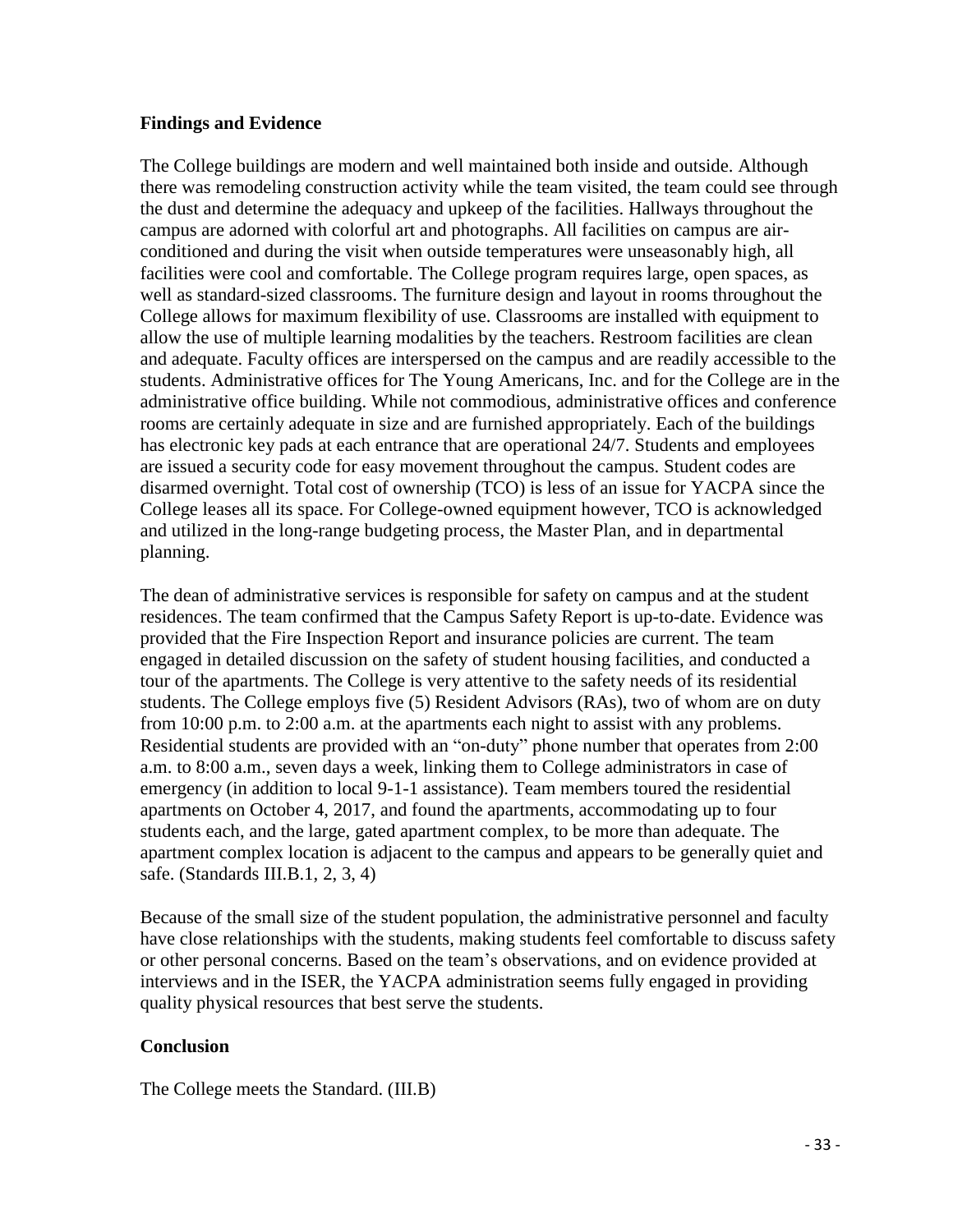### **Recommendation**

None

## **III.C. Technology Resources**

#### **General Observations**

YACPA students, staff, and faculty are supported with technology resources and data management throughout the campus that are required for the College to run smoothly. Technology, in its many 2017 iterations, abounds on campus and is readily accessible to students and staff. The College maintains a network system using Windows 2008/2012 across a fully switched network. There is a fiber connection to the internet. The College provides and supports both PC and Mac technology. The dean of administrative services is the chief information technology officer. A primary focus of the administrative services department is the design, acquisition, and support of information technology. Technology support is available throughout the day for students and is available 24/7 for the employees through remote connectivity. The College employs the latest system protections through firewalls, anti-virus software, and spam filters. Nightly backups of the system further protect the College data.

SIG Technologies, an independent contractor, handles security, system log monitoring, virus definition management, scheduled system audits, remote management and support, service monitoring, backup monitoring, and management and disaster recovery support for the College. The entire College campus has Wi-Fi access and students in residence are provided internet connections at the apartments. The network infrastructure is divided into two categories, student and administrative. Such a demarcation prevents College business interruptions from inadvertent student use interference. Google for non-profits is the email system used by the College. It provides the complete range of features needed for a modern college operation.

The College uses two primary software systems in its operations, Populi, the web-based information management system that is used to store student data, and provide other web resources such as access to the Library portal/Libguides, and TK20, used as the College's web-based assessment and planning software. While the College is satisfied with the Populi system, it is not satisfied with the TK20 system and is making plans to transition to a more robust software that will interface better with Populi, and will allow for improved data collection and analysis.

Wi-Fi/internet capability is available throughout the entire campus and recently has been upgraded to work faster. The Wi-Fi provided by the College is a secure system. Departmental annual reports include the opportunity for staff and faculty to make technology requests, and these requests are considered in conjunction with the College's broad-based, trickle down and end-of-life operational guidelines that squeeze the maximum use of technology from each piece of equipment before it is retired from service. (Standards III.C.1, 2)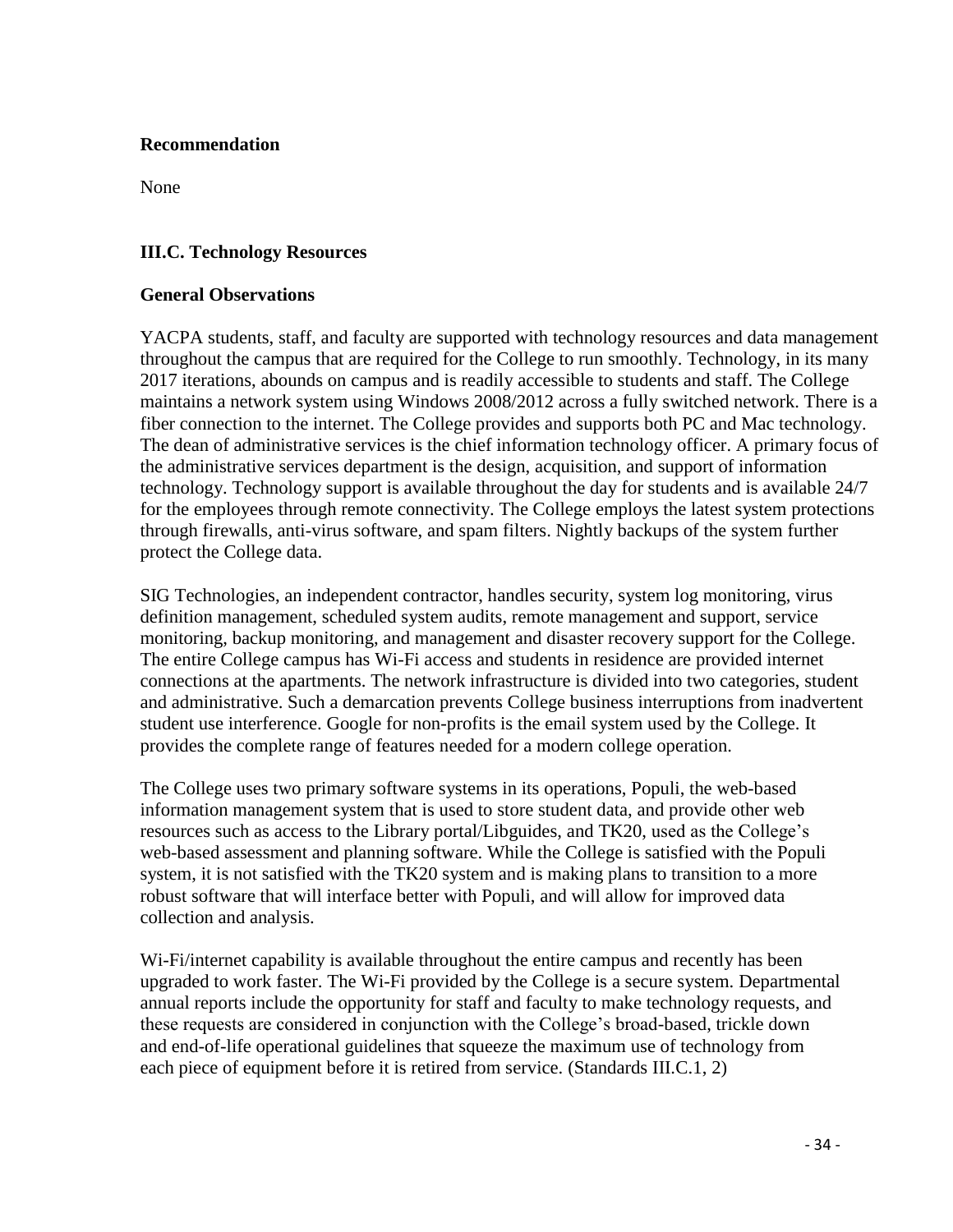## **Findings and Evidence**

The YACPA administration is fully engaged in providing quality technology resources that best serve the students and the employees. The College has defined processes for upgrading technology, repairing existing equipment, and developing an effective system to track students' progress and class participation. Faculty has been successful in equipping each classroom with an array of multimedia instructional technology to enhance the learning environment. The College has created a secure technology environment that safeguards the business operations, as well as the instructional programs. (Standard III.C.1)

Of note is the College's positive response to access difficulties experienced by second-year students who are on tour and continuing their degree studies through on-line instruction. Student surveys indicated that Wi-Fi connections at coffee shops and private homes were inadequate and not consistently available, thus impeding the timely and successful completion of coursework. YACPA implemented wireless hotspots, which travel with the students to ensure online access for participation in online discussions and for submitting coursework. The College also has purchased laptop computers to loan to students on tour who do not have their own computer. Another notable process improvement that came about because of the diligent nature of the College's on-going self-evaluation is the creation of tutorials for students in the successful use of the student portal features needed to be known for students to use the instructional and administrative tools at their command. (Standards III.C.2, 3)

Extensive evidence was presented to show the many training opportunities afforded faculty and staff in the use of instructional and administrative technology. These trainings are frequent and occur throughout the year. The College employs various learning modalities to provide this instruction. (Standard III.C.4)

Expectations for the use of technology and consequences for its misuse are outlined in Code of Conduct policies for students and employees. Appropriate use of technology is discussed in meetings with staff and faculty, and in student orientations. The guidelines are published in the Catalog and in the Staff and Faculty Handbook for easy reference. (Standard III.C.5)

# **Conclusion**

The College meets the Standard**.** (III.C)

#### **Recommendation**

None.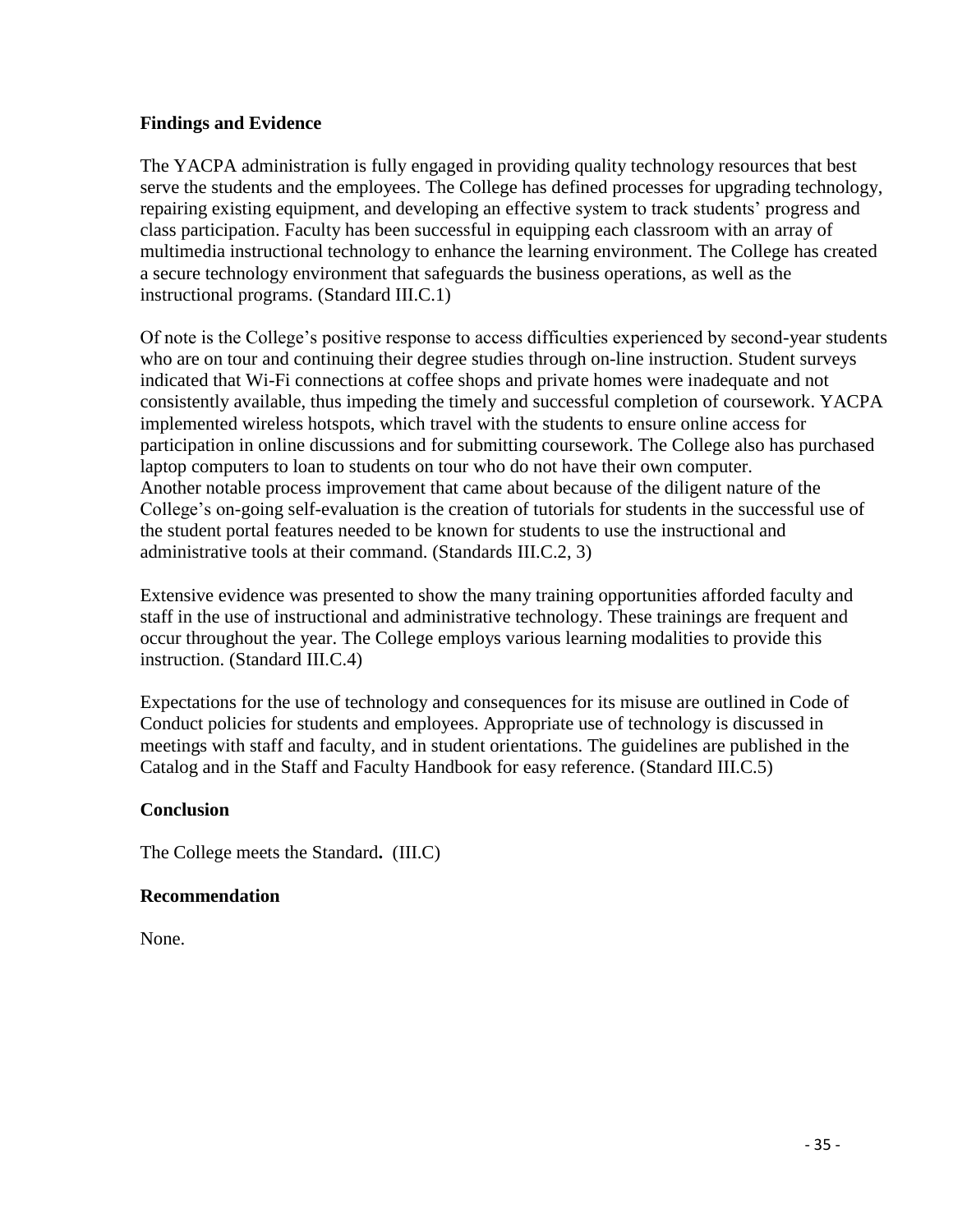### **III.D. Financial Resources**

### **General Observations**

The team found the College faculty, staff, students and administrators very helpful and forthcoming with information and documentation. This College shows growth and development toward a higher functioning, more formal organization, which will serve it well once accredited. The majority of the College's revenue comes from fees.

## **Findings and Evidence**

The College adequately plans financial resources to support and sustain student learning. The College uses its mission to drive decision making relative to improvement plans for instruction and services. The distribution of resources supports the development, maintenance, allocation and reallocation, and enhancement of programs and services. The operational budget of the College is very tight. Lacking a substantial ending balance each year, the team confirmed the College operated within its budget for the past three years. The College planned its 2015 budget with only a \$50,000 ending balance; the evidence shows an ending balance of \$64,957. The College planned its 2016 budget with a deficit; the evidence shows an ending balance of \$29,951. The College planned its 2017 budget with only a \$70,000 ending balance, ending that year with \$300,401. A review of financial documents for YACPA and The Young Americans, Inc. shows sufficient resources to meet College needs. The College monitors its budget through the year to maintain fiscal solvency and integrity and make adjustments where necessary. (Standard III.D.1; ER 18)

The mission of the College is pervasive in all decisions of the College. The College disseminates financial information throughout the institution in a timely manner. YACPA departments meet to review plans and determine goals for the coming year and establish the resources needed to meet those goals. The College accumulates the requests by area and the Executive Committee prioritizes them. Guidelines and processes for financial planning and budget development are contained in the Faculty and Staff Handbook. The budget development and budget requests processes are comprehensive and inclusive. (Standards III.D.2, 3)

Institutional planning reflects a realistic assessment of financial resource availability, development of financial resources, partnerships, and expenditure requirements. YACPA has a transparent budget and financial reporting process. Those involved with the budget are provided with budget data in numerous formats showing comparative data. The College has struggled with having appropriate internal control structures because they have such a small staff. However, they have carefully distributed work to ensure a separation of duties to protect the integrity of financial transactions. They have also implemented suggestions from the auditor to improve their internal controls. The College is committed to producing reliable financial documents to the College that accurately represent the resources and the allocation of resources. (Standards III.D.4, 5, 6)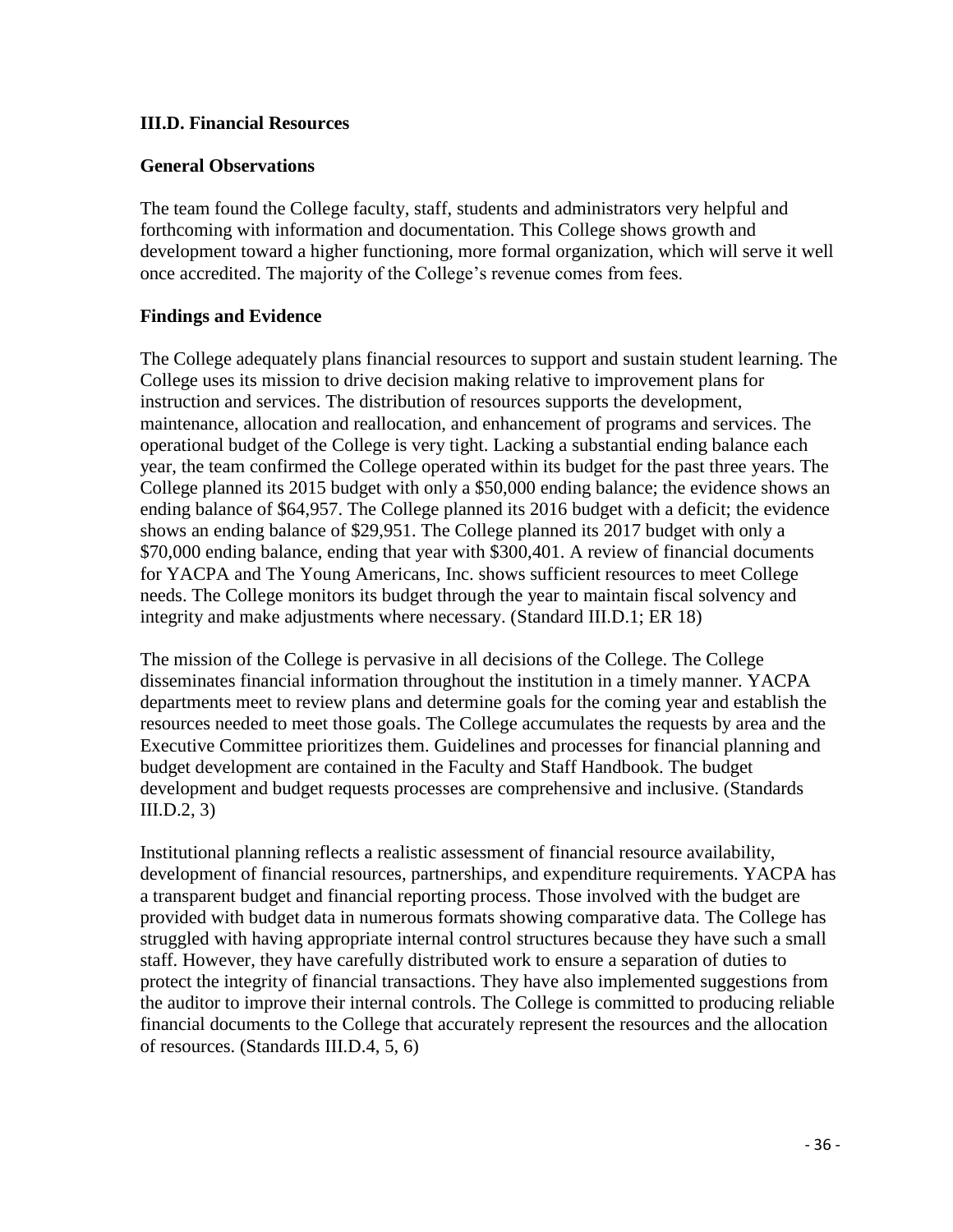The team found evidence of the institution's annual external independent audits and its response to external audit findings. The responses were comprehensive, filed on time, and communicated with College leadership. The team reviewed the audited financial statements and the management letter. The outcomes of the two most recent fiscal year audits (2013-14 and 2015-16) were qualified opinions relative to the post-retirement benefits. The College followed up the management letter with a formal response addressing all recommendations. The team confirmed that the College addressed all the recommendations from the prior year's audit. The College's internal and external auditing incorporates the evaluation and assessment of financial and internal control systems. The institution has managed through the past several years with sufficient cash flow for operations. At the end of fiscal year 2016-17, the reserves reached 14%. This provides the College with the flexibility to maintain its academic and student support programs. (Standards III.D.7, 8, 9)

The College does not participate in any financial aid programs now, other than a small amount of privately donated funds earmarked for students in need of financial assistance. The College has a cooperative agreement with North Central Michigan College (NCMC) so that students can take college courses that transfer. The College has indicated this is the most significant contractual agreement into which YACPA has entered. Student payments for NCMC courses represent tuition revenues to YACPA. Students enrolled in NCMC classes may obtain financial aid to assist with the cost of the fees charged by NCMC. (Standards III.D.10, 15)

The team verified that the level of financial resources available to the College provides a reasonable expectation of both short-term and long-term financial solvency. When making short-range financial plans, the institution considers its long-range financial priorities to assure financial stability. The institution clearly identifies, plans, and allocates resources for payment of liabilities and future obligations. The College does not fund or account properly for pensions, according to audit indications, but has a plan to bring that accounting into compliance. A limited number of College employees have pension benefits. The institution plans for and allocates appropriate resources for the payment of liabilities and future obligations, including Other Post-Employment Benefits (OPEB), compensated absences, and other employee related obligations. The College has decided not to have the actuarial plan to determine Other Post-Employment Benefits (OPEB) completed due to the expected cost of an audit, approximately \$20,000. The College's current strategy will fully fund the current OPEB obligation within four years; therefore, it is not fiscally responsible to undertake this study. The impacted employees are satisfied with this strategy. (Standards III.D.11, 12)

YACPA has very little debt. Other funding is available to the College for special resource requests and student scholarships. In the event of financial exigency, the College has the benefit of support from The Young Americans, Inc. (Standards III.D.13, 14)

Contractual agreements with external entities are consistent with the mission and goals of the institution, governed by institutional policies, and contain appropriate provisions to maintain the integrity of the institution and the quality of its programs, services, and operations. The team found one contract (Canon) governed by New York State law. (Standard III.D.16)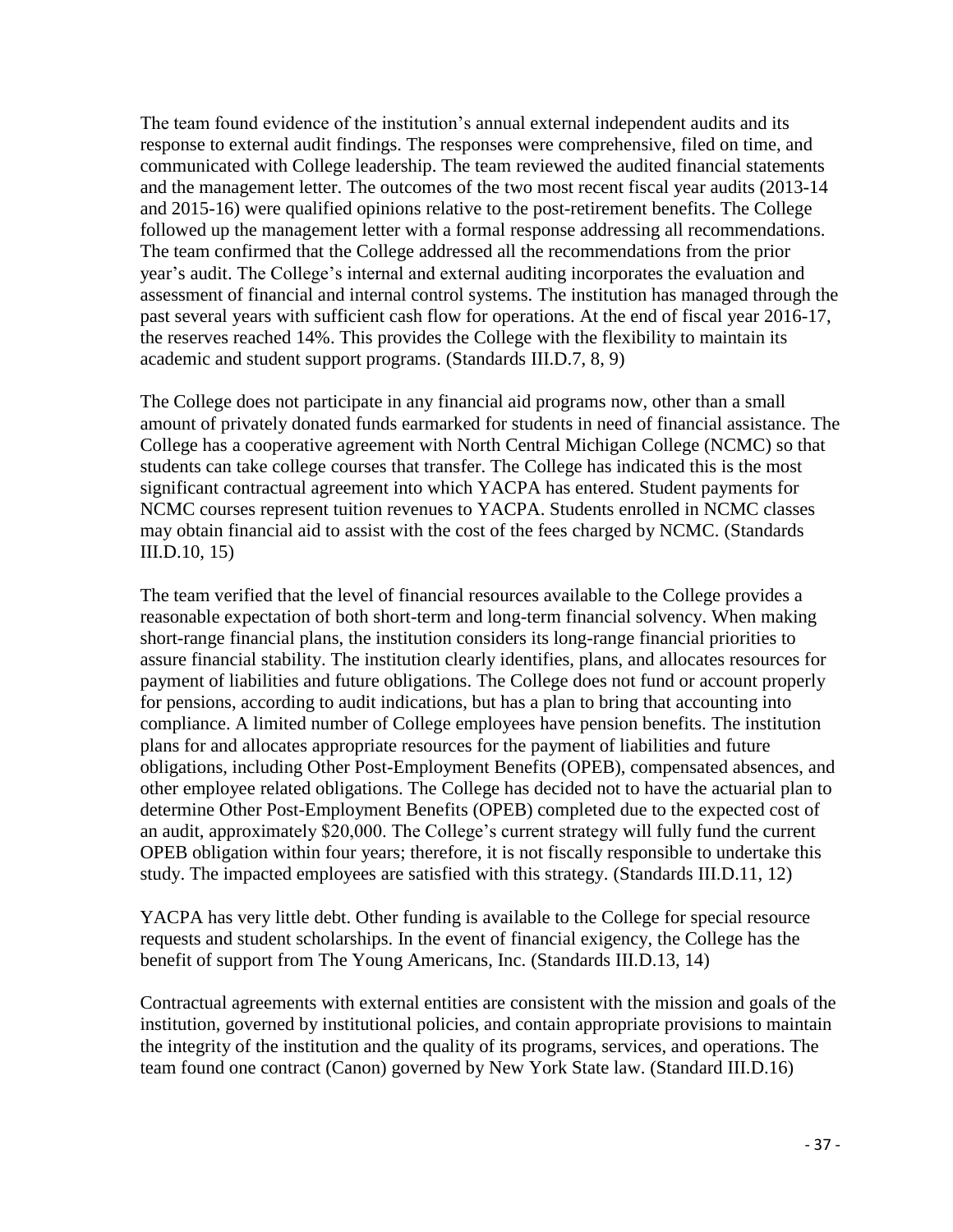The College operates through a parent organization that provides support and resources to the College when needed. The College functions on a strict annual budget. The Board reviews budget reports quarterly. Audit reports indicate the need for better controls in some areas, minor improvements in accounting practices, and specifically noted a qualified opinion about the funding of the retirement obligation. The College has been very responsive and has addressed all audit recommendations and they have a mechanism to address the qualified opinion. The mission of the College drives planning and resource allocation.

# **Conclusion**

The College meets the Standard. (III.D and ER 18)

# **Recommendations for Improvement**

- 6. To improve, the team recommends the College clearly show the set-aside reserve in financial documents. (Standards III.D.6, 9)
- 7. To improve, the team recommends the College develop a formal internal process to evaluate the validity of its internal control systems and use the results of this assessment to develop the department's improvement plans. (Standards III.D.7, 8, 9)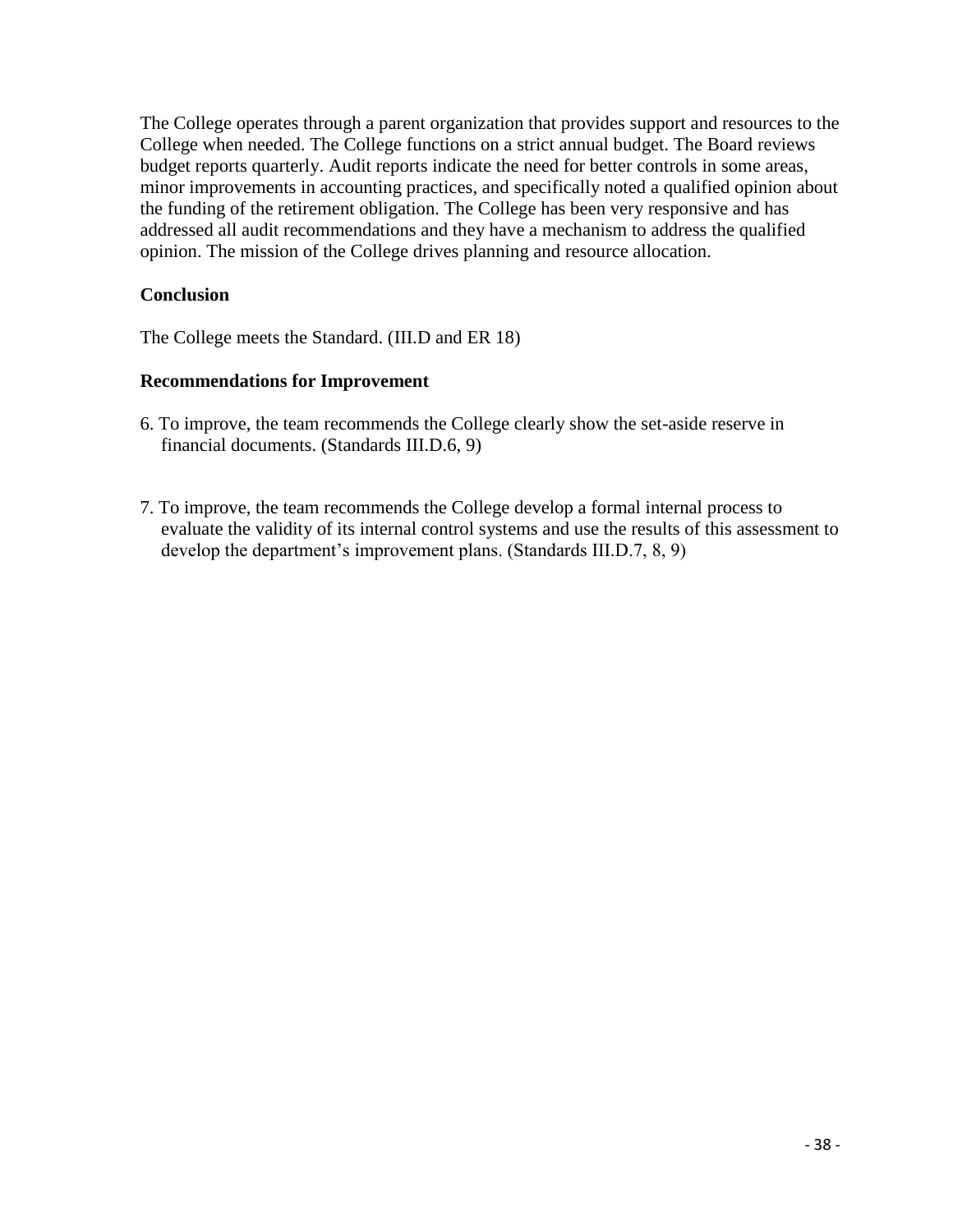# **Standard IV Leadership and Governance**

### **IV.A Decision-Making Roles and Processes**

#### **General Observations**

In preparation to become an accredited institution, the College has created a Policy and Procedure Handbook to define the decision-making roles and processes and guide the transition from centralized decision-making processes to a formalized and more collaborative process. The Institutional Self-Evaluation Report for YACPA says that "in the early years of program and operational development, decision-making was highly concentrated in the president's office." To establish the authority for administrators, faculty, and staff to participate in the overall decision-making processes, the Policy and Procedure Handbook directly assigns YACPA policy approval to the College Policy and Procedure Committee (CPPC). Consequently, YACPA has the authority to develop policies and procedures necessary to support its mission and maintain institutional integrity.

Interviews with the president of the Board of Directors, and the newly hired CEO for the non-profit corporation revealed that the CEO plays the role of balancing and supporting both the artistic sector and the College sector of The Young Americans, Inc. The CEO's primary focus is on finance, budgeting, and revenue generation for the corporation. Regarding YACPA, the ISER describes the CEO as being the equivalent of a chancellor in a multicollege district system. The College president, who reports to the CEO, is in charge of planning, overseeing, and evaluating the instructional and administrative structures of YACPA. Under the Young Americans Inc. structure, the YACPA president is equivalent to a president in a multi-college district system.

# **Findings and Evidence**

Decision-making at YACPA has evolved in recent years and more closely aligns with the expectations of the Accreditation Standards. Various segments of the College have the opportunity to suggest innovative ideas through such processes as the preparation of annual review reports. Various committee meetings also provide opportunities for sharing potential innovations. For overall decision-making processes, the most recent version of the Policy and Procedure Handbook states "the CPPC will meet at the conclusion of each academic year under the chairmanship of the College president. Other participating members of the CPPC will include the dean of administrative services, dean of instruction, dean of students, and department chairs." The ISER also states, "Given the 100 percent congruence between the membership of the CPPC committee and those involved in the department chair meetings, the CPPC committee adapted its procedures to merge CPPC discussions with department chair meetings." However, the College has adapted both processes since the writing of the ISER to involve different segments of the College community at varying levels of responsibility. (Standards IV.A.1, 2, 3)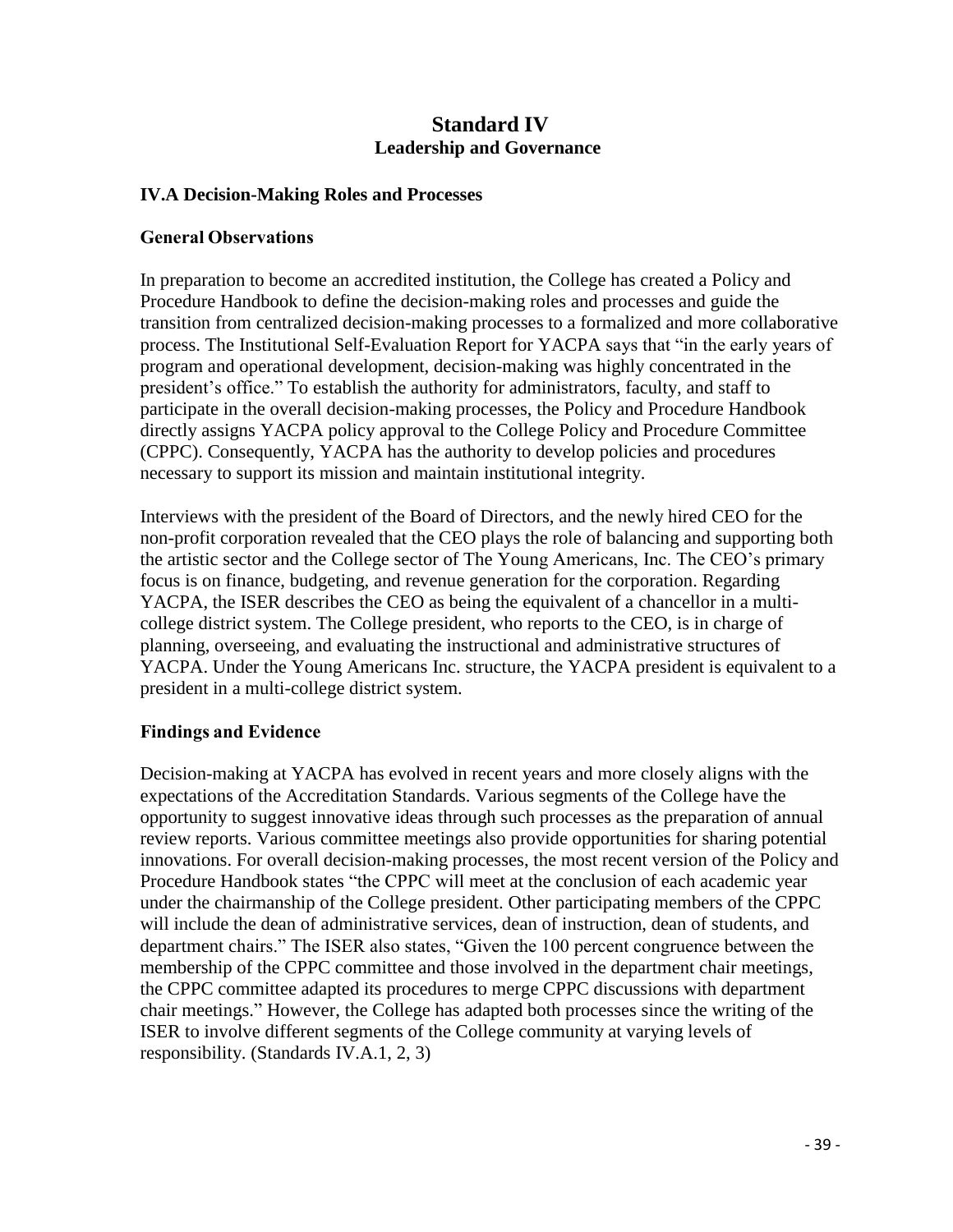Regarding the quality of the academic programs, The Young Americans Inc. formed an Academic Advisory Committee whose purpose and charter includes providing guidance on the quality and efficiency of the academic program and on major administrative decisions. Meeting quarterly, the Academic Advisory Committee provided guidance and advice to the president and the YACPA team to align development, policy, and procedure with higher education and ACCJC Standards. Further, when it comes to curriculum development, the ISER clarifies that faculty and department chairs have the leading role and responsibility. According to the current Policy and Procedure Handbook, "the Curriculum Committee will meet two times per year under the chairmanship of the dean of instruction. Other participating members of the Curriculum Committee include the chief artistic officer, College president, and the department chair or at least one faculty representative from each major area of study." (Standards IV.A.4, 5)

During the site visit, it became apparent that the names of various committees have changed. The former CPPC and the former Curriculum Committee have been subsumed in the new committee structure. The College now has various committees/meeting groups perform specific functions. According to the presentation delivered by the president at the time of the site visit, the College is utilizing a four-layer committee structure:

- 1. The Executive Committee, which is comprised of the president, dean of administrative services, dean of instruction, and dean of students, focuses on mission fulfillment. It also reviews the annual reports completed by the various sectors of the College.
- 2. The Department Chairs meeting, which is comprised of the Executive Committee and Department Chairs, deals with issues relating to academic programs.
- 3. The Core Faculty meeting, which is comprised of the executive committee, department chairs, and most full-time faculty members, works on matters of curriculum and policy that affect instructional activities.
- 4. The Full Faculty meeting, which is comprised of the Executive Committee, Department Chairs, and all faculty members, deals with student learning and student achievement.

Of note, YACPA is in the process of updating its Policy and Procedure Handbook in 2017- 2018 to make the documentation and the practices congruent with each other. The College is working in two important areas. First, YACPA is in the process of implementing revised plans for leadership roles, governance, and decision-making processes in conjunction with the transition from a centralized decision-making process to an integrated and collaborative process. Second, the ISER notes the work that completed to create an effective four-layer committee structure, and to present and describe the structure in the Policy and Procedure Handbook during the 2017-18 review cycle. The College is paying close attention to more accurately describe the existing decision-making processes, to examine the effectiveness of student and staff involvement in decision-making processes, and to evaluate the overall plan to assure the integrity and effectiveness of the decision-making processes. (Standards IV.A.2, 6, 7)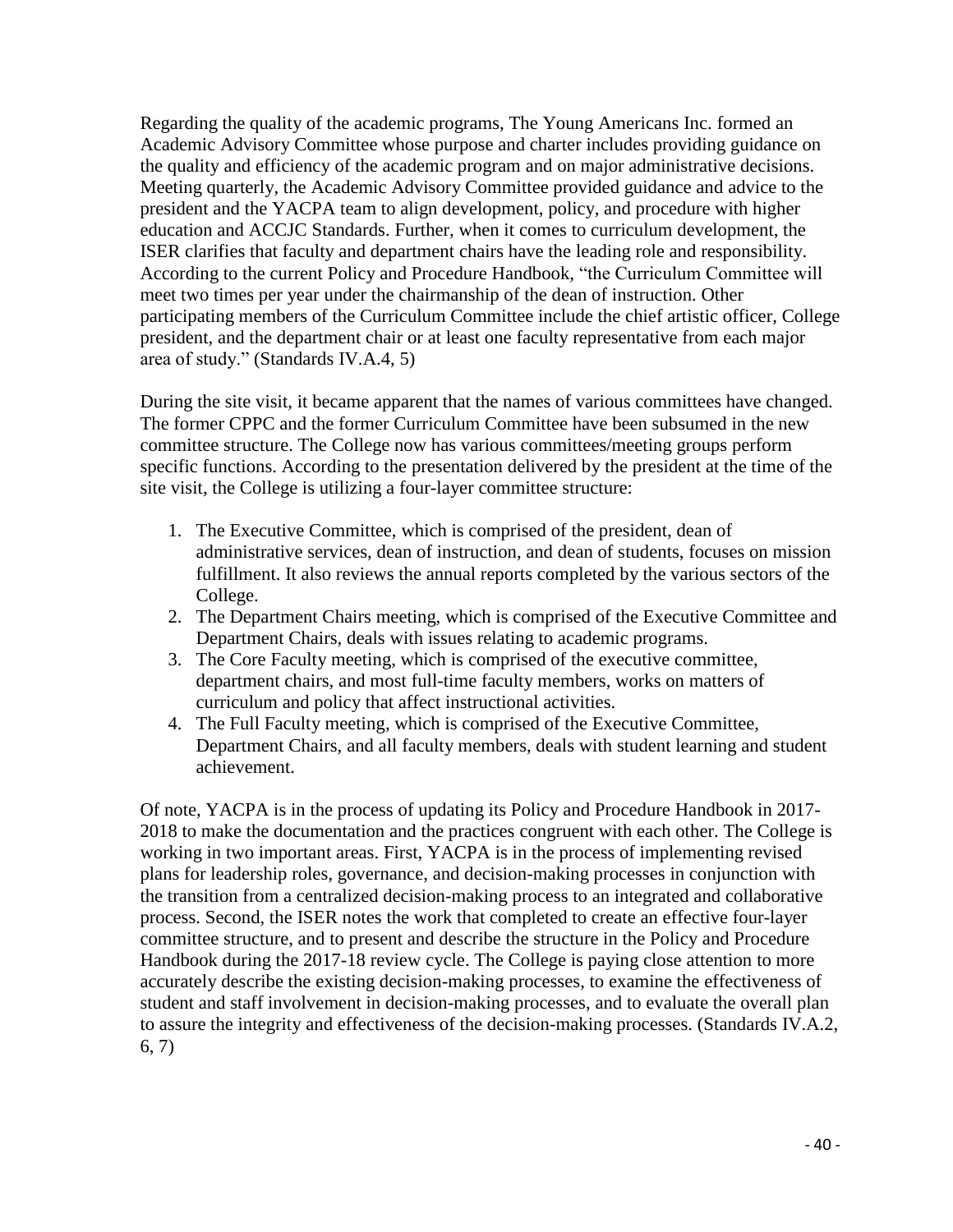Regarding student involvement in decision-making, no associated student organization exists. Students do not directly participate in committee meetings. However, there is an online suggestion box set up for anonymous student opinions. So far, there have been no opinions submitted by students through this venue. Due to the close contact with students, the dean of students expressed confidence in understanding and representing student interests in meetings. Staff involvement in the decision-making processes is also not apparent.

# **Conclusion**

The College meets the Standard. (IV.A)

#### **Recommendation**

None.

# **IV.B. Chief Executive Officer**

### **General Observations**

The College president has general management and administrative authority over YACPA. The Board of Directors for The Young Americans Inc. assigns responsibility to the College president to maintain rigor and standards. In doing so, the president has the authority to hire, manage, evaluate, promote, and terminate College administrators, staff, and faculty without influence or approval from The Young Americans, Inc. The College president is responsible for leading planning, organizing, budgeting, selecting and developing personnel, and assessing institutional effectiveness. The CEO for The Young Americans provides oversight for budgeting and financing for the entire organization, including the College, but the day-today operations of the College fall under the purview of the president. (ER 4)

# **Findings and Evidence**

As a member of The Young Americans since 1999, the College president takes an active role in realizing and communicating the vision and mission of YACPA. The YACPA vision and mission guide all parts of the YACPA Institutional Strategic Plan and the Institutional Effectiveness Plan. The president developed, implemented, and revised as necessary the 2015-2020 Institutional Strategic Plan. The Strategic Plan provides a clear sense of direction and leadership and balances the staffing structure and human resources needs with enrollment planning and budgetary planning. (Standards IV.B.1, 2)

The Strategic Plan has provided a roadmap that guides major decisions. Furthermore, the College president led the development of the Institutional Effectiveness Plan (IEP) that systematically reviews and assesses the quality, viability, productivity, and outcomes of the College. The IEP culminates with an institutional annual review report. The president has compiled, published, and presented the annual report to the full faculty, the academic advisory committee, and the Board of Directors. (Standards IV.B.3, 5)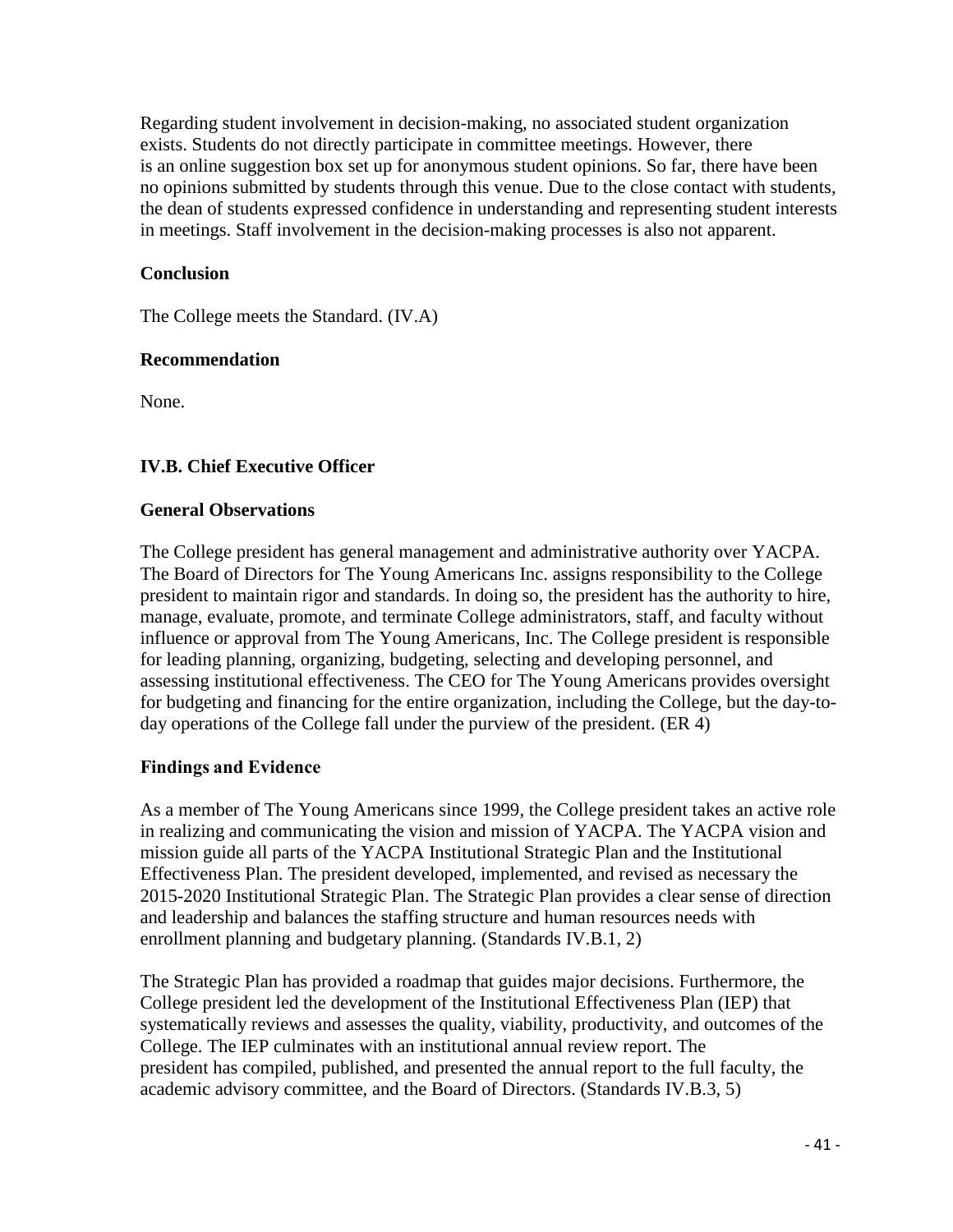The president has put important efforts into leading the College toward success in gaining accreditation. To ensure the College operates in a manner that meets or exceeds Eligibility Requirements, Accreditation Standards, and Commission Policies, the president has compiled a YACPA reference handbook for board members that includes the ACCJC Guide to Accreditation for Governing Boards, ACCJC Accreditation Standards, and a chart that identifies Standards with direct governing board responsibilities. The president also attended an ACCJC Eligibility Workshop and the ACCJC ISER training, along with several key administrators and with several members of the board. During the site visit, the president prepared a comprehensive, introductory presentation for all reviewers regarding the status of the College. (Standard IV.B.4)

As the ISER points out, the primary community YACPA serves is its student body and the members of The Young Americans, Inc. To work and communicate with this defined community, the president has taken an active role for all constituency groups. For example, the president leads both students' and parents' orientation sessions, attends almost every fullfaculty, core faculty, and department chair meeting, and attends performances and in class final presentations. (Standard IV.B.6)

### **Conclusion**

The College meets the Standard. (IV.B)

#### **Recommendation**

None.

# **IV.C Governing Board**

#### **General Observations**

The Board of Directors for the Young Americans Inc., a non-profit organization, serves as the governing board for The Young Americans College of the Performing Arts. The College is one function of the umbrella organization overseen by the Board of Directors. The board devotes a significant amount of time and provides substantial support, including financial support, to the College as it works to become an accredited institution, and provides YACPA students with opportunities to achieve a college education, as well as participation in performance touring companies. The members of the board have brought to fruition the vision of the founder of The Young Americans, Inc. to establish a College and have assisted the president in making progress toward meeting the current Accreditation Standards.

#### **Findings and Evidence**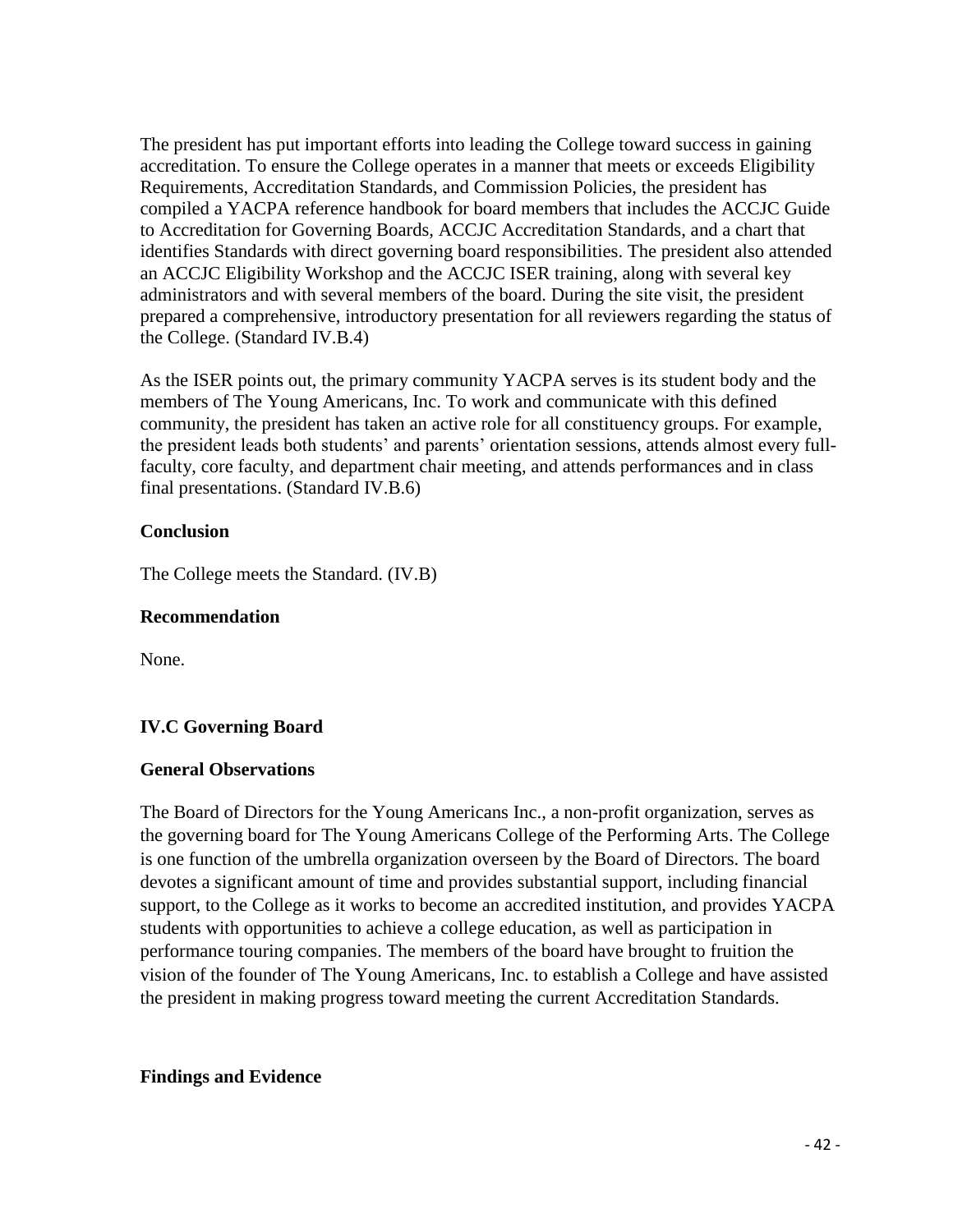The ultimate responsibility for ensuring the academic quality and integrity of The Young Americans College of the Performing Arts belongs to the Board of Directors of the non-profit organization The Young Americans, Inc. Under the organization's bylaws, the board retains control over financial matters and long-range planning related to the College, and it provides oversight for ensuring the effectiveness of student learning programs and services. The Board of Directors also oversees the development, revision, and implementation of policies affecting the College. (Standard IV.C.1, ER 7)

Minutes from the meetings of the Board of Directors reveal a good working relationship among its members. The board tends to operate by consensus, and most formal actions by the board are unanimous. Members who have a conflict of interest regarding an issue before the board abstain from voting on that issue. (Standard IV.C.2)

The board selected the current president of the College in October 2015 and completed a search for the chief executive officer for The Young Americans, Inc. in August 2017. As a part of the CEO search process, the board identified a need to develop formal processes for the selection and evaluation of the College's president and the organization's CEO. While the College adopted an overall process and criteria, the board needs to evaluate the success of the most recent hiring processes, and now that the organization's CEO has taken office, the board will need to implement formal, regular evaluations for both the College president and the CEO. (Standard IV.C.3)

As the policy-making body for The Young Americans, Inc., and by extension, YACPA, the board has approved the mission of the College and holds the ultimate responsibility for ensuring adherence to the mission in all decision making on behalf of the College. (Standard  $IV.C.5)$ 

The mission for The Young Americans, Inc. states that it does not endorse any political or religious affiliations and that it intends to include student members of varying political and religious beliefs. Minutes of the board meetings reveal that members discuss each policy revision or addition in terms of its connection to the missions of the organization and the College. (Standard IV.C.4)

The board has undergone an extensive review of its policies and procedures in recent years in anticipation of its application for candidacy as an accredited institution. Policy changes are communicated to the College community through annual distribution of the Policy and Procedures manual and, if urgent, through email and College-wide meetings. The board established a cycle for evaluating its policies on a regular basis, including several policies up for examination during the current academic year. However, due to the recent nature of the revisions to its existing policies, the College and its board of directors have yet to undergo a regular cycle of policy review. (Standard IV.C.7)

The bylaws for The Young Americans, Inc. permit members of the board of directors to serve indefinitely after approval. Three of the current seven members have served for more than 20 years and another has served for 19 years, providing consistency of service and longevity of knowledge about the College and its umbrella organization. The size of the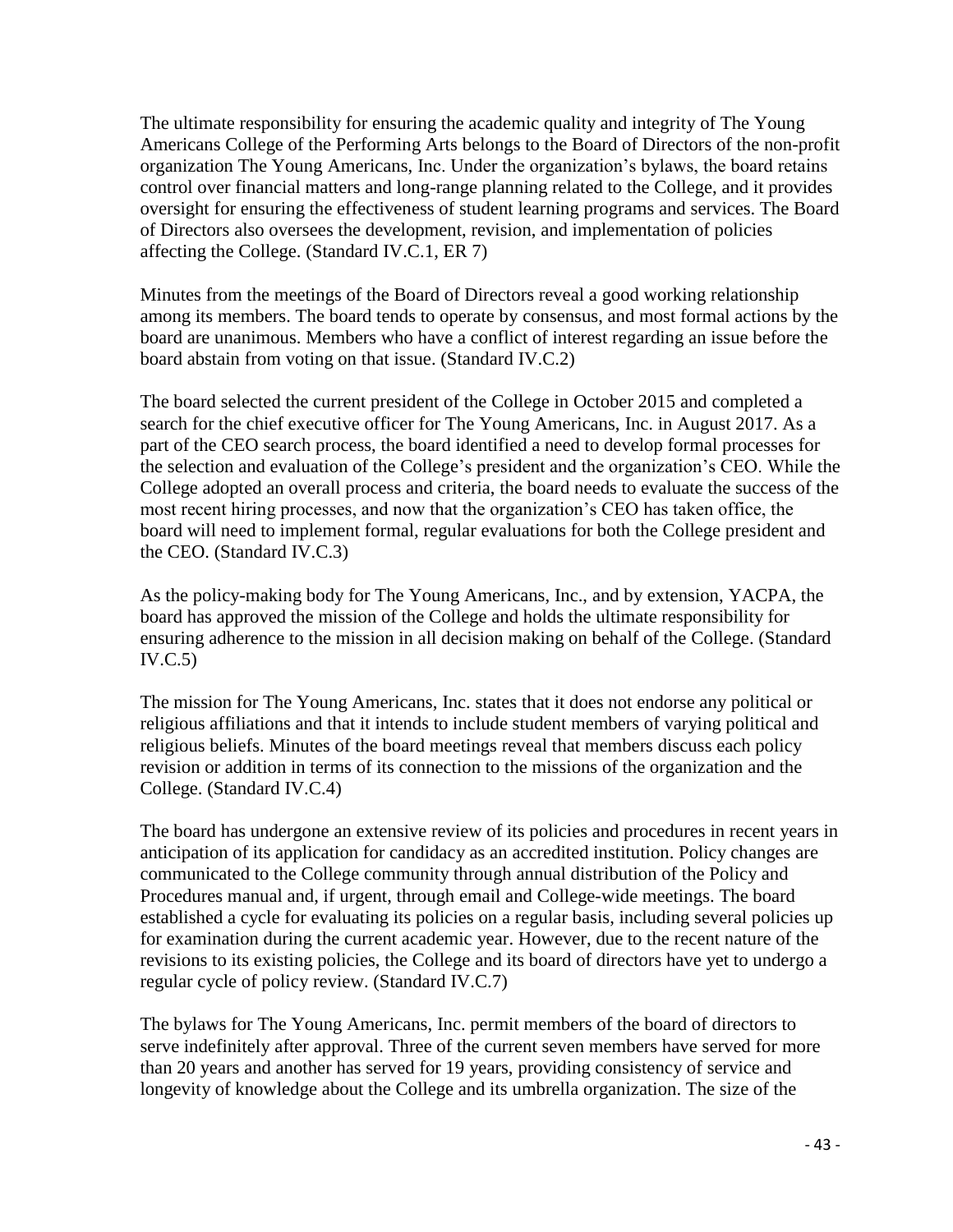board and the duties and responsibilities of its members are also included within the by-laws of The Young Americans, Inc. (Standard IV.C.6)

The board meets monthly to receive updates about the College and to provide oversight of the College's functions. The president of The Young Americans College of the Performing Arts regularly updates the board on student learning and achievement, and the College's Annual Institutional Reports include the strategic goals and progress made toward achieving those goals. Through the presentation of such documents as the monthly reports, annual reports, and the Institutional Effectiveness Plan, the College president keeps the board informed about institutional quality, student learning outcomes, and other academic and fiscal matters. The Academic Advisory Committee, which includes three members of the Board of Directors, meets quarterly and makes recommendations regarding academic, curricular, and administrative issues. (Standard IV.C.8)

The addition of two new members of the Board of Directors in January 2016 revealed a need for more thorough board training. An orientation manual on the roles and responsibilities of board members and the development of a process that includes meetings with various constituencies and training on the College's mission and goals are two of the initial steps taken by the board to improve its board development program. The board has also developed a plan to conduct elections of its officers on a two-year cycle. It currently has no limits on the terms of its members. (Standard IV.C.9)

The bylaws address the need for regular evaluations of the board of directors, and the board created a self-evaluation questionnaire in October 2016. The self-evaluation process includes analysis of the members' responsibilities and duties outlined in its handbook, academic quality of the institution, and institutional effectiveness. The board contracted with two outside organizations for assistance in creating a board development program and a selfassessment instrument and process. Even though the board has approved an evaluation procedure, it has yet to conduct a self-evaluation. (Standard IV.C.10)

The board's code of ethics and its policy on conflicts of interest are available in its bylaws. Members of the board who have potential conflicts of interest provide signed annual disclosures and abstain from voting on issues that involve their conflicts of interest. The board reports never having had a violation of the code of ethics outlined in the bylaws, and minutes reveal that members with conflicts of interest abstain when voting on an issue involving their conflict. (Standards IV.C.11)

The College grants authority to the president to implement board policies at the College. The president manages the day-to-day operations of YACPA and attends the monthly board meetings to provide updates and information on College operations. The College based past evaluations of the president upon these monthly meetings and information provided in such documents as the annual report. However, the board developed a more formal process to evaluate the president that includes assessment of progress to achieving the specific goals identified by the board at the start of each new evaluation cycle. The board postponed implementation of this evaluation process while the hiring of a permanent CEO for the nonprofit organization was underway. It plans to conduct regular evaluations of the College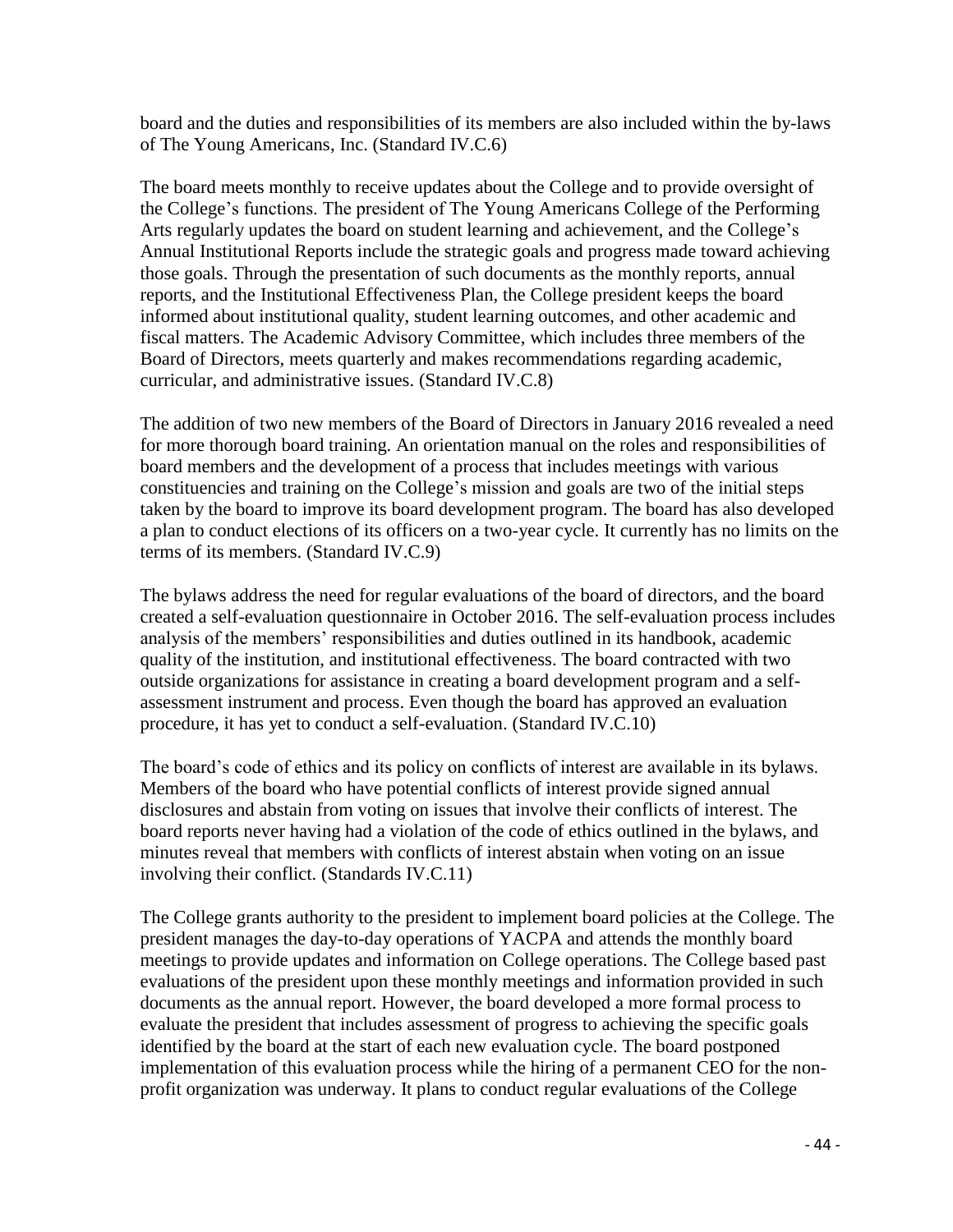president and the organization's CEO when the newly appointed CEO has become more acclimated to the organization. (Standard IV.C.12)

The Board of Directors has been consistently involved in the accreditation process. It has had regular reports on the progress of the self-evaluation report at its monthly meetings. Several board members participated in an ACCJC Eligibility Workshop, and they participated in the writing of the Institutional Self-Evaluation Report and provided feedback on the ISER throughout the process. The College also hired an outside consultant to assist with its application for candidacy, and it has taken seriously the advice that it has received from the Accrediting Commission on how to become eligible to be an accredited institution. The Academic Advisory Committee, which has three members of the board on it, also has regularly provided recommendations on how to improve the College in order to meet the Accreditation Standards. The College has developed its own accreditation reference handbook for use by the board and the College. (Standard IV.C.13)

The Young Americans, Inc. has had a Board of Directors since its founding in 1962. As the body providing oversight to a non-profit organization, the board has had to make numerous changes to its policies, bylaws, procedures, and operations to develop a College that meets the Accreditation Standards. Its efforts in this respect have been admirable and it has done a tremendous amount of work in recent years to make adjustments that align better with the Standards. However, many of these changes have only recently been approved or adopted. In fact, full implementation of some changes was incomplete at the time of the writing of the Institutional Self-Evaluation Report. For example, the College revised board policies as recently as spring 2017, and those revisions may not yet be fully implemented. The College will need to have a cycle in which it can evaluate the effectiveness of the changes and adjustments made in recent years to determine how effective those changes have been and whether the revisions have helped better align with what the Accreditation Standards require.

#### **Conclusion**

The College meets the Standard. (IV.C and ER 7)

#### **Recommendations for Improvement**

8. To improve, the Board of Directors for The Young Americans College of the Performing Arts must implement its approved processes for conducting regular, formal evaluations of the College president, the organization's CEO, and itself. (Standards IV.C.3, 10, 12)

9. To improve, the Board of Directors for The Young Americans College of the Performing Arts must implement its timeline for review and possible revision of board policies and procedures, including the recent CEO selection process and development of board training programs. (Standards I.B.7; IV.C.7, 9)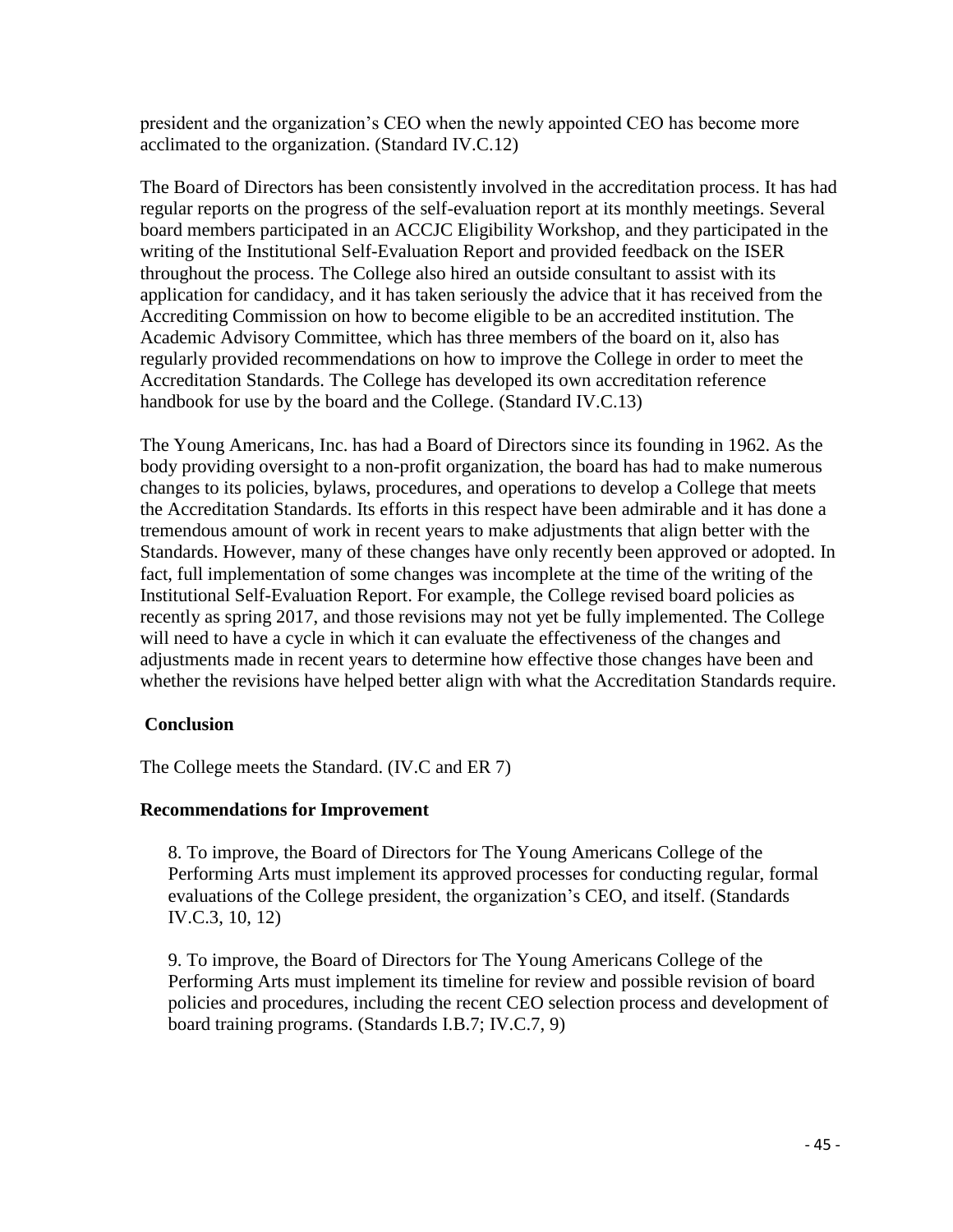# **Response to Quality Focus Essay**

The quality focus project identified by YACPA centers on "executing a comprehensive curriculum revision for Breadth of Knowledge (BoK) courses with a focus on increased student engagement through cross-curricular strategies and course options that are aligned with the mission and student goals (pillars), resulting in improved student achievement and learning." Through its self-evaluation processes, the College has identified low completion rates for its degree program despite consistently high course completion rates. As discussed in the ISER and as evidenced through interviews with members of the executive committee and the department chair of the Breadth of Knowledge department, and a review of institutional planning and reporting documents, the College is making a concerted effort to address this issue.

The College attributes low degree completion rates to the challenges students face in successfully completing the three BoK courses delivered online to second year degree students while they are on tour with The Young Americans, Inc. In addition, the College has found that courses with non-performance based subject matter tend to be more challenging to its students. The ISER notes that obtaining an AA degree was identified as being students' least important goal based on a survey administered to students at the beginning of their programs. It was discovered; however, that the survey asked the relative importance of five separate goals for the student, rather than the importance of each of the five options to the student independently. The College said it intends to revise the survey to gather more accurate information about how students value the attainment of a degree.

The QFE indicates that the College intends to expand cross-curricular integration among the disciplines; examine the sequencing of BoK courses and the alignment of student services; and explore the elimination of courses that are delivered solely online. In addition, the College intends to discontinue its partnership with NCMC and offer its own Breadth of Knowledge curriculum geared more toward the specific needs and interests of YACPA students and the institution's mission.

The QFE includes a high-level list of action steps it intends to take, along with responsible parties and a general timeline. As expressed in interviews with members of the executive committee at the College, much of the planning and the timeline for achieving their goals is dependent upon the College attaining ACCJC candidacy and accreditation, and eventually becoming a Title IV institution. Because of this, an actual plan of action has not yet been created. A significant amount of work is underway in terms of incorporating cross-curricular assignments interdepartmentally in support of the breath-of-knowledge philosophy. The ISER discusses steps the College has taken to integrate Breadth of Knowledge goals interdepartmentally across curriculum. Interviews at the College and a review of supporting documentation affirm that progress is being made. The president has opened a dialog with NCMC to make them aware of YACPA's intention to transition away from the partnership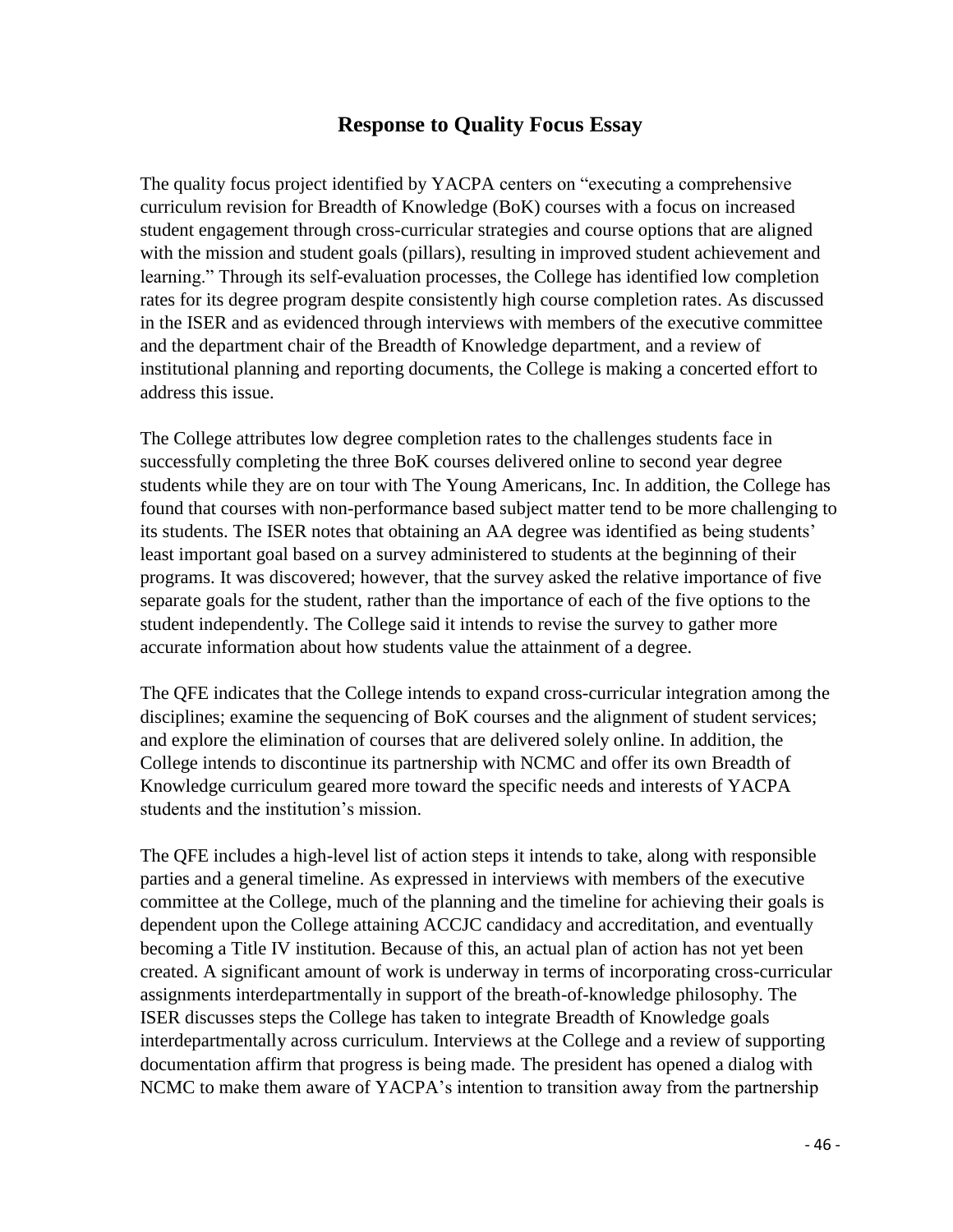the two institutions share. The targeted date to begin the transition is 2019-20. It was confirmed that the Executive Committee will create a specific plan that will be shared with faculty and staff for their participation and input. Based on the planning information provided in the QFE, it is recommended that the actual plan include specific deliverables and measurable outcomes that are closely tied to the student learning and achievement challenges related to the BoK curriculum and the strategic goals noted in the body of the report.

The College notes that as a small institution, YACPA has a limited number of faculty and staff resources. In addition to the goal stated in the QFE, the College has set several ambitious goals for itself on top of maintaining its focus and high standards of student learning and support. The College intends to take advantage of the time in between semesters to schedule development work to help balance of employees' workloads and bandwidths. The College has affirmed its intent to ensure that its faculty, staff and students are kept well informed and are offered the opportunity to provide their input and feedback, and that its policies, procedures, and other related documentation are clearly stated and easily accessible.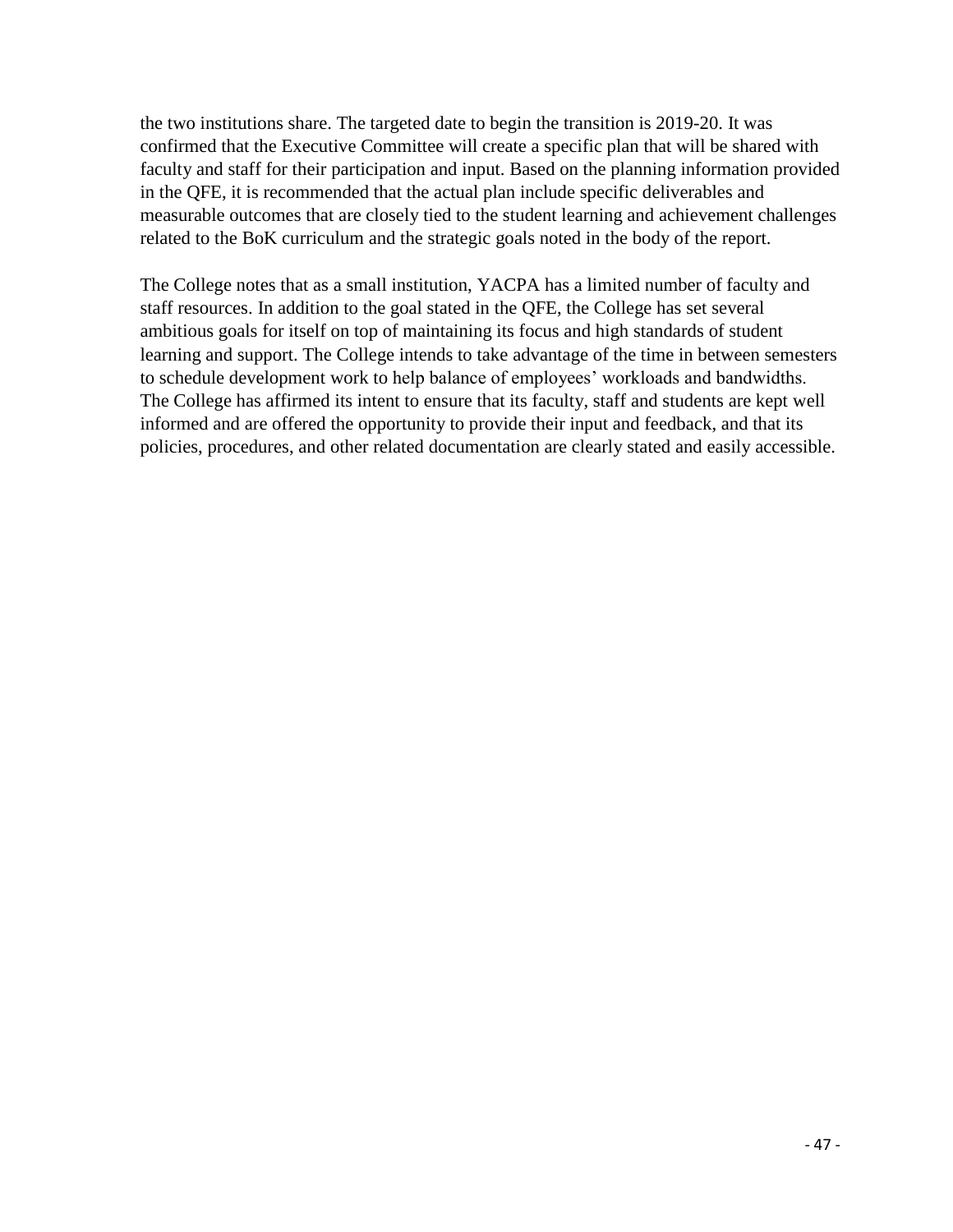# **Federal Regulations and Related Commission Policies**

# **Public Notification of an Evaluation Team Visit and Third Party Comment**

### **Evaluation Items:**

 $X$  The institution has made an appropriate and timely effort to solicit third party comment in advance of a comprehensive evaluation visit.

 X The institution cooperates with the evaluation team in any necessary follow-up related to the third party comment.

 X The institution demonstrates compliance with the Commission *Policy on Rights and Responsibilities of the Commission and Member Institutions* as to third party comment. [Regulation citation: 602.23(b).]

### **Conclusion Check-Off (mark one):**

 X The team has reviewed the elements of this component and has found the institution to meet the Commission's requirements.

 The team has reviewed the elements of this component and has found the institution to meet the Commission's requirements, but that follow-up is recommended.

 The team has reviewed the elements of this component and found the institution does not meet the Commission's requirements.

### **Narrative:**

The College solicited third party comment and provided evidence showing it met all the criteria for this Regulation.

# Standards and Performance with Respect to Student Achievement

#### **Evaluation Items:**

 X The institution has defined elements of student achievement performance across the institution, and has identified the expected measure of performance within each defined element. Course completion is included as one of these elements of student achievement. Other elements of student achievement performance for measurement have been determined as appropriate to the institution's mission.

 X The institution has defined elements of student achievement performance within each instructional program, and has identified the expected measure of performance within each defined element. The defined elements include, but are not limited to, job placement rates for program completers, and for programs in fields where licensure is required, the licensure examination passage rates for program completers.

 X The institution-set standards for programs and across the institution are relevant to guide self-evaluation and institutional improvement; the defined elements and expected performance levels are appropriate within higher education; the results are reported regularly across the campus; and the definition of elements and results are used in program-level and institution-wide planning to evaluate how well the institution fulfills its mission, to determine needed changes, to allocating resources, and to make improvements.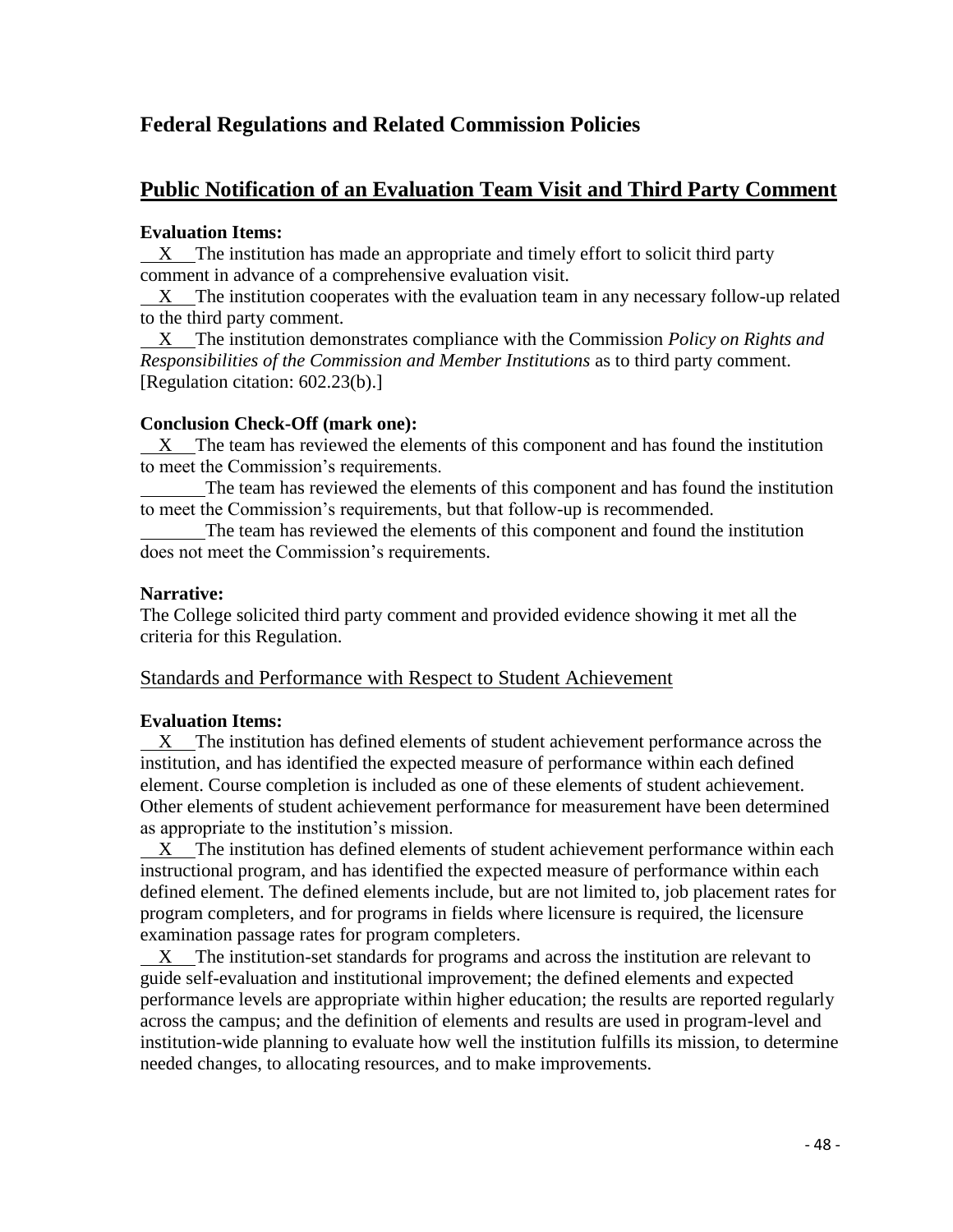$X$  The institution analyzes its performance as to the institution-set standards and as to student achievement, and takes appropriate measures in areas where its performance is not at the expected level.

[Regulation citations: 602.16(a)(1)(i); 602.17(f); 602.19 (a-e).]

#### **Conclusion Check-Off (mark one):**

 X The team has reviewed the elements of this component and has found the institution to meet the Commission's requirements.

 The team has reviewed the elements of this component and has found the institution to meet the Commission's requirements, but that follow-up is recommended.

 The team has reviewed the elements of this component and found the institution does not meet the Commission's requirements.

#### **Narrative:**

In accordance with the USDE regulations, the College has established standards and performance on student achievement. The College provided evidence that it has established institution-set standards for its student achievement for course completion rates, student certificate completion, and degree completion. The College provided evidence that demonstrated the seven measures it uses to substantiate that it has established student achievement benchmarks.

# **Credits, Program Length, and Tuition**

#### **Evaluation Items:**

 $X$  Credit hour assignments and degree program lengths are within the range of good practice in higher education (in policy and procedure).

 $X$  The assignment of credit hours and degree program lengths is verified by the institution, and is reliable and accurate across classroom based courses, laboratory classes, distance education classes, and for courses that involve clinical practice (if applicable to the institution).

 $X$  Tuition is consistent across degree programs (or there is a rational basis for any program- specific tuition).

 $X$  Any clock hour conversions to credit hours adhere to the Department of Education's conversion formula, both in policy and procedure, and in practice.

 X The institution demonstrates compliance with the Commission *Policy on Institutional Degrees and Credits*.

[Regulation citations:  $600.2$  (definition of credit hour);  $602.16(a)(1)(viii)$ ;  $602.24(e)$ , (f); 668.2; 668.9.]

#### **Conclusion Check-Off (mark one):**

 $X$  The team has reviewed the elements of this component and has found the institution to meet the Commission's requirements.

 The team has reviewed the elements of this component and has found the institution to meet the Commission's requirements, but that follow-up is recommended.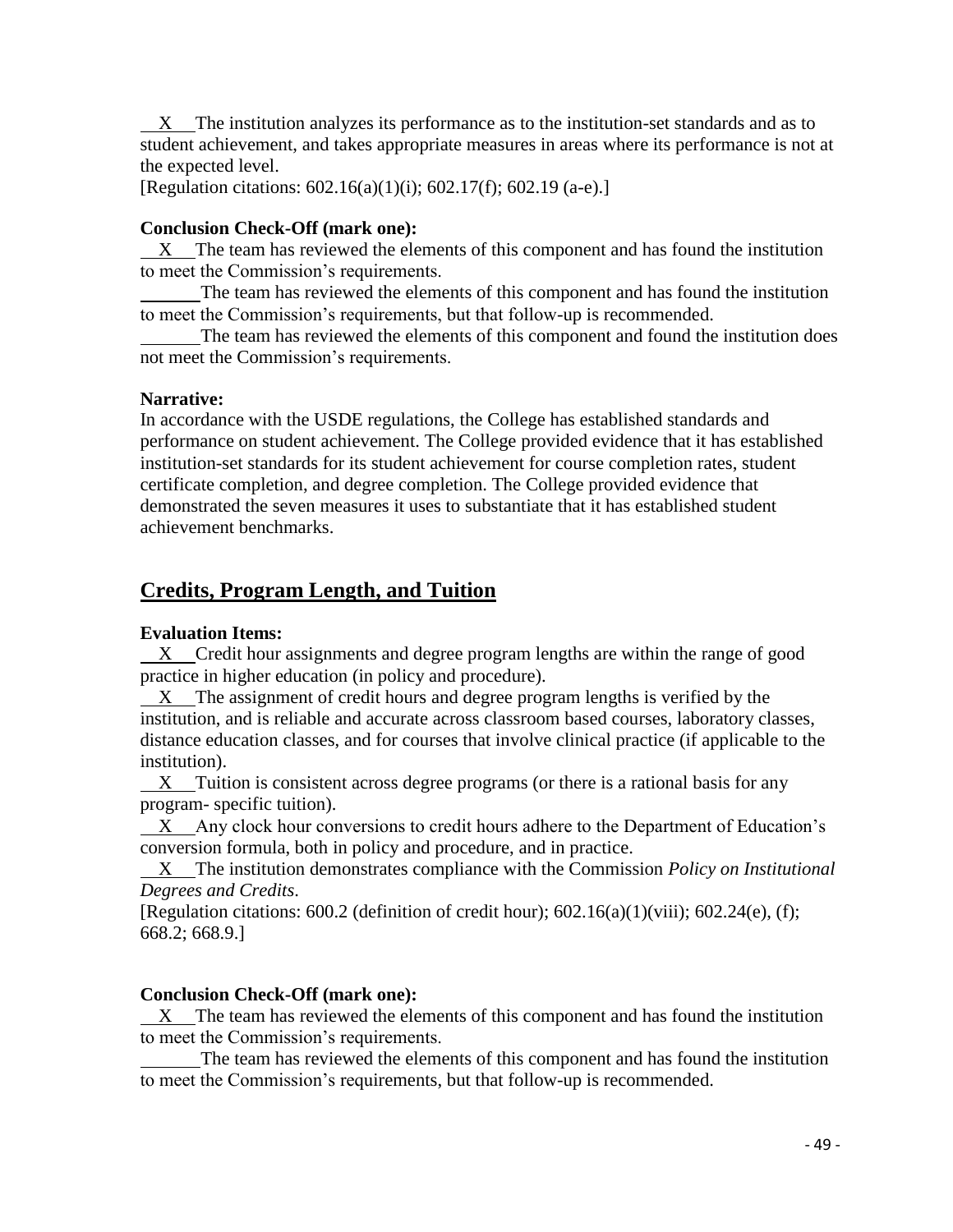The team has reviewed the elements of this component and found the institution does not meet the Commission's requirements.

#### **Narrative:**

The assignment of credit hours and degree program lengths are including the course credit calculations and are described in Article VII of the Board Rules. The College adheres to the commonly accepted minimum semester programs. There is an institutionally established equivalency that reasonably approximates hours of instruction*.* Enrollment fees are the same for all courses.

# **Transfer Policies**

# **Evaluation Items:**

X Transfer policies are appropriately disclosed to students and to the public.

 X Policies contain information about the criteria the institution uses to accept credits for transfer.

 X The institution complies with the Commission *Policy on Transfer of Credit*. [Regulation citations: 602.16(a)(1)(viii); 602.17(a)(3); 602.24(e); 668.43(a)(ii).]

# **Conclusion Check-Off (mark one):**

 X The team has reviewed the elements of this component and has found the institution to meet the Commission's requirements.

 The team has reviewed the elements of this component and has found the institution to meet the Commission's requirements, but that follow-up is recommended.

 The team has reviewed the elements of this component and found the institution does not meet the Commission's requirements.

# **Narrative:**

The College is not yet accredited, and its courses do not transfer at this time. YACPA has an agreement with North Central Michigan College (NCMC) and offers students concurrent enrollment in NCMC courses at this time, so that the units earned, and the degree can be transferrable. Transfer information is accurately portrayed on the College's website and in the catalog.

# **Distance Education and Correspondence Education**

# **Evaluation Items:**

 $X$  The institution has policies and procedures for defining and classifying a course as offered by distance education or correspondence education, in alignment with USDE definitions.

 $n/a$  There is an accurate and consistent application of the policies and procedures for determining if a course is offered by distance education (with regular and substantive interaction with the instructor, initiated by the instructor, and online activities are included as part of a student's grade) or correspondence education (online activities are primarily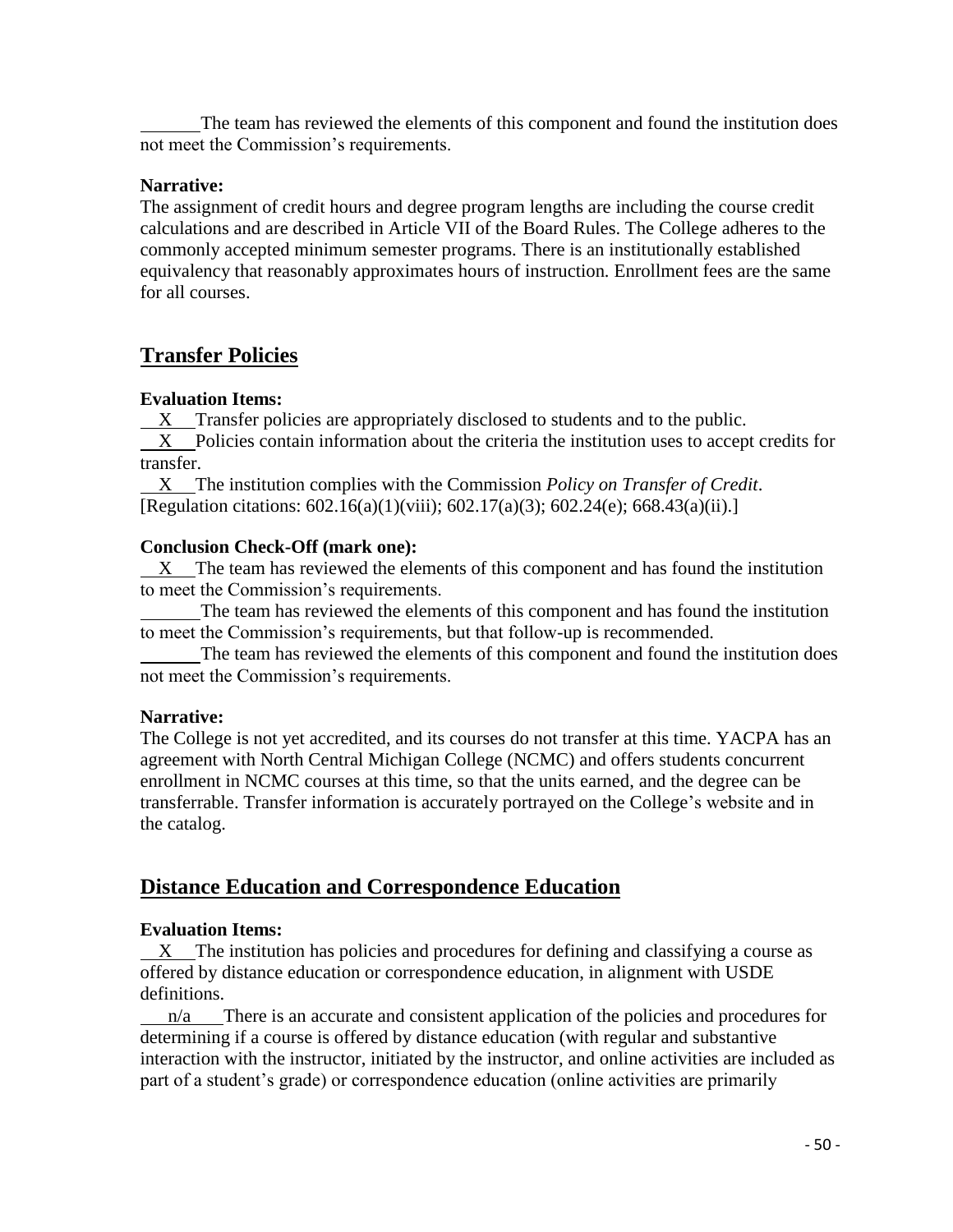"paperwork related," including reading posted materials, posting homework and completing examinations, and interaction with the instructor is initiated by the student as needed).

 X The institution has appropriate means and consistently applies those means for verifying the identity of a student who participates in a distance education or correspondence education course or program, and for ensuring that student information is protected.

 X The technology infrastructure is sufficient to maintain and sustain the distance education and correspondence education offerings.

 n/a The institution demonstrates compliance with the Commission *Policy on Distance Education and Correspondence Education*.

[Regulation citations: 602.16(a)(1)(iv), (vi); 602.17(g); 668.38.]

### **Conclusion Check-Off (mark one):**

 X The team has reviewed the elements of this component and has found the institution to meet the Commission's requirements.

 The team has reviewed the elements of this component and has found the institution to meet the Commission's requirements, but that follow-up is recommended.

 The team has reviewed the elements of this component and found the institution does not meet the Commission's requirements.

### **Narrative:**

Courses reviewed meet USDE standards, but are under exclusive control of NCMC until the College is able to offer them.

# **Student Complaints**

# **Evaluation Items:**

 X The institution has clear policies and procedures for handling student complaints, and the current policies and procedures are accessible to students in the College catalog and online.

 $X$  The student complaint files for the previous six years (since the last comprehensive evaluation) are available; the files demonstrate accurate implementation of the complaint policies and procedures.

 X The team analysis of the student complaint files identifies any issues that may be indicative of the institution's noncompliance with any Accreditation Standards. 5 Rev. July 2015

 X The institution posts on its website the names of associations, agencies and governmental bodies that accredit, approve, or license the institution and any of its programs, and provides contact information for filing complaints with such entities.

 X The institution demonstrates compliance with the Commission *Policy on Representation of Accredited Status* and the *Policy on Student and Public Complaints Against Institutions*. [Regulation citations: 602.16(a)(1)(ix); 668.43.]

# **Conclusion Check-Off (mark one):**

 $X$  The team has reviewed the elements of this component and has found the institution to meet the Commission's requirements.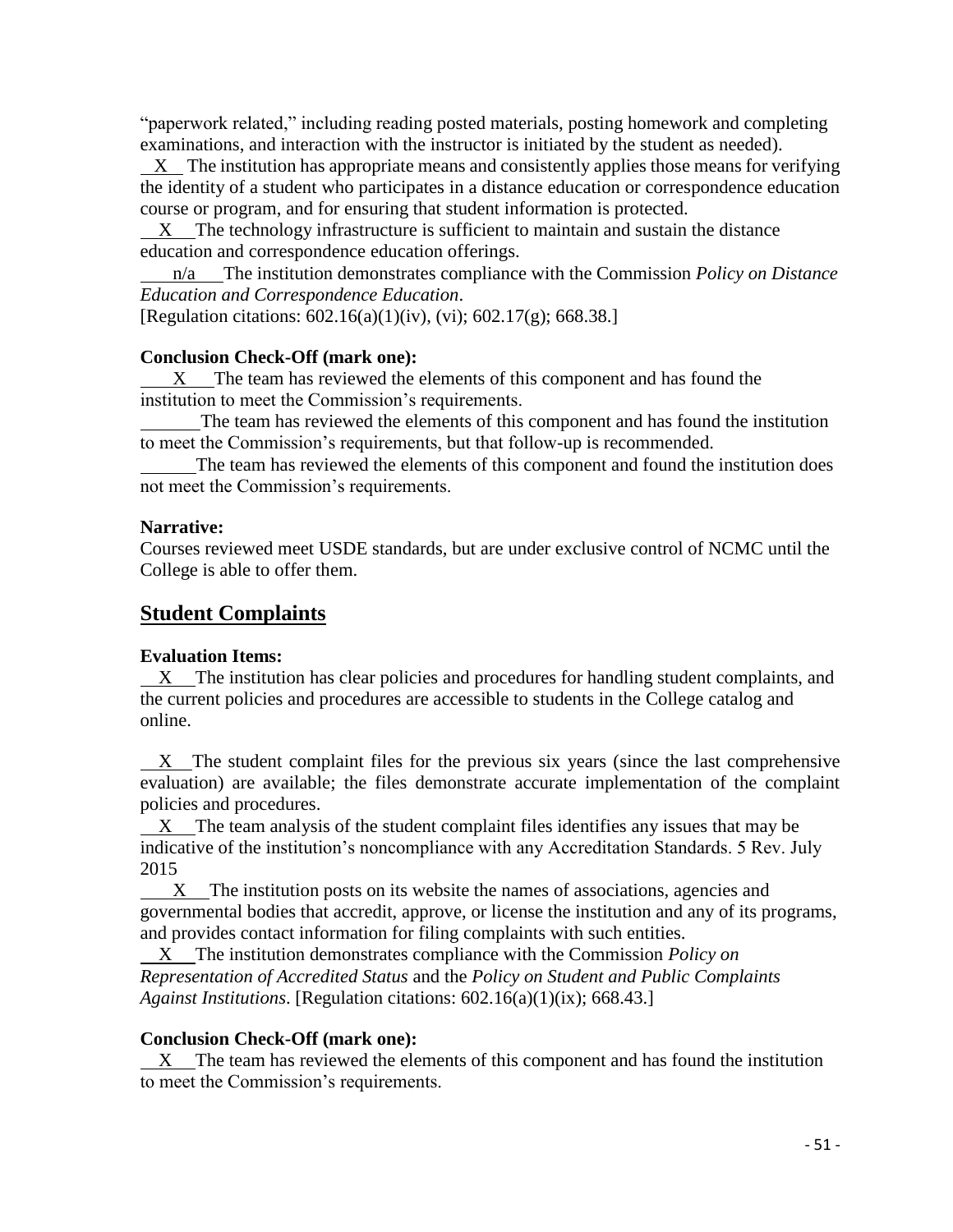The team has reviewed the elements of this component and has found the institution to meet the Commission's requirements, but that follow-up is recommended.

 The team has reviewed the elements of this component and found the institution does not meet the Commission's requirements.

#### **Narrative:**

The institution has clear policies and procedures for handling student complaints. The College spells out the process in the catalog and online. The College conducts a student survey, analyses student complaints, and identifies issues that need institutional attention.

# **Institutional Disclosure and Advertising and Recruitment Materials**

#### **Evaluation Items:**

 X The institution provides accurate, timely (current), and appropriately detailed information to students and the public about its programs, locations, and policies.

 X The institution complies with the Commission *Policy on Institutional Advertising, Student Recruitment, and Representation of Accredited Status*.

 X The institution provides required information concerning its accredited status as described above in the section on Student Complaints. [Regulation citations:  $602.16(a)(1)$ )(vii); 668.6.]

#### **Conclusion Check-Off (mark one):**

 X The team has reviewed the elements of this component and has found the institution to meet the Commission's requirements.

 The team has reviewed the elements of this component and has found the institution to meet the Commission's requirements, but that follow-up is recommended.

 The team has reviewed the elements of this component and found the institution does not meet the Commission's requirements.

#### **Narrative:**

The YACPA accurately communicates information about the College's programs, policies, and location to the students and the public via the College Catalog and the College website.

# **Title IV Compliance**

# **Evaluation Items:**

 $n/a$  The institution has presented evidence on the required components of the Title IV Program, including findings from any audits and program or other review activities by the USDE.

 n/a The institution has addressed any issues raised by the USDE as to financial responsibility requirements, program record-keeping, etc. If issues were not timely addressed, the institution demonstrates it has the fiscal and administrative capacity to timely address issues in the future and to retain compliance with Title IV program requirements.